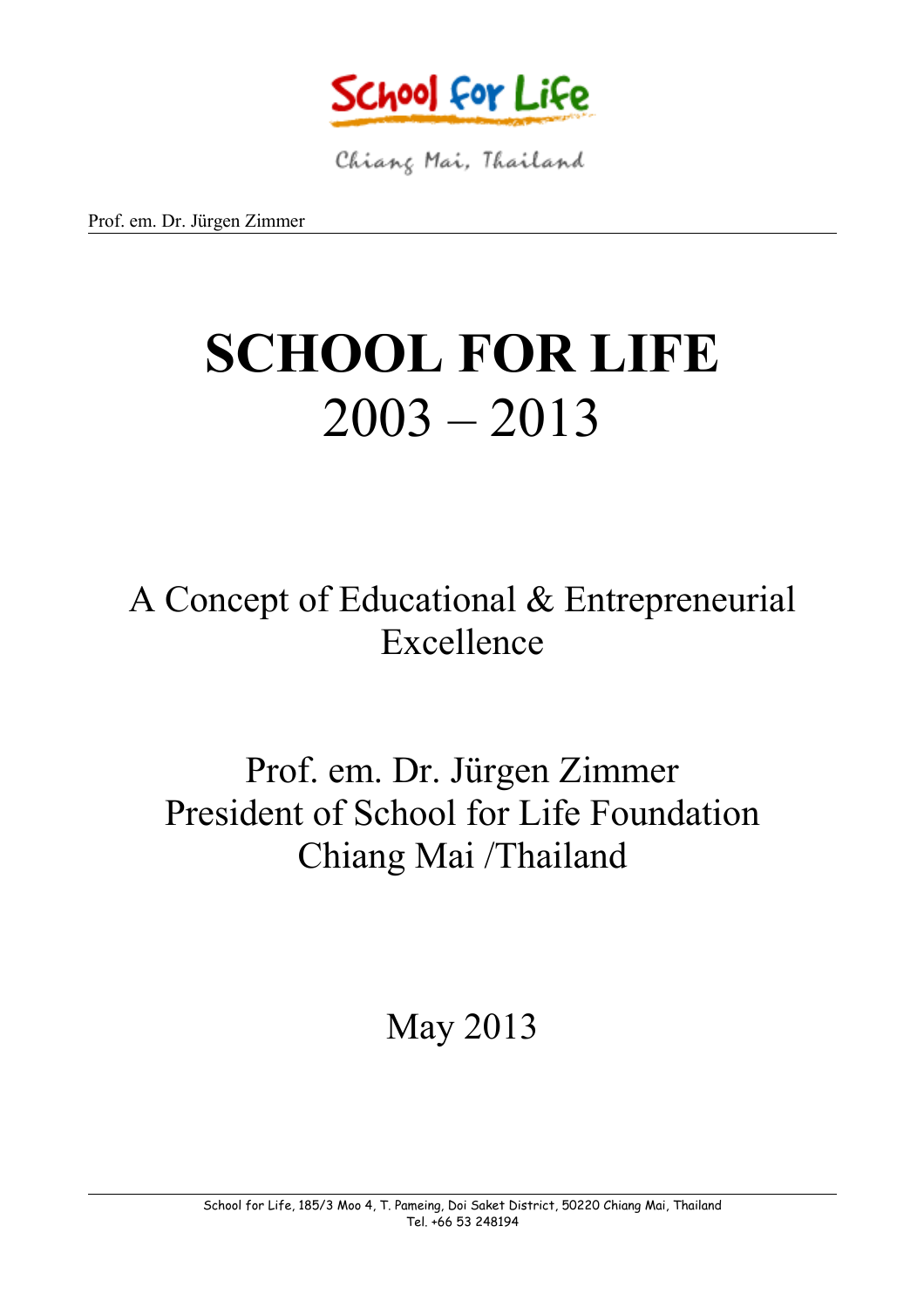- 1. **Little History**
- 2. **At First Sight**

## 3. **Characteristics**

- 3.1 National, international and intercultural education
- 3.2 Discovery learning and individualized teaching
- 3.3 Education for innovative entrepreneurship
	- 3.3.1 Entrepreneurship: criterion for educational reform
	- 3.3.2 Innovative Entrepreneurship
- 3.4 Education for intelligent modesty
- 3.5 Community education
- 3.6 Value education

## 4. **The Family & Community Concept**

## 5. **Kindergarten**

## 6. **Schooling and Deschooling**

- 6.1 The one curriculum or the other
- 6.2 Learning in projects
- 6.3 When children do research mind mapping
- 6.4 Dynamiting the day
- 6.5 Getting out of the classroom
- 6.6 From kindergarten to university

## 7. **Learning through Life**

- 7.1 Centers of Excellence
- 7.2 Curriculum development
- 7.3 The Life-Situational Approach

## 8. **The Seven Centers of Excellence**

- 8.1 Center for Body & Soul
- 8.2 Center for Cultural Heritage & Development
- 8.3 Center for Technology & Ecology
- 8.4 Center for Culture Sensitive Tourism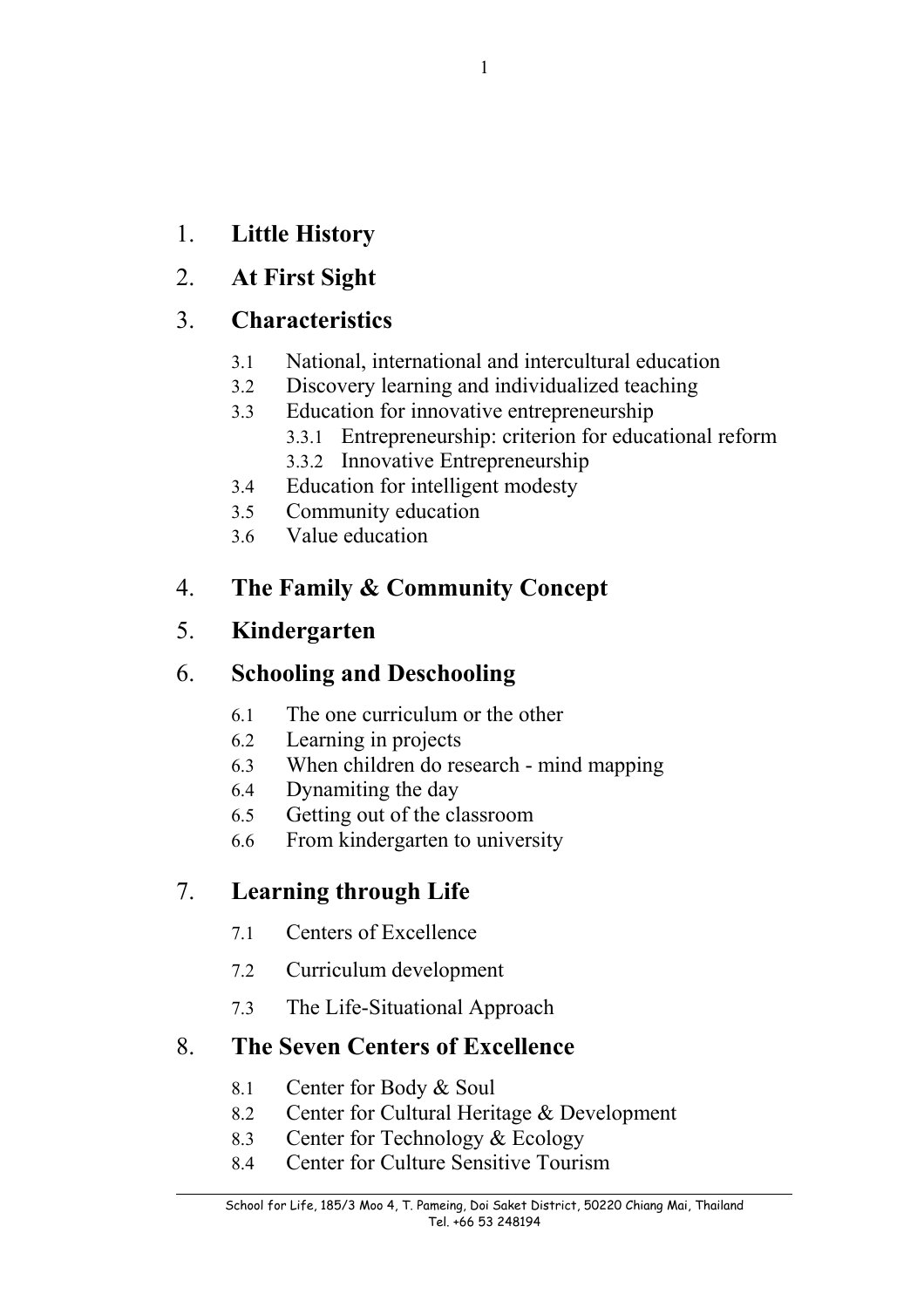- 8.5 Center for International Communication
- 8.6 Center for Nutrition & Health
- 8.7 Center for Organic Farming

## 9. **Think Tank and Master Student Workshops**

## 10. **The Setting**

- 10.1 Open learning village
- 10.2 The masterplan of the village

## 11. **Teachers**

- 11.1 Teachers & community development
- 11.2 Masters as teachers

## 12. **Guests**

## 13. **Partners**

- 13.1 Thai communities
- 13.2 Thai authorities and advisors
- 13.3 International partners

## 14. **Transfer of Innovation**

- 14.1 Basic problems of school and three answers
- 14.2 School for Life as a model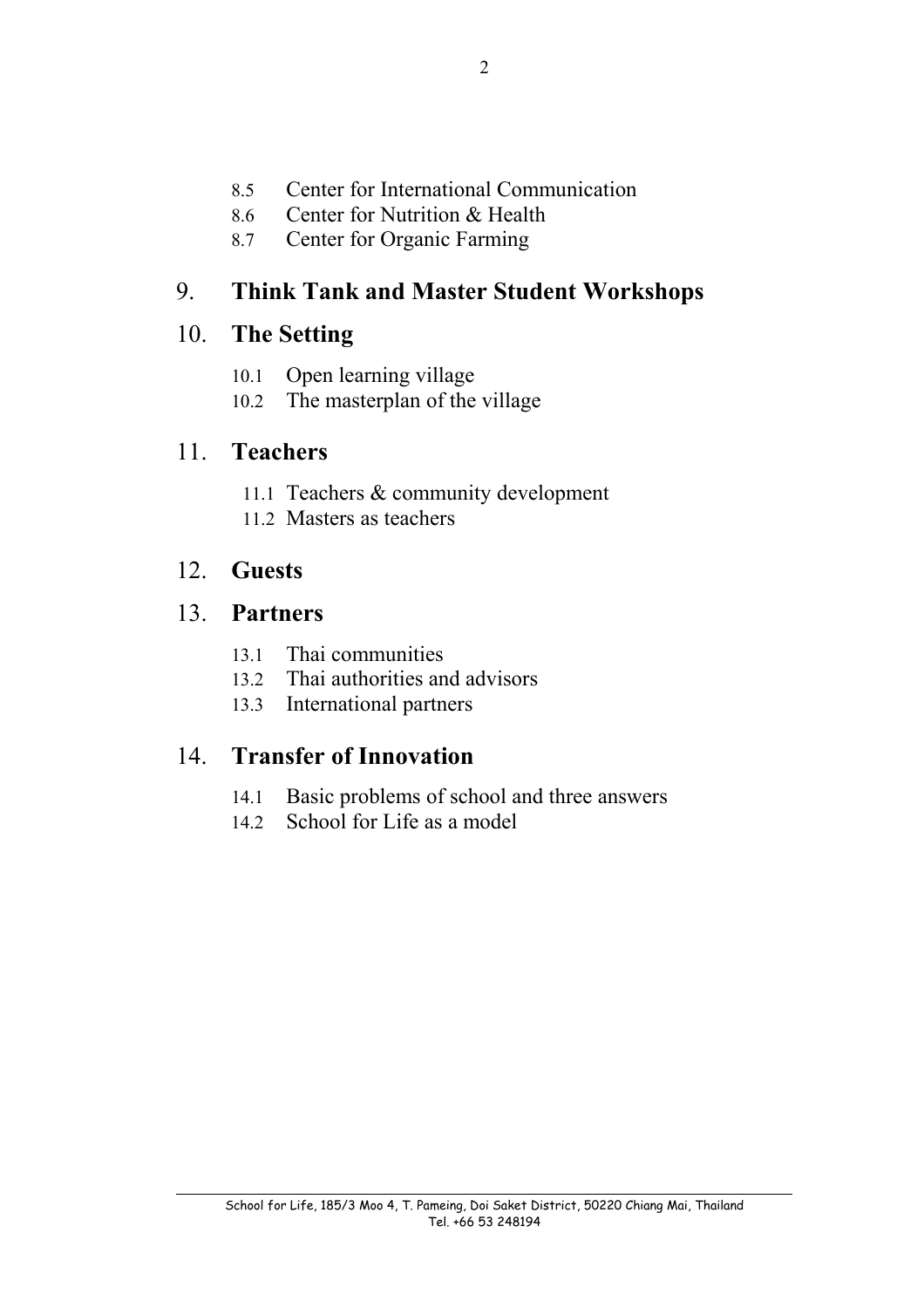## **1. Little History**

## **School for Life Chiang Mai**

The School for Life was founded in Northern Thailand in 2003. It accepts children from difficult backgrounds. Aids orphans marked the beginning but by now, other children have joined: orphans who have survived the Tsunami; children, whose parents have died or disappeared on the run; and children, who have escaped situations of brutality and abuse.

The School for Life is located on the Suan Suoi Fha Sai (clear skies over beautiful garden) Farm in an attractive natural setting deep inside a royal forest in the Doi Saket Mountains, about 45 minutes from Chiang Mai und 4 kilometers from Pongkum Village. The farm has been dedicated to the development of ecological farming.

The School for Life is not a short-term project but needs to be established in a sustainable way.

- The first priority is for the children to regain happiness. They grow into a strong community, similar to an extended family. Visitors describe this community using expressions such as "love and care for others", "trust in one's own strength", "self confidence", "passion", "peacefulness", "culturally rooted", and "open mindedness".
- The School for Life wants to secure the existence and the wellbeing of the children entrusted to its case, to give them a new home and to offer them plenty perspectives for their lives.
- The School for Life wants to support children in a way that enables them to catch up and get to the top, starting from apposition of disadvantage. Thus the concept is not poor education for poor kids but an education of high standard and learnings as adventure.
- A goal of the School for Life is education towards entrepreneurial spirit and towards ecological and social responsibility. Children and youths are thus preparing for situations later in life in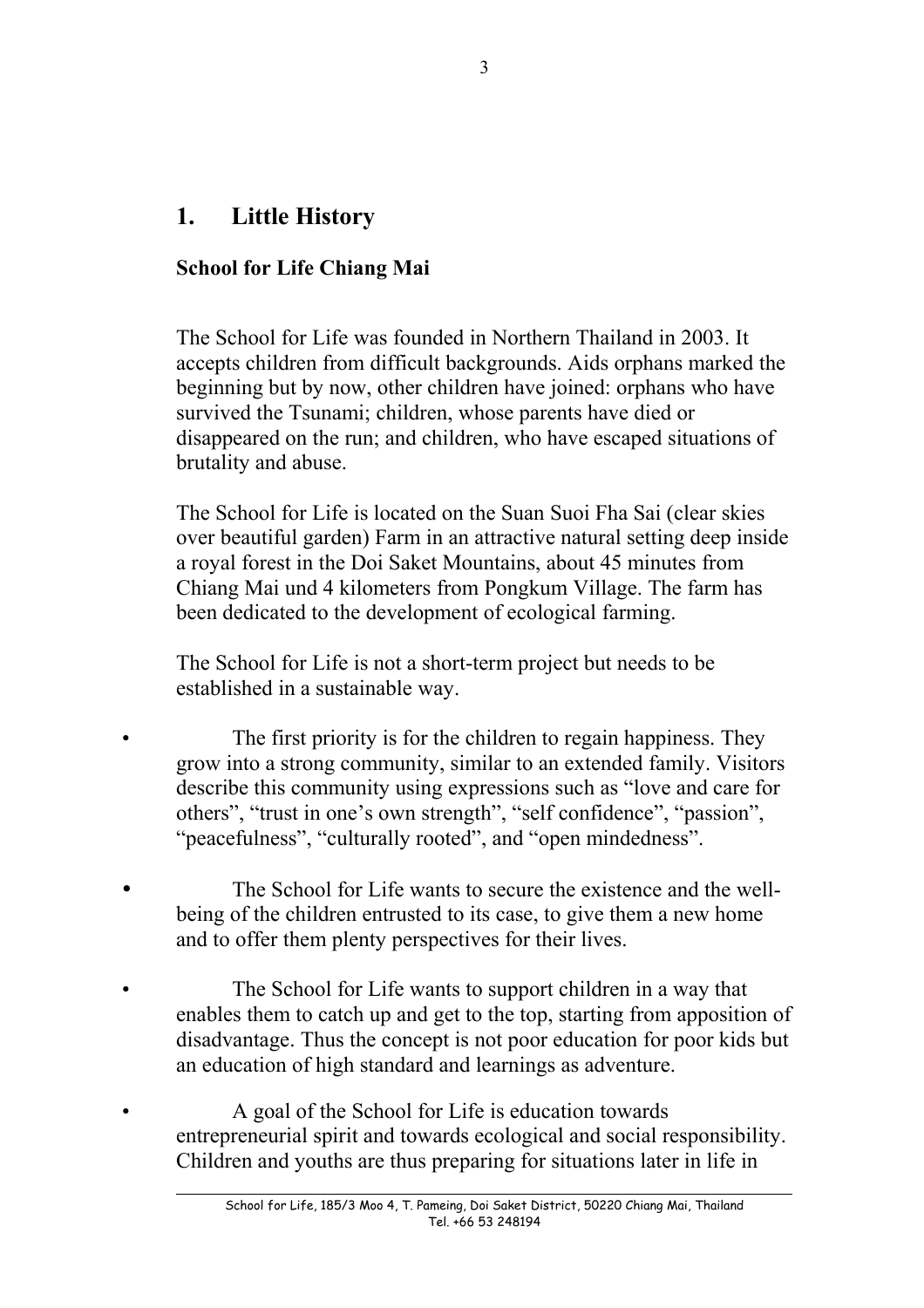which they will have to break out of the cycle of poverty and create their own employment rather than chasing jobs that are not sufficiently available. This should not imply that they will join a rapidly expanding consumption bubble but are rather educated towards an intelligent modesty with the goal of high living standards using little resources.

The School for Life is not a spaceship. It is down to earth and includes people from surrounding villages, creates employment, and combines community focused learning and idea development.

#### **Hanseatic (former Beluga) School for Life in Phang Nga**

Right after the Tsunami in December 2004 a cry for help reached the School for Life in Chiang Mai from Ban Namkem, a village north of Khao Lak that was widely destroyed. A team of the School for Life started their work with surviving children and adults "under the tree". The first step was the development of a new, close-held community. Many conversations with survivors were held, in order to identify the outline of the development project and to decide on the next steps.

This is how it became clear that another School for Life had to be founded. The Chancellor of Germany recommend the "School for Life under the tree" in a press conference, and a German agency which was put in place by the German Government introduced Mr. Niels Stolberg, owner of Beluga Shipping Company in Bremen, to the team in Ban Namkem. On February 10<sup>th</sup> 2005, Mr. and Mrs. Stolberg flew to Thailand to see the project. Two days later they decided to underwrite the entire "Beluga School for Life in Phang Nga" including the purchase of the land, the construction and a guarantee for the running costs for ten years. Since the Beluga Shipping Company ran into insolvency, from 2011 on new sponsors from Hamburg and Bremen became responsible for the further well-being of the school under the new name 'Hanseatic School for Life'.

The Hanseatic School for Life focuses on the education and support of

- Tsunami orphans and survivors;
- Children without relatives or with relatives below the poverty line;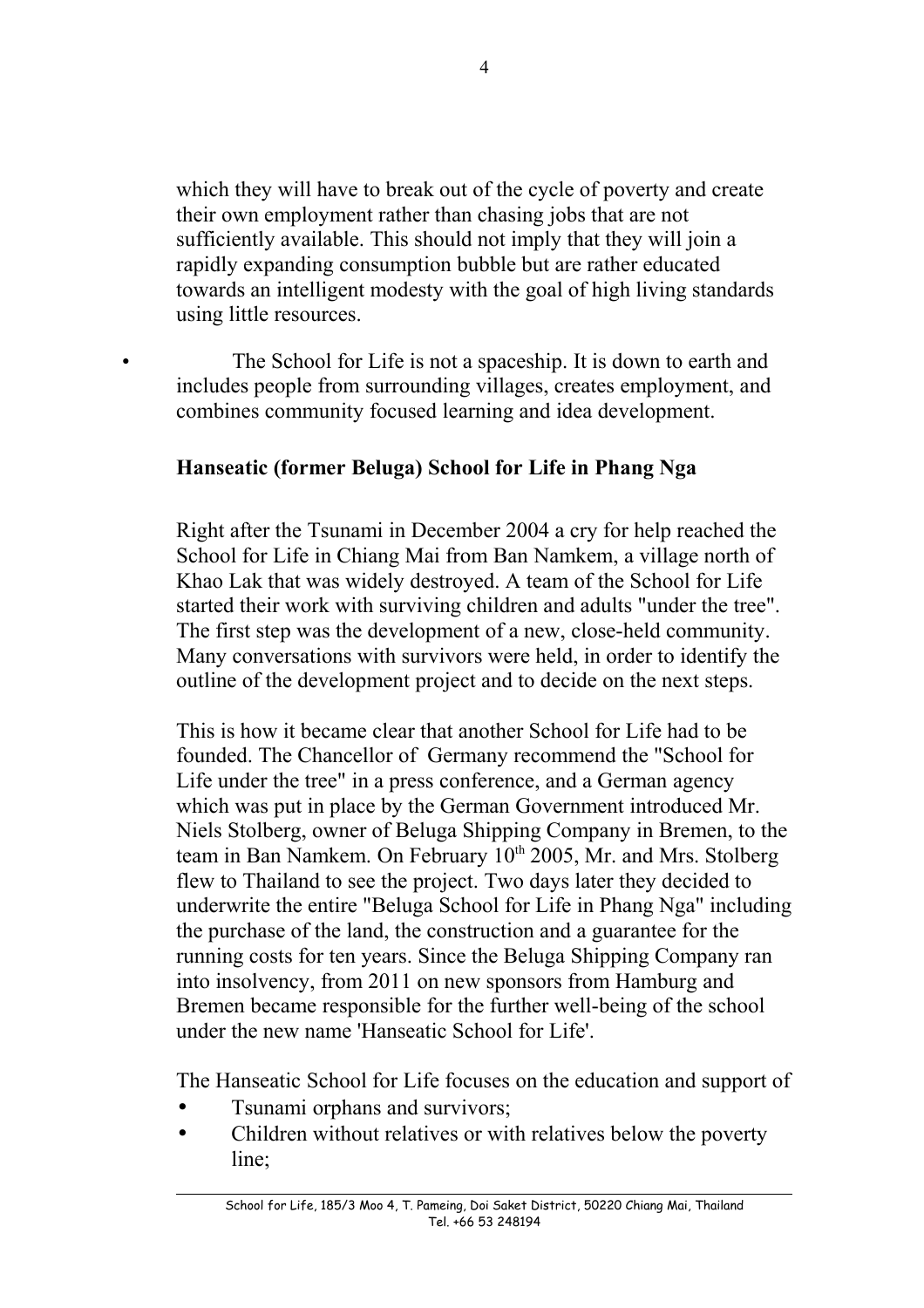- Children who where forced into child-labor;
- Children without access to formal education.

[www.hanseaticschoolforlife.com](http://www.hanseaticschoolforlife.com/)

## **2. At First Sight**

Whoever wants to apply knowledge creatively has to gain it sufficiently beforehand. Hence subjects and subject interrelations are both extensively and intensively studied. International curricula may be applied, but whenever appropriate with reference to real-life problems, in order to assess possibilities of application not in simulated, but in economically, socially and ecologically meaningful projects.

Think globally, act locally: the Open Learning Village is connected with the world, works for international understanding, prepares both for national and world citizenship, yet maintains a local profile: Thailand is reflected in the school curriculum as well as in daily life, with its cultural heritage and its questions concerning non-destructive modernization.

Sympathy and understanding for global concerns and the work of those international organizations which embrace such goals, a culture of entrepreneurship, the treatment of locally and regionally important developments such as the nature of tourism or ecologically responsible industrialization: in short, this is the School for Life to prepare talented, entrepreneurially-oriented young people for socially and ecologically responsible democratic leadership. To quote Confucius, it is far better to light a candle than to curse the darkness.

## **3. Characteristics**

In the international discussion about schooling, certain unsolved problems come up again and again which have gone unanswered since the pedagogical reform movement in the beginning of last century. The quantitative extension of public education in many countries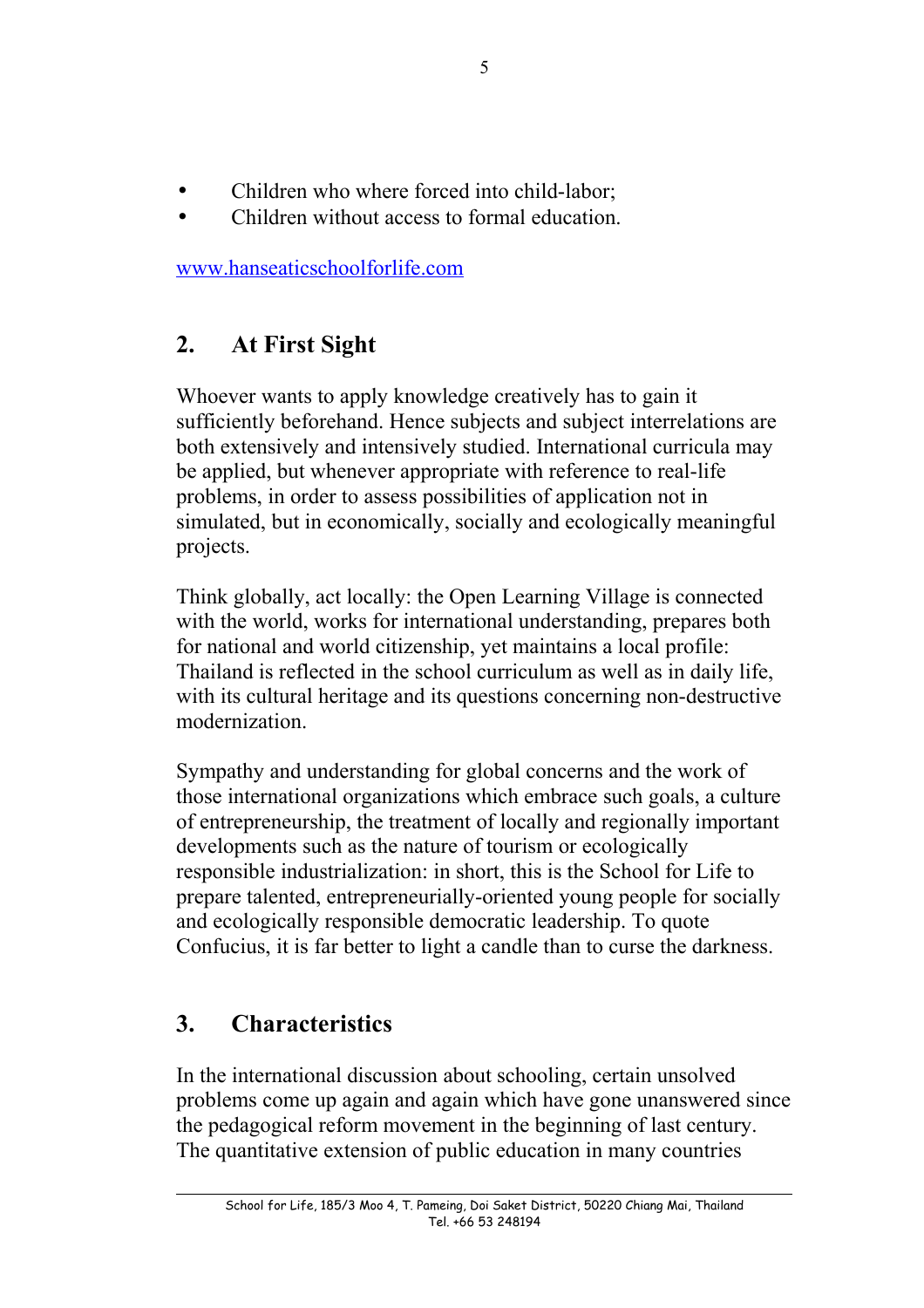during the 60's and 80's has undeniably brought about a certain amount of success, but at the same time led to a large-scale spreading of qualitative shortcomings, such as high dropout levels, rigid forms of teaching, the poor relation between some curricula and reality, and an examination system blown up out of all proportion. The School for Life wants to make use of its particular profile to search for solutions to some of these problems, and point out ways to overcome them.

## **3.1 National, international and intercultural education**

Intercultural education means educating for international understanding right at one's own doorstep. School for Life will be a place where children of different nations, religions, and socio-cultural origins can learn to live together in an atmosphere of tolerance and solidarity. Intercultural education means on the one hand making sense of your own culture, finding your identity in your own culture to understand culture not as something from a museum, but a living force and source of new impulses without ripping out the old moorings. On the other hand, intercultural education includes the ability of looking beyond your own horizons to comprehend that we live in *one* world together, and desire to accept each other in peace and mutual freedom.

In 1974 the 18<sup>th</sup> meeting of the UNESCO General Conference passed its "Recommendation for International Understanding, Co-operation and Peace and Education Relating to Human Rights and Fundamental Freedoms through the Teaching of Ethical and Humanistic Values". The School for Life intends to make its particular mark in the implementation of these recommendations, and to share its experience with other interested schools as well.

In her preface to the 1986 edition of the Curriculum "World Concerns and the United Nations", developed by the United Nations, Adelaide Kernochan writes: "[Today] society is becoming more and more internationally, consequently the international dimensions of education are becoming increasingly important. As stressed in the resolutions and studies of the United Nations and UNESCO

Students need to be aware of world developments and their effects on people's lives;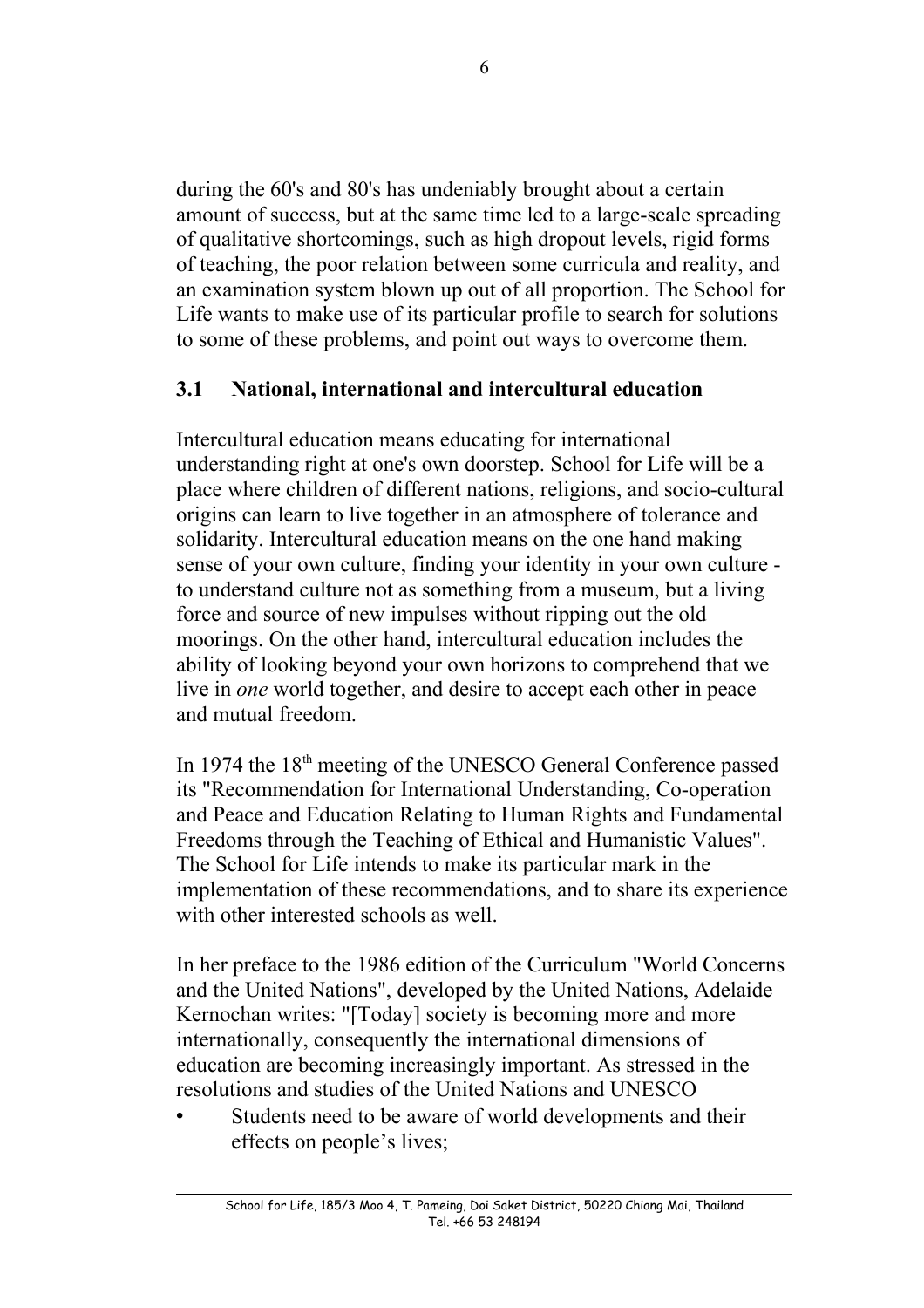- International education involves not only knowledge but also attitudes, values and behavior and therefore should be integral to all aspects of the school experience;
- Learning about UN aims, concerns and activities can help young people to understand and participate in the growing world community."

Among the basic concepts fundamental to this curriculum are "world community" and "international education". Just as for the United Nations the term "world community" explicitly does *not* mean a kind of world government or administration, similarly "international education" does *not* imply interfering with local or national education. Both concepts must be understood as an invitation "to understand major world problems and the related aims and actions of the United Nations family of organizations" (from the 'Introduction' to the curriculum).

The Development Forum (Vol. XVI, No. 2, March 1986) of the United Nations reported on the development of the so-called Life-Situational Approach in the context of preschool and intercultural education in different countries, and pointed out the transferability of such ideas to the concept of international understanding promoted by UNESCO: the ideas and techniques inaugurated here can be translated and developed for international education at any level in any subject. By focusing on universal experiences, students develop empathy and a sense of the oneness of humankind.

Appreciating and learning from diversity is basic to international education, no matter what the topic. Community experience can help students to understand the new internationalism - a world in which all can contribute in their own ways, where 'we' (not we/they) work together to better the community as a whole."

## **3.2 Discovery learning and individualized teaching**

Some schools can be heard from far off: the teacher loudly speaks phrases, the whole class answers as one. Old-fashioned schools of this kind are to a large degree products of the colonial era, their classroom teaching methods still reflecting the spirit of the  $19<sup>th</sup>$  and early  $20<sup>th</sup>$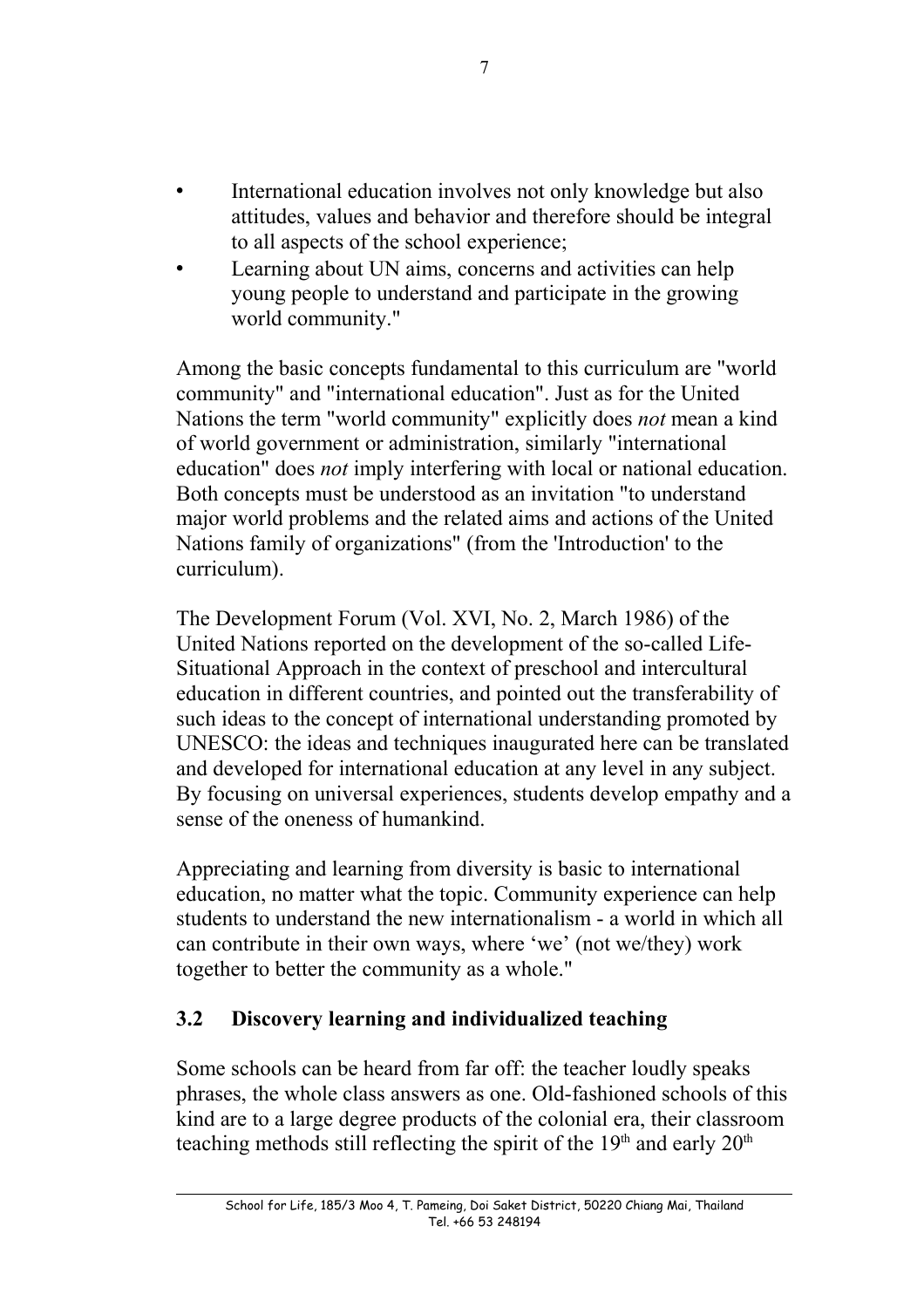centuries. Teachers concentrate on covering each small portion of the fixed curriculum, and try not only to tame the horde of young lions in the class, but also bring them all to do the same thing at the same time. The style of mechanical learning employed is the most unsuitable conceivable for making sense of interrelationships, retaining what one has learned (even after the next exam), and applying knowledge gained. This is where a disastrous vicious circle of dequalification must be broken: insufficiently trained teachers behave like slaves to a detailed prescribed curriculum and force their students to reduce the great diversity of learning and experience down to the learning of textbooks by heart. When this mechanical system, which clearly contradicts the fundamental discoveries of modern learning theories, is then further underpinned by frequent tests and exams, one could even maintain that such a school is in the position of actually mutilating the qualifying potential of the next generation. Good test results achieved within this mechanism reveal very little about the ability to retain what one has learned, or creatively apply it in any given real situation.

Frontal class teaching will hopefully be a seldom occurrence in the School for Life. Instead, relying on the knowledge gained in modern learning theory, a researching, discovering, active kind of learning is favored. Learning will take place individually or in small teams, and the biography and learning background of every child will be taken into account. In contrast to repetitive learning which takes place within parameters of false security (where problem presentation, solution route, and solution itself are always already known beforehand), here the learning processes are of a much more open nature. Naturally there will still be some 'right' and 'wrong' answers. But in real-life situations there are often a number of different options which have to be compared and considered before making a decision. In any case, learning in connection with entrepreneurship also means learning how to think strategically while dealing with uncertainties, practicing to take calculated risks.

There is a veritable arsenal of teaching methods and forms of pedagogical organization that serve these goals: teaching in small groups, learning and acting in projects, open or informal education, orienting the time frame to the task at hand and the current project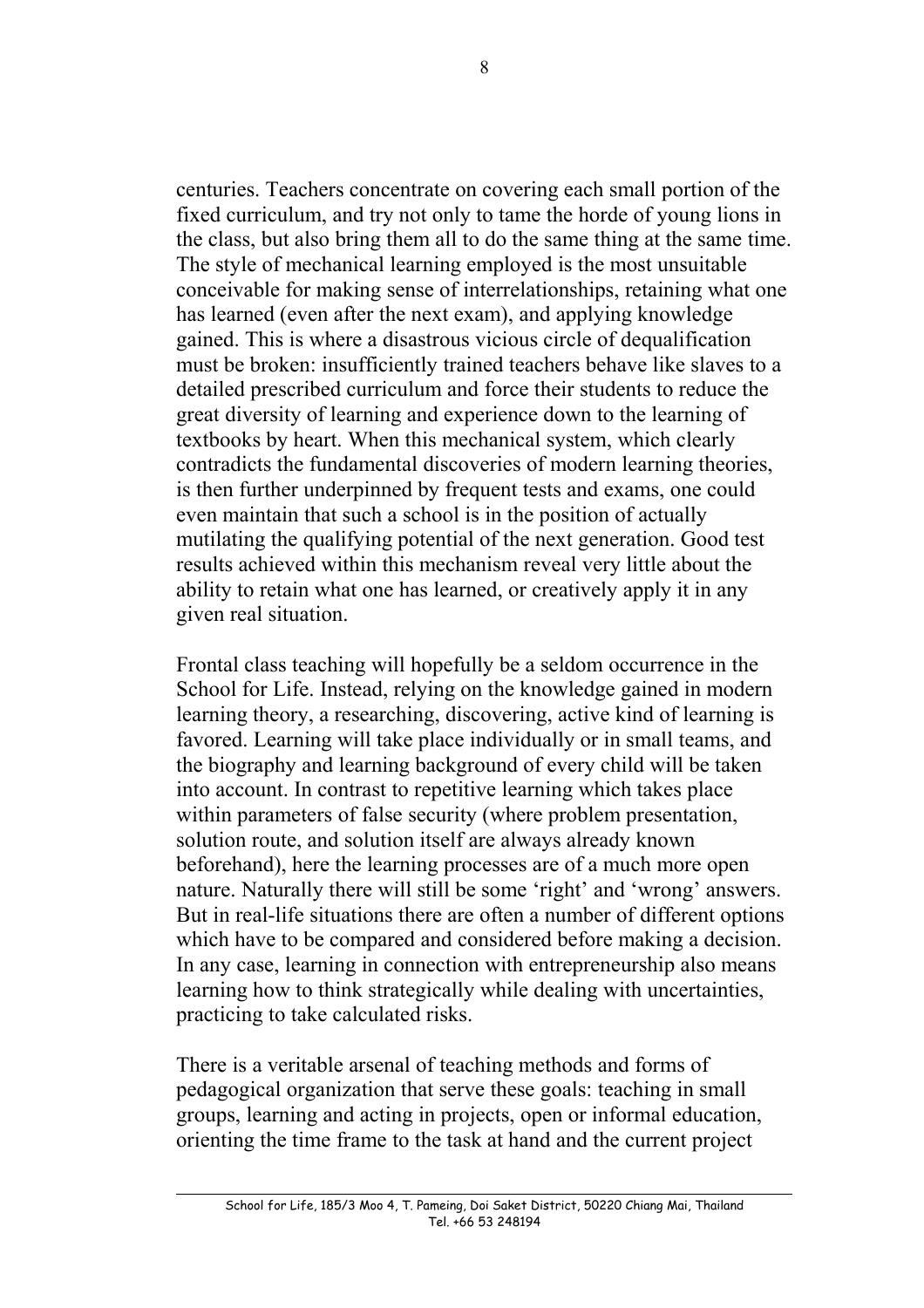(and not the other way around), team teaching, mixed-aged groups and cross-generational learning (where it makes sense to do so). Classrooms can be transformed into learning workshops.

At the same time, the limits of traditional school spaces will be dissolved: all the students will work with laptops and personal computers, and be able to communicate directly with teachers and other students electronically. Everyone will have access to libraries all over the world. In this interactive learning development, the concept of "classroom" will surpass the traditional classroom. In developing their projects, students will also be able to make use of multimedia designs, computer assisted drafting, the information highway, and graphic and desktop publishing tools.

In this regard it is important to correctly evaluate the instrumental role played by electronic media: Such tools are an enormous help but not an end in itselves. Real experience is always more important than virtual reality.

## **3.3 Education for innovative entrepreneurship**

## **3.3.1 Entrepreneurship: criterion for educational reform**

In many countries the relationship between the educational system and the employment system is badly out of balance. The European myth fed by its privileged past, that the educational system would prepare qualified workers and the employment system subsequently offer the appropriate jobs, has turned out to be just as deceptive a belief as the hope, for example, which university graduates harbor in developing countries, that they will automatically receive jobs in the administration of large companies or in the civil service. In view of ever keener competition on the world market, education will increasingly only then mean better jobs when people learn to land on their own feet and to create jobs appropriate to world market conditions. Among other things this presupposes that professional pedagogues - hitherto used to an almost lifelong secure march through pedagogical institutions, and usually defensive by nature - also learn this lesson for themselves and act as appropriate role models. It is not enough here to limit oneself to advancing qualified employ*ees*, as if to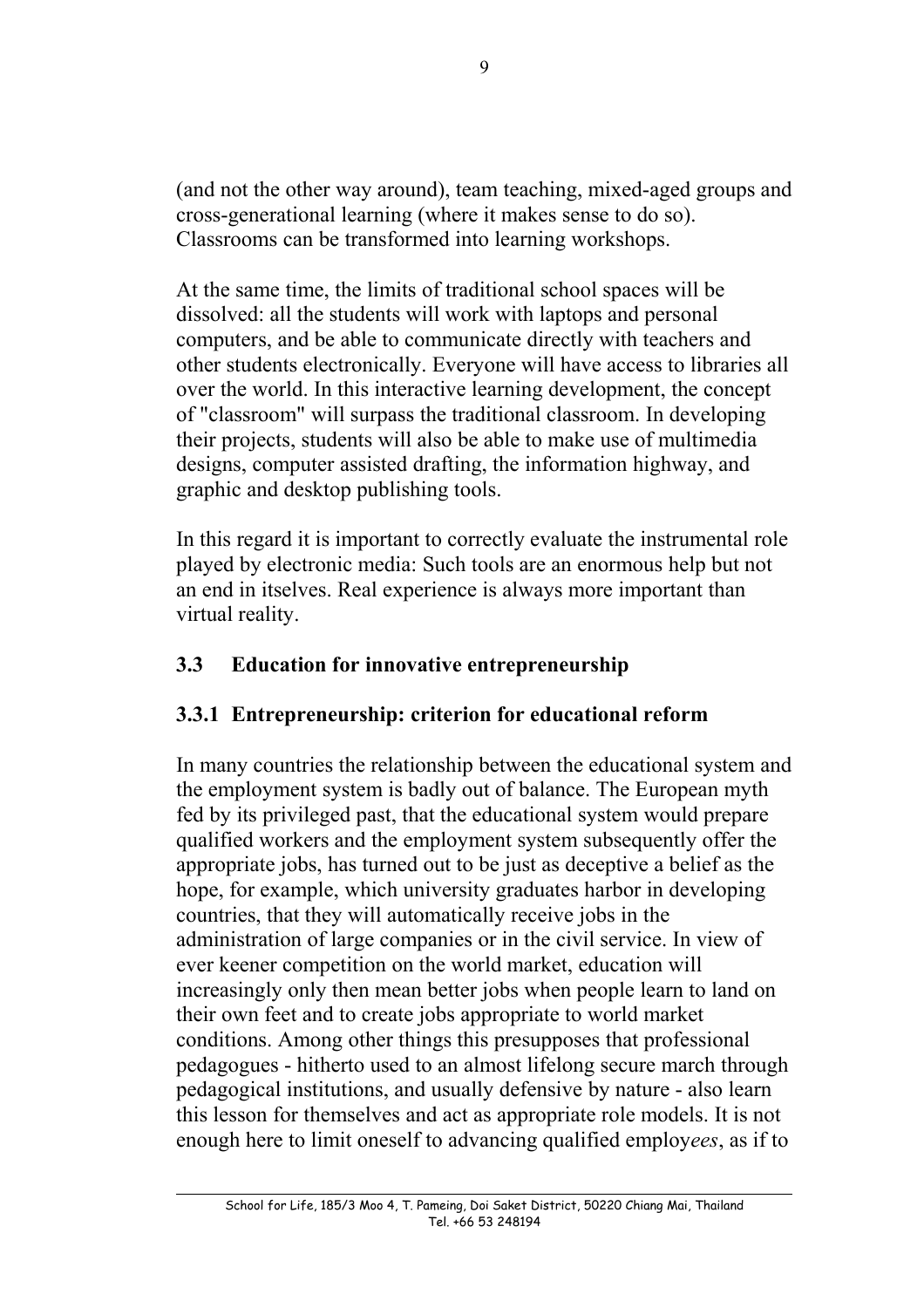imply that employ*er* qualities such as innovative marketable ideas simply fall from heaven. Instead, it is necessary to promote an education for entrepreneurial behavior, an education for economy from below which begins at an early age and perceives entrepreneurial activity less as a personal peculiarity, and more as a basic qualification of the *citoyen*.

With this in mind, educational processes, subjects, and institutions can become counter-productive problems in themselves: the processes, as long as they adhere to a type of learning which barely accounts for the uncertainties of learning in real situations; the subject matter, as long as they ignore and suppress key problems of life under difficult conditions; the institutions, as long as they tend to represent the opposite of an entrepreneurial model in regard to structure and organization. "The weakness of our education system", said I. Patil, Director of the Institute of Management Studies of Bombay University, "is that it does not prepare young graduates for selfemployment and business entrepreneurship. It encourages the students to follow the tradition of job seeking."

Hernando de Soto, the Peruvian economist whose research work on the importance of the informal economic sector has attracted worldwide attention and in the meantime led to practical political measures in a growing number of developing countries, argues that relevant portions of economic income are produced in the informal sector, and that in order to release economic potential, legal barriers must be removed (dismantling administrative obstacles in founding companies and awarding property titles), and a decisive change made in the education system. The entire structure and program of colonialstyle schools counteract the entrepreneurial potential of the majority of the population. As it is, one could argue with de Soto that aspiring countries on the development threshold can just bear this sort of education system, because the learning opportunities of the economic environment are large enough that graduates can complete their actual apprenticeship out in the world. Aware of this chance, they don't run much of a risk of becoming permanent youths at some pedagogical institution. De Soto's vision of converting schools and universities into business enterprises and making entrepreneurship the decisive criterion for educational reform is finding increasing acceptance.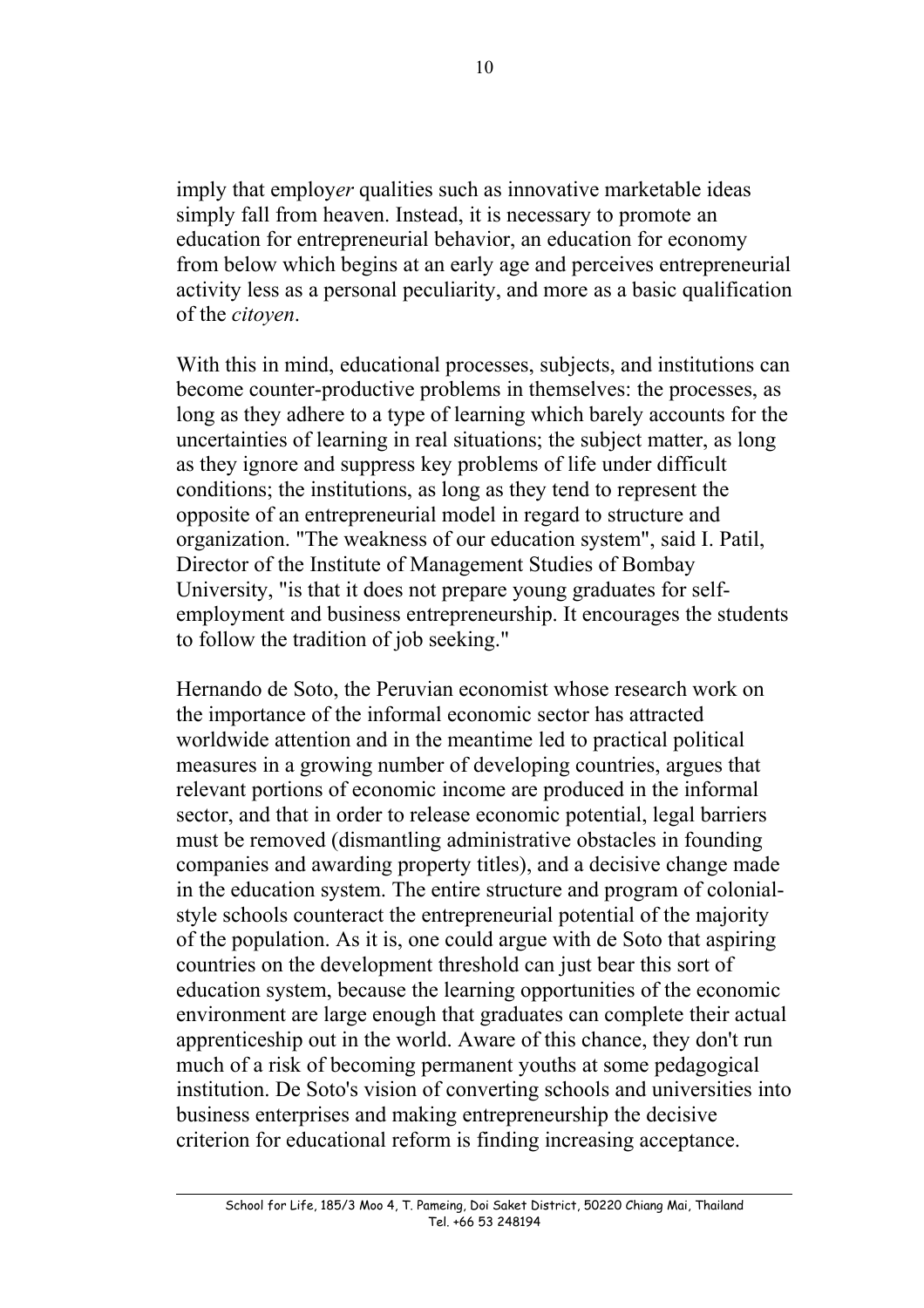The School for Life will serve to create a culture of entrepreneurship with its program (the curriculum) as well as with its organization and structure (the setting). Entrepreneurship is understood here as a fundamental force in the socially and ecologically responsible formation of the world: *ethics pay*.

The enterprising School for Life will be trying to promote from childhood on is a visionary who recognizes a problem, develops an entrepreneurial idea arising from it, and tests and implements that idea on the market. The School for Life will support children, adolescents, and involved adults in further developing entrepreneurial ideas. It is a resource for the generation of such ideas - the plan is to realize projects locally with local partners, hence contributing to community development. It would certainly be desirable when students who have graduated from the school take their ideas with them as spin-offs to be implemented elsewhere.

The few countries that have recently made entrepreneurship a matter of educational policy usually begin at the university level. In the USA many professorships for Entrepreneurship have been set up, and business schools - foremost Babson College - are now offering Entrepreneurship programs. In Europe, such initiatives are represented by facilities such as the *Centre des Entrepreneurs der Ecole Superieur de Commerce* in Lyon, the British Durham University Business School, or the *Laboratory for Entrepreneurship at the Free University of Berlin.*.

#### **3.3.2 Innovative entrepreneurship**

A good idea is the best venture capital. And: small is more efficient. Here lie the chances of entrepreneurs from below, the chance for the small fry against the big fish, to take over a chunk of territory. New small businesses create new jobs. Respect is due to those who can create his or her own place of work; even more recognition is earned by those who go further and also create jobs for others. Creating jobs is not the norm, but rather the exception. Innovative entrepreneurship education focuses on those entrepreneurs who develop and realize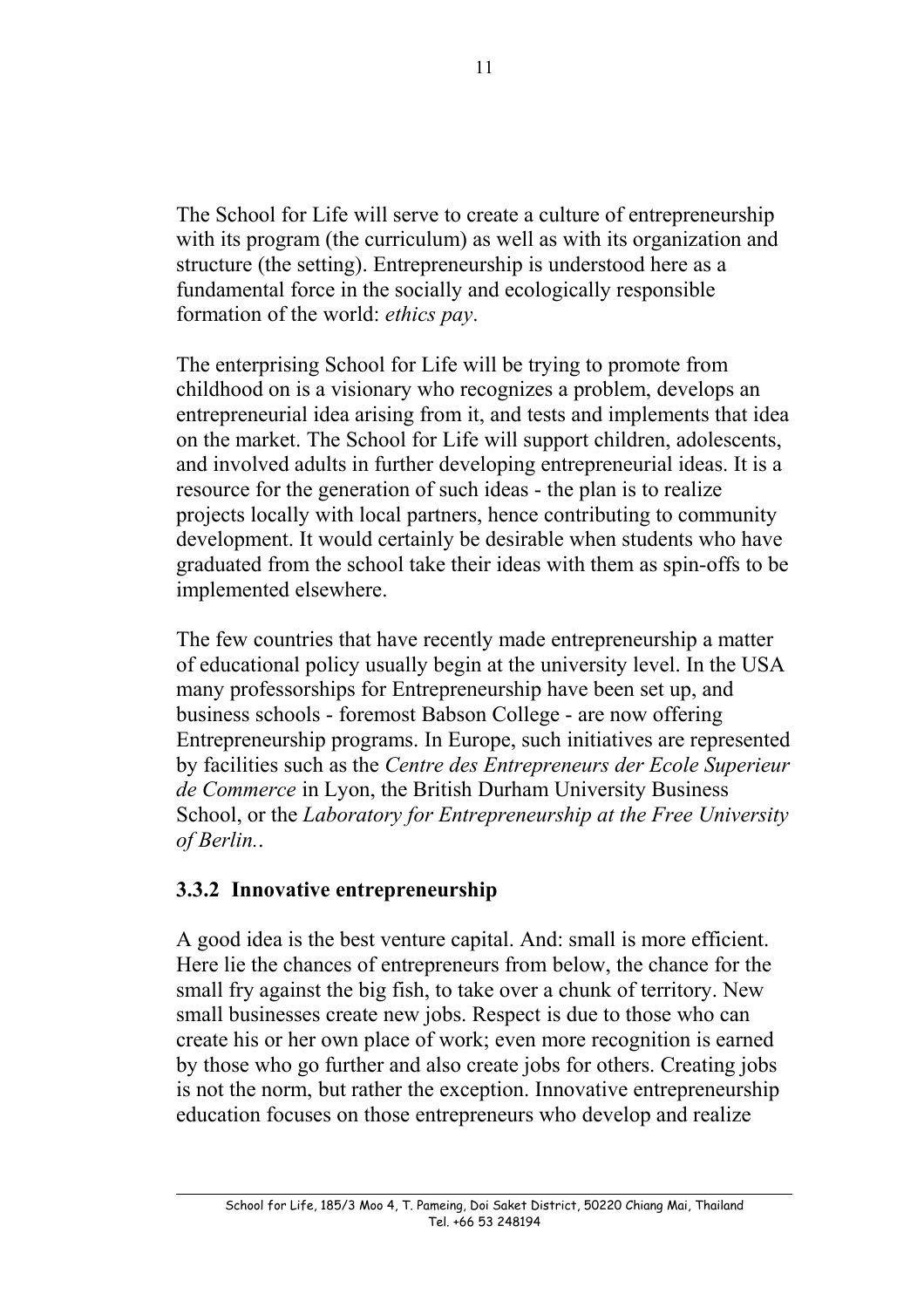ideas for improving the quality of life, who invent a meaningful service or a more intelligent product.

In analyzing biographies of entrepreneurs it is striking to note that the great majority of people who risk the big jump into entrepreneurial business were already possessed by certain ideas ever since their childhood, and so developed a craze as well as the power of deep reflection, with the addition of imagination and tenacity to implement these small visions. Most of them made their first entrepreneurial experience in a microcosm, doing business on a small scale, witnessing a market response to their ideas and feeling strong personal gratification throughout. The power of reflection means the process of repeatedly dealing with an idea, "fiddling" with it, refining it, evaluating the experience and reactions of others, responding to an urge to design and develop. According to Peter Goebel, who has studied the biographies of numerous young entrepreneurs, reflection of this sort can be experienced as a kind of intoxication, making work deeply enjoyable. Idea formations emerge, whose inner logic is researched with increasing exactness, until implementation becomes a calculable risk. Mavericks are needed, children and young people who feel a strong impulse to act creatively and independently, and who are not prepared to be neutralized by pedagogical occupational therapy.

The analysis of entrepreneurial biographies also makes clear that many had trouble in school as children, experiencing difficulties with the regimentation of their desire for independent thinking, and bothered by constant interruptions to their urge to follow their own ideas. Such people often had to struggle against adverse circumstances in order to stick to their own designs and their implementation. Pedagogues in traditional schools as an early hindrance to entrepreneurship?

Entrepreneurial qualifications are not to be equated with management qualifications. The training of managers aims at creating dependent employees who can rationally implement certain prescribed goals. A manager, no matter how good he may be as an organizer, is not yet an entrepreneur who opens up new horizons. A capable businessman will consider such problems as environmental pollution, chemicals in food products, and the situation in developing countries, and take these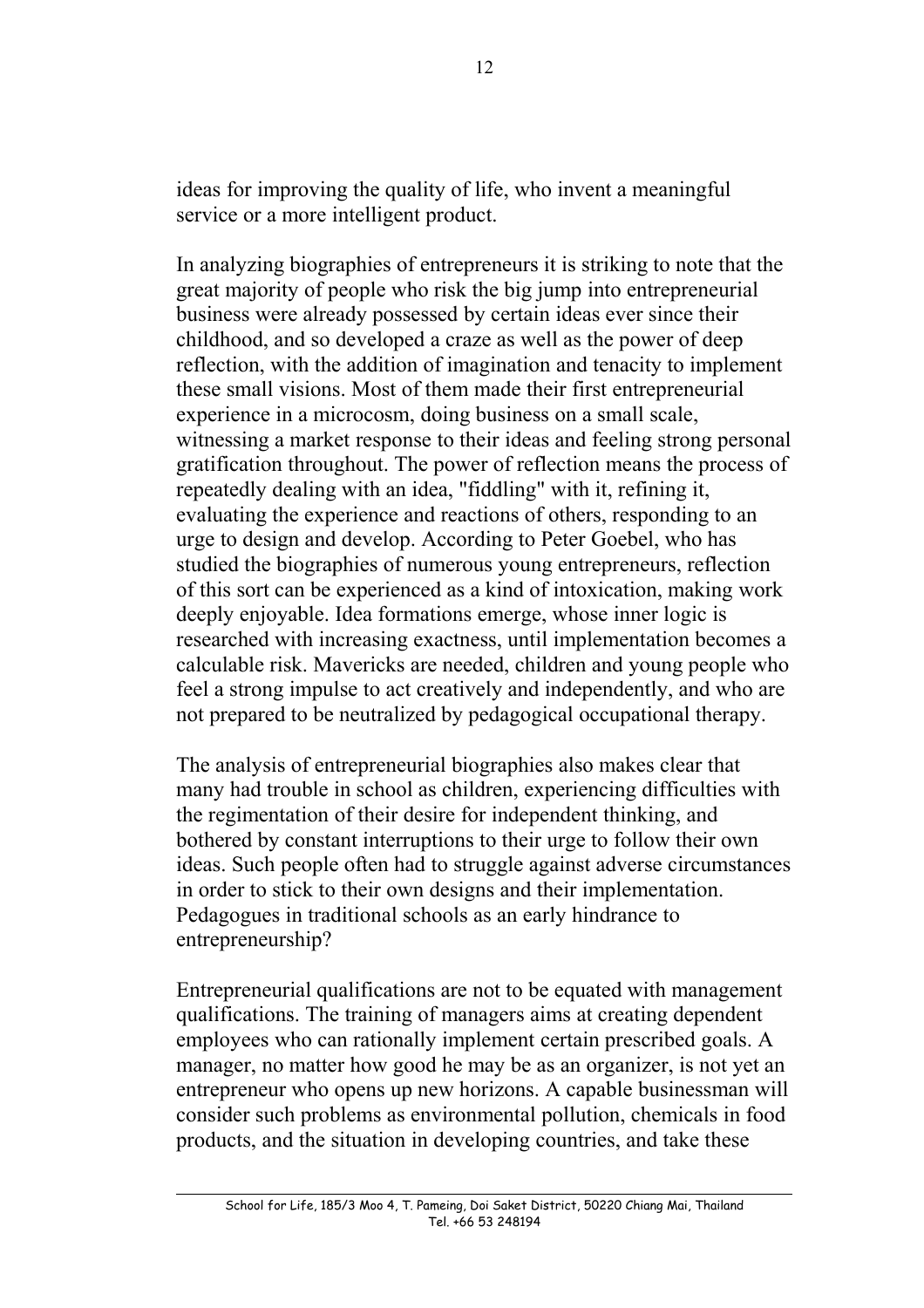issues into account in decision-making. He will attempt to deal with social problem areas and trends, as they are often better recognized by outsiders and non-conformists. New ideas shift the point of view of reality, and often enough creative persons are thought to be crazy. A young person who recognizes social problems, confronts them and wants to do something practicable about the situation, is to some extent comparable to an artist. Just as in art, where innovative performance not unseldomly demands a certain obsession with an idea, and like an artist, who wants to project his own style to the world, an entrepreneur with a new idea, product, or sales form must often withstand a phase of social rejection. Again and again one hears about such chapters in the personal biographies of great artists and writers as well as famous entrepreneurs of the first generation. This phase, often bringing with it personal sacrifices, daring experiments and the pitying smiles of the establishment, develops into a stimulus and sense of risk in the life of an artist or entrepreneur. Without such uncertain beginnings, when new ideas are developed and promoted despite obstacles, demanding much in the way of courage and stamina in the face of odds, later success is generally not forthcoming. The quality of the entrepreneurial idea is of decisive importance here. Whether one can become successful on the market or just keep above water, hence resorting to elbow-shoving and the use of many little swindles and tricks, depends largely on the quality of the concept offered in the first place.

The figure of the entrepreneur in scholarly literature, even in the literature of economics, is strangely ignored. Even Joseph Schumpeter, the theoretician of entrepreneurial behavior, says very little about the necessary qualifications, and instead studies the connection between business cycles and the increased appearance of innovative entrepreneurs. Nevertheless the respective literature includes a few illuminating facts. One of the most apt descriptions talks about the discovery of what is already available. To discover what is already there means that it is not uncommon for successful business founders to return to ideas which have long been known, but which can be transferred in some way to a new context, in new combinations, or to a new area. The lay-person's idea that it is always great inventions that lead to new successful business enterprises is to the most part a wrong one. Schumpeter made a difference between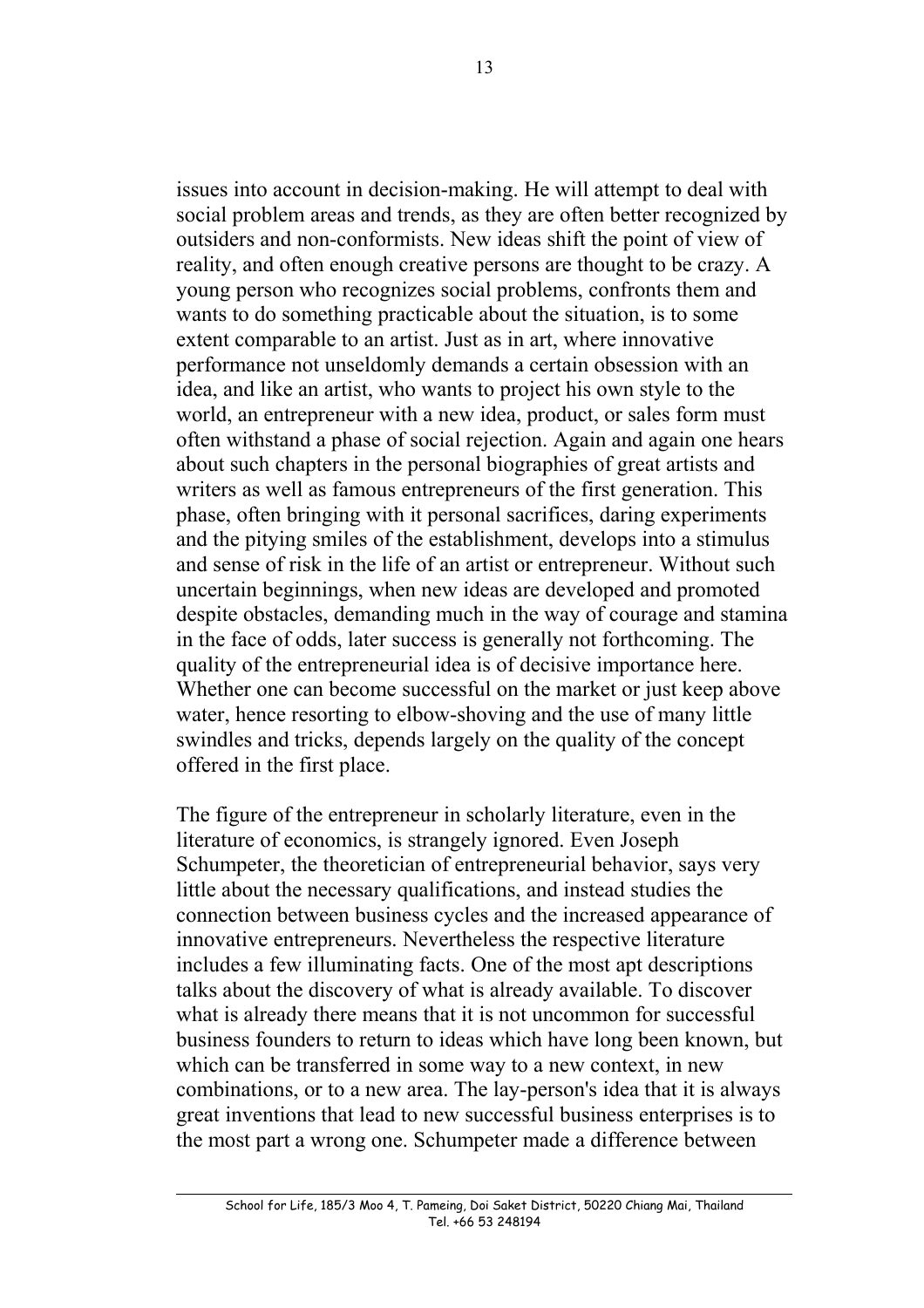inventions and innovations. The great inventions are often not marketable for a long time, have many small defects, and thus easily fail in the first attempt because they are technically immature; other inventions are not recognized as to their potential importance, or at least not accepted at first by consumers. An example from the recent past is the telefax. This invention has been around for a long time, yet in the past few years it has been introduced worldwide with enormous success by completely different companies than those who invented and originally tried to market the technology.

We are talking about the new ordering of existing knowledge, to rubbing this knowledge against the grain, or the transfer of familiar ideas to completely new areas of application. This is a field in which the whole educational system need not consider as strange territory. To recognize specific skills and talents and promote them accordingly, to understand and accept individual characteristics of a growing person, has long been the concern of pedagogical endeavors.

The innovative entrepreneurship education of the School for Life intends to work with future and currently budding entrepreneurs from the student body and neighborhood. Business Administration does not stand in the forefront, but the development of ideas and visions, including their realistic implementation.

## **3.4 Education for intelligent modesty**

Normally the business will have bottom line in which being considered from cost and profit of business operation. In order to educate students to be the entrepreneurs in the future, it is necessary to consider the environment, resources, and the happiness of the individual and society which is not necessary be money of material. This happiness is not derived from consuming but is derived from precepts, concentration, and wisdom. This happiness will emphasize in efficient production to reduce the waste and to save resources. The profit or material return will not be the main issue but the strong community that supporting each other will be the main issue for peacefulness of the society.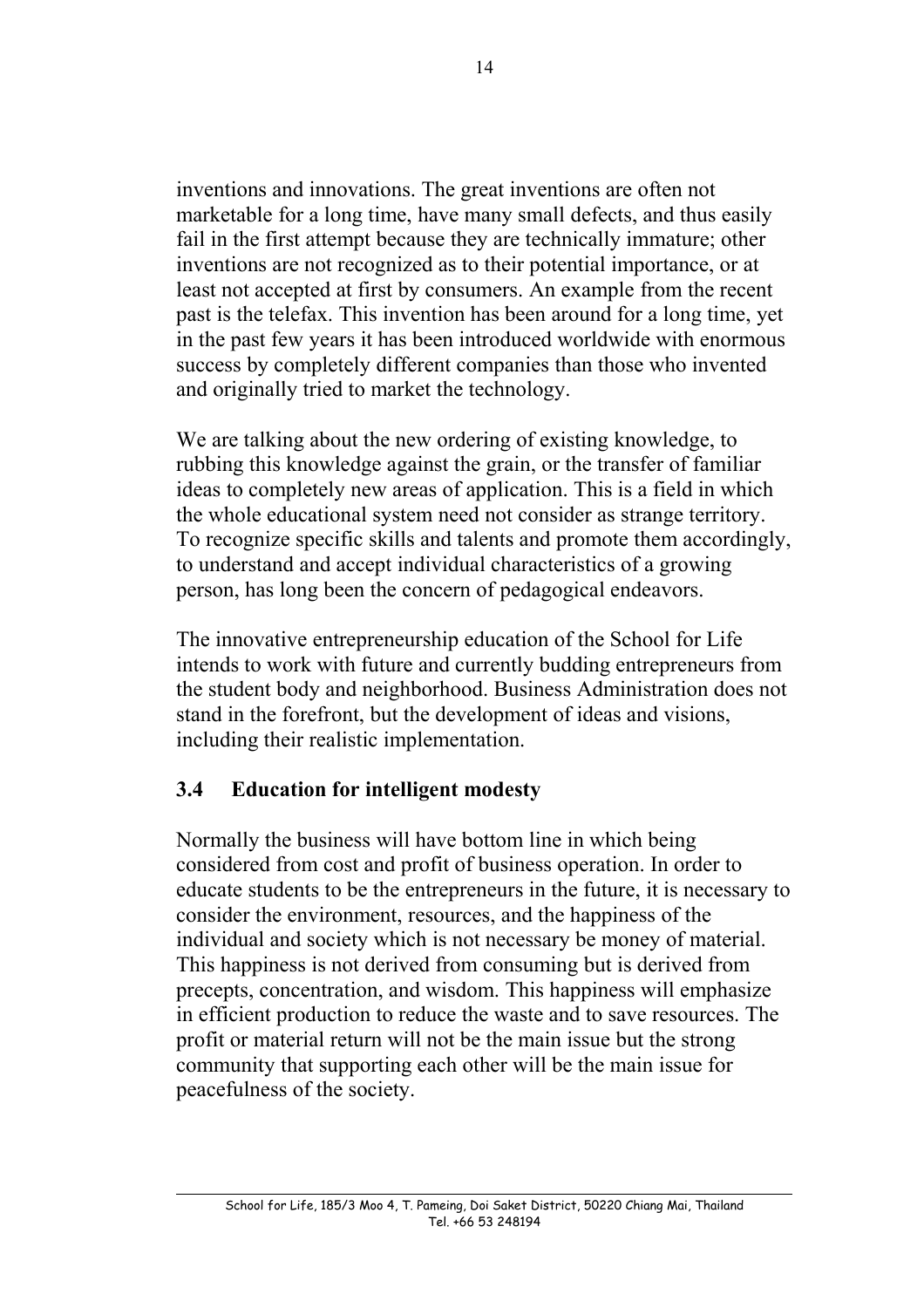The aim is: discovering the quality of intelligent modesty. The market does not have to mean that needs must always be elaborately stimulated and that we must become slaves of an ever more relentless spiral of consumption. The market offers a chance to make enlightened and economical use of scarce resources.

When teen magazines spend most of their time informing readers what's "in" and what's "out," when teachers do not draw their students' attention to the topic of fashionable obsolescence, when parents capitulate before their children's fixation on computer games, then it is time for what Buddhism calls happiness - a process of creating awareness that allows adults and their children to realize that quality of life does not come about through the accumulation of more and more high-tech products, but rather, for example, when people overcome their speechlessness, rediscover their neighborhoods, express their feelings, or become artistically and entrepreneurially active. Entrepreneurs as artists who contribute to the enrichment of life do not create mountains of garbage or drive the production of products through the roof, but devote themselves to non-destructive areas.

Entrepreneurs in the spirit of intelligent modesty become inventors and supporters of products and services that put a stop to overproduction and the squandering of resources, and so ensuring that quality of life is increased rather than reduced.

If the actions of the western countries were more strongly influenced by such intelligent approaches, then the people of the newly industrializing countries, still marked by the after-effects of colonialism, would find it easier to rid themselves of the final remnants of the inferiority complex that drives them into a spiral of consumption and fixation on the western style of life. Asian cultures have enough resources of their own to develop a distinctive quality of life sufficiently special and attractive that entrepreneurial initiatives of the future could draw on cultural diversity in the tertiary sector as well in the quaternary (one need think only of philosophy and religion) and serve to promote diversity at the same time. This opens a way forward to futures that could be more fascinating than the previous guiding principles of the type "mine is bigger than yours" or "I want one of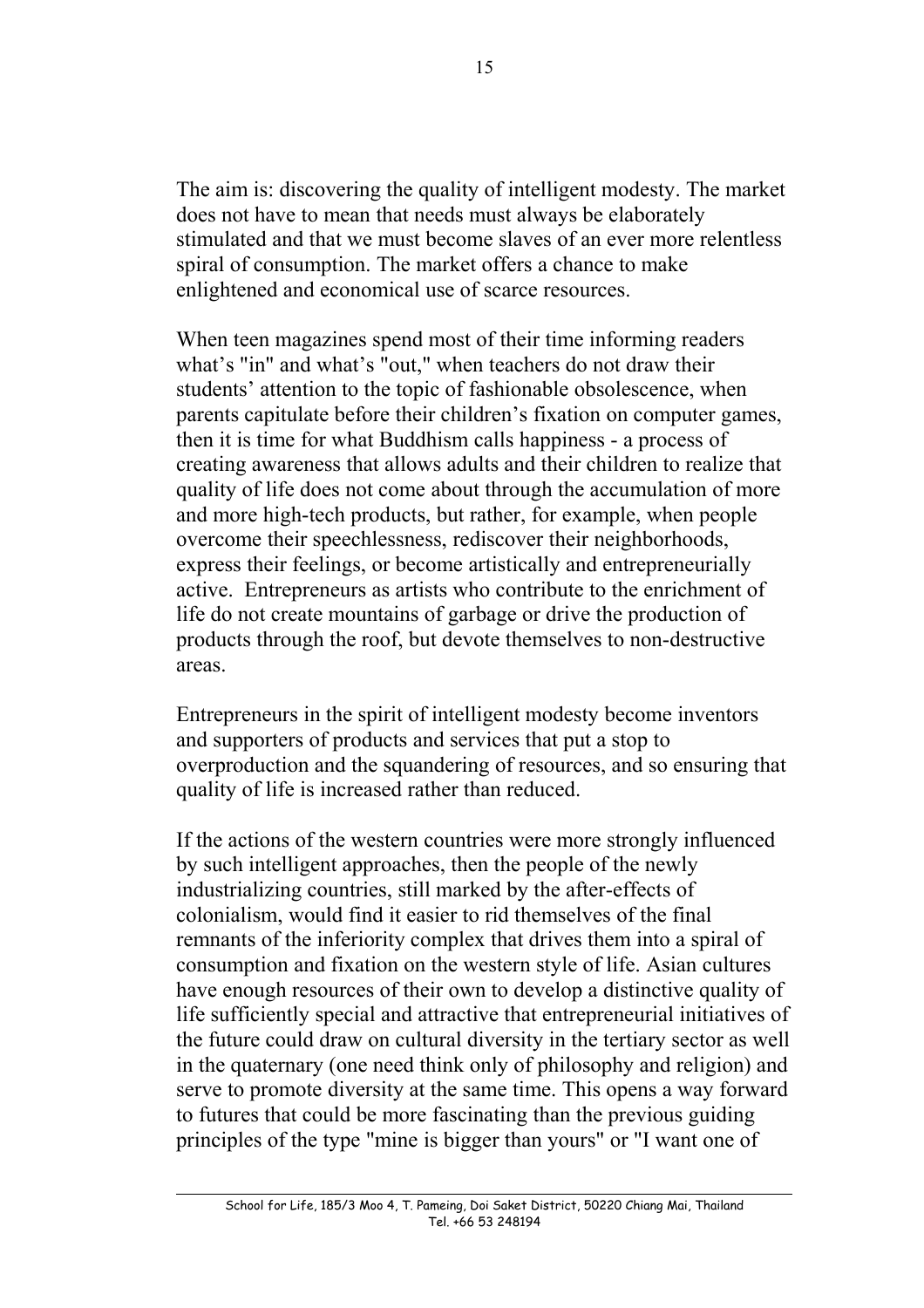those too." Intelligent modesty requires education, comprehensive understanding of the world, the aim of undertaking one's own life, a search for the self, and cultivating curiosity about trips to the center of the world.

Entrepreneurs who submit to the insight of the finitude of natural resources are not divorced from the market but well in advance of it when they concentrate on the development of high quality understood in such a way. In the process they can place their faith in the dialectic of the enlightenment, in the growing unease of customers who still believe in the dangers of environmental exploitation, who are at least interested in the re-use of packaging, and who desire and can be provided with information about where to find the best of all products and be satisfied with it for the rest of their lives.

The cul-de-sac from which we must escape is familiar: even with higher consumption there will still be fewer and fewer jobs because increasingly efficient machines are taking on more and more human work. Needed are entrepreneurial initiatives in other areas, initiatives by artists, creative scholars, philosophers, and non-conformists. They have to replace the dummies that are not only shy of competition but also colorless in their ideas about how we can reshape the world so that it does not become a junkyard of civilizations.

## **3.5 Community education**

The community orientation, the opening of learning venues to the social environment, the interpretation of learning as participation in local development, the connection between learning and community development all act as bridges between the situation approach and community education.

Community education involves a holistic approach which supports the learning in, with and for the community. It counts on self-reliance, mobilizes the power of communities and focuses them on sustainable development, on the solution of social, cultural, technological, economic and ecological problems. All the social and all the age groups of the population can be involved. That is why community education overcomes the separatism of "hyphen-pedagogies", when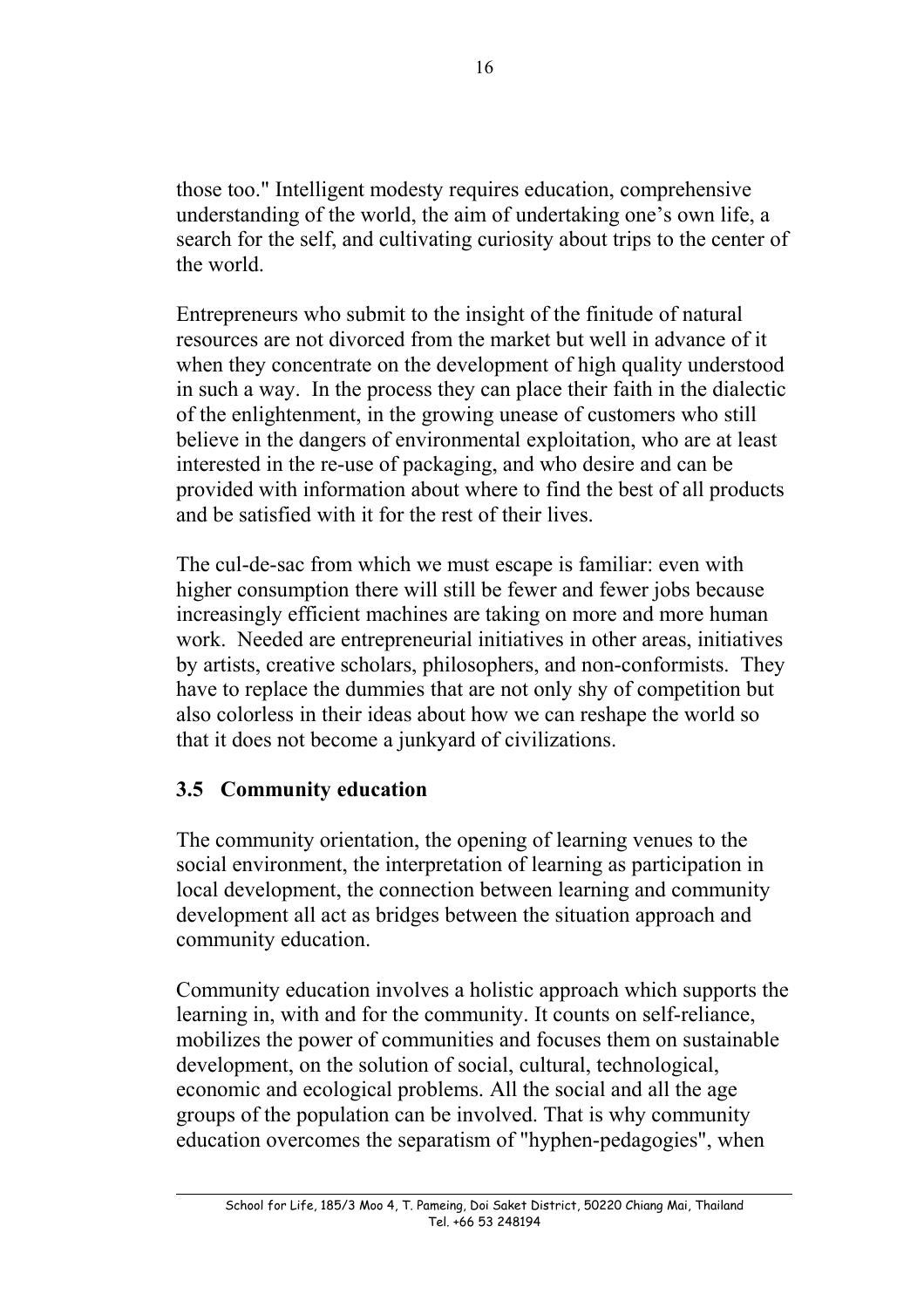the project allows it; it is more than just adult education or vocational training. It works in an integrating way.

The key problems and situations of the people in the community are the starting point of the learning processes. As key themes, many of these problems and situations have more than just a local meaning, they also contain supra-regionally relevant parts. The search for local alternative forms of energy can be a contribution to preventing global climatic changes. Many local problems (with their global aspects) cannot be solved without the supporting approach or community education. This is true for family planning just as much as dealing with our natural resources in a responsible way.

Community education is never just education, but always organization and action as well. Thus the application of acquired knowledge and abilities in complex real life situations becomes an integral part of the learning process. Not only is the subject the point of concentration, but also the situation that should be dealt with and improved. That is why community education never just aims at the qualification of people, but also at a constructive dealing with the reality in which these people are living.

Community education is an answer to specific weaknesses of institutions and curricula in the formal education sector. Learning as participation in sustained development does not need any artificial motivation. It is easier to put new insights into reality. Academic knowledge is used for concrete problems and not taught in an alienated form. Community Schools are referring to local needs with their curriculum, they reconstruct the relationship to the neighborhood and lead children and adolescents at an early point and more intensively than traditional schools to social fields of action.

Community education contributes to an opening of educational institutions to social action fields without being fixed to educational institutions. Here it is accepted that important social learning processes are taken beyond the walls of educational institutions.

Community education thus means interventional learning in the *polis*, and interprets pupils as socially, economically, ecologically, and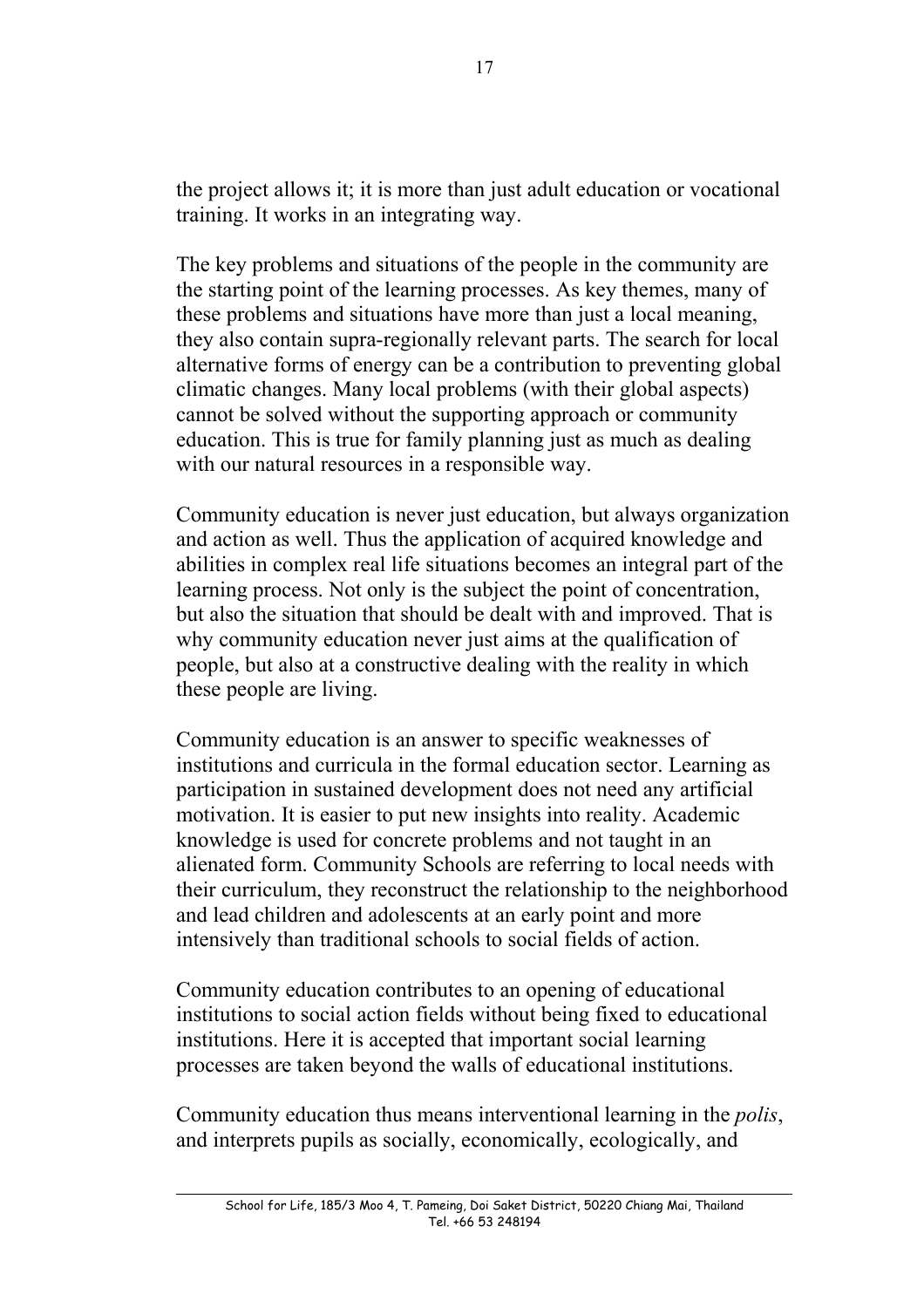politically active members of the community. Such education ascribes to the point of view expressed at the UNO 1992 in Rio, that necessary sustainable development can best be attained when problem solutions are implemented at a local level and carried out by many people. Impulses are generated at the local level as well, which call for the participation in the solution of global problems. Community education means empowerment, and is dedicated to the idea of participation, in which both learners and teachers are subjects of local conditions and development; the acquisition of new knowledge takes place within an authentic process of experience. To make these processes easier, pedagogical institutions will be opened and networked with learning venues and resources within the community: community schools are in expression of this intention. One can distinguish between more pragmatic and more decisive versions of the community education approach - they range from an inexpensive multiple usage of previously purely school-dedicated buildings to combining community education with community business. If one ascribes to the principles of the *Treaty on Environmental Education for Sustainable Societies and Global Responsibility* as it was passed at the Environmental Summit Meeting of UNO in Rio, then sustainable human development cannot be achieved without working in conjunction with the economy, environmental ecology, and community education.

A particular goal of the School for Life's community education approach is to explore how the community school can itself become an open learning community and, at the same time, become a focal point for enabling, supporting and connecting other learning communities within a larger learning system. Ever since the Jomtien Conference in 1990, UNESCO has tried to promote community schools worldwide. However it had to come to the sobering conclusion that, in no small number of cases, there was a misunderstanding about what exactly a community school is. At any rate it is not simply a conventional school which has been built and is supported by the community. Rather, community schools which have earned the right to the name develop with the following characteristics: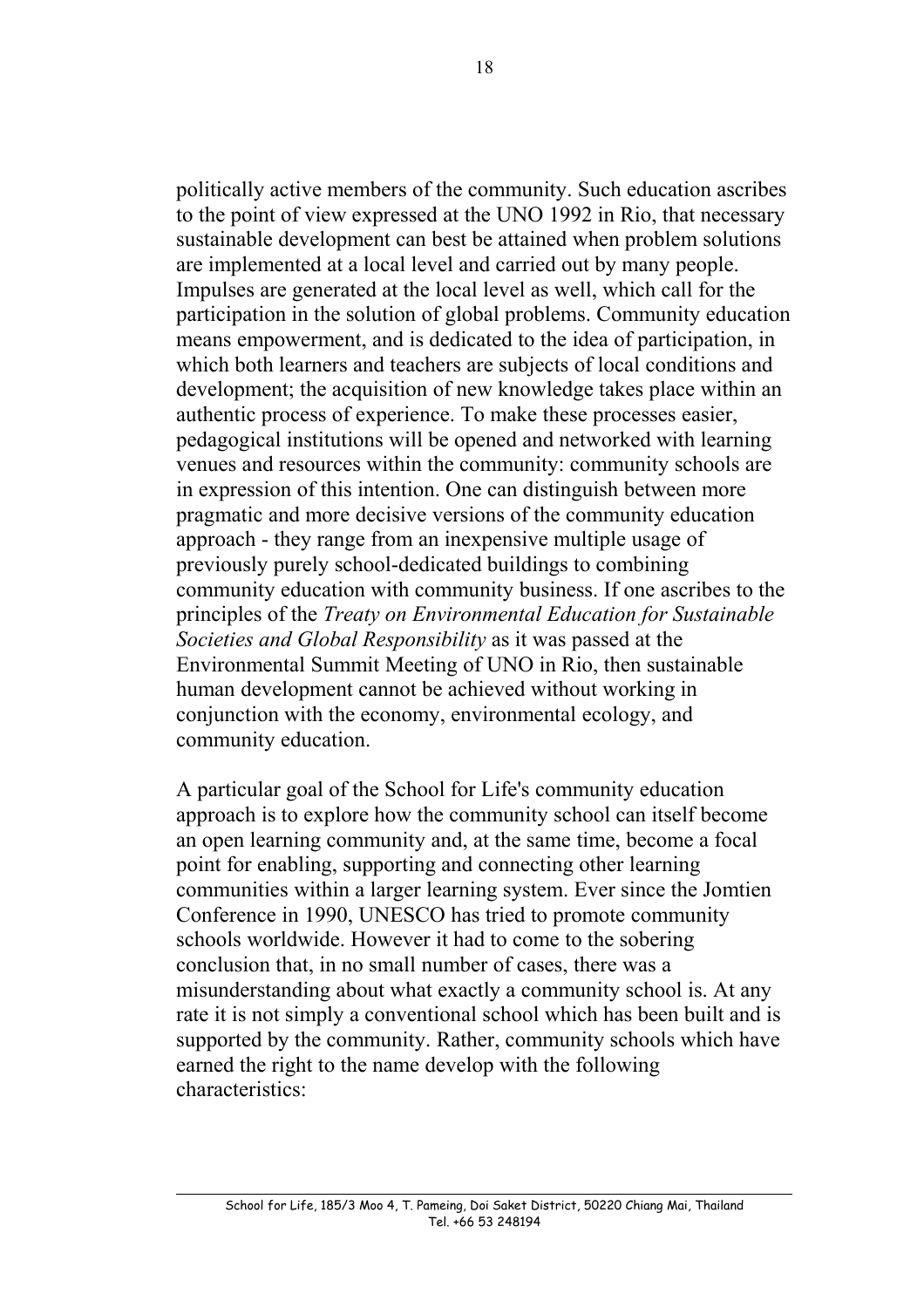- They integrate school and adult education: day school and adult school do not only share the same space, but work together conceptually as well. The schools are public schools (often with an open, project-oriented form of teaching) and especially offer additional courses and activities in the afternoon and evening for certain age groups or mixed age groups. Such offers are directed towards children, adolescents, families, and neighbors.
- They thus make their resources (classrooms, workshops, kitchen, assembly, sport facilities) available to their new clientèle. These schools are used multi-functionally: as school, adult education venue, recreational facility, advice bureau, and base for self-help.
- They are networked with the municipality or rural district, develop satellites, and work together with public facilities, companies, and groups of all kinds. They increasingly react to incidents, problems, and topics arising from the social environment, and develop a local profile on issues.
- They work against various forms of segregation: the segregation of old and young, natives and foreigners, handicapped and nonhandicapped, between school insiders and outsiders.
- Aside from teachers and adult educators and lay pedagogues, people from the neighborhood with special knowledge and skills work at the school.

Community schools are in the position to do much in the way of reducing the alienating experiences of children and adolescents regarding the institution of school. This also applies to families and neighbors, especially in multicultural school districts. Community schools are considered to be an important part of social and infrastructural development, since they support neighborly relationships and promote self-help. They can develop close social networks and stimulate and promote the formation of a school community. Real-life problems are not kept out of some hidden curriculum, but rather confronted and dealt with. Cross-generational experiences are promoted, and isolation and loneliness counteracted with participation in joint projects. The pupils and adults participating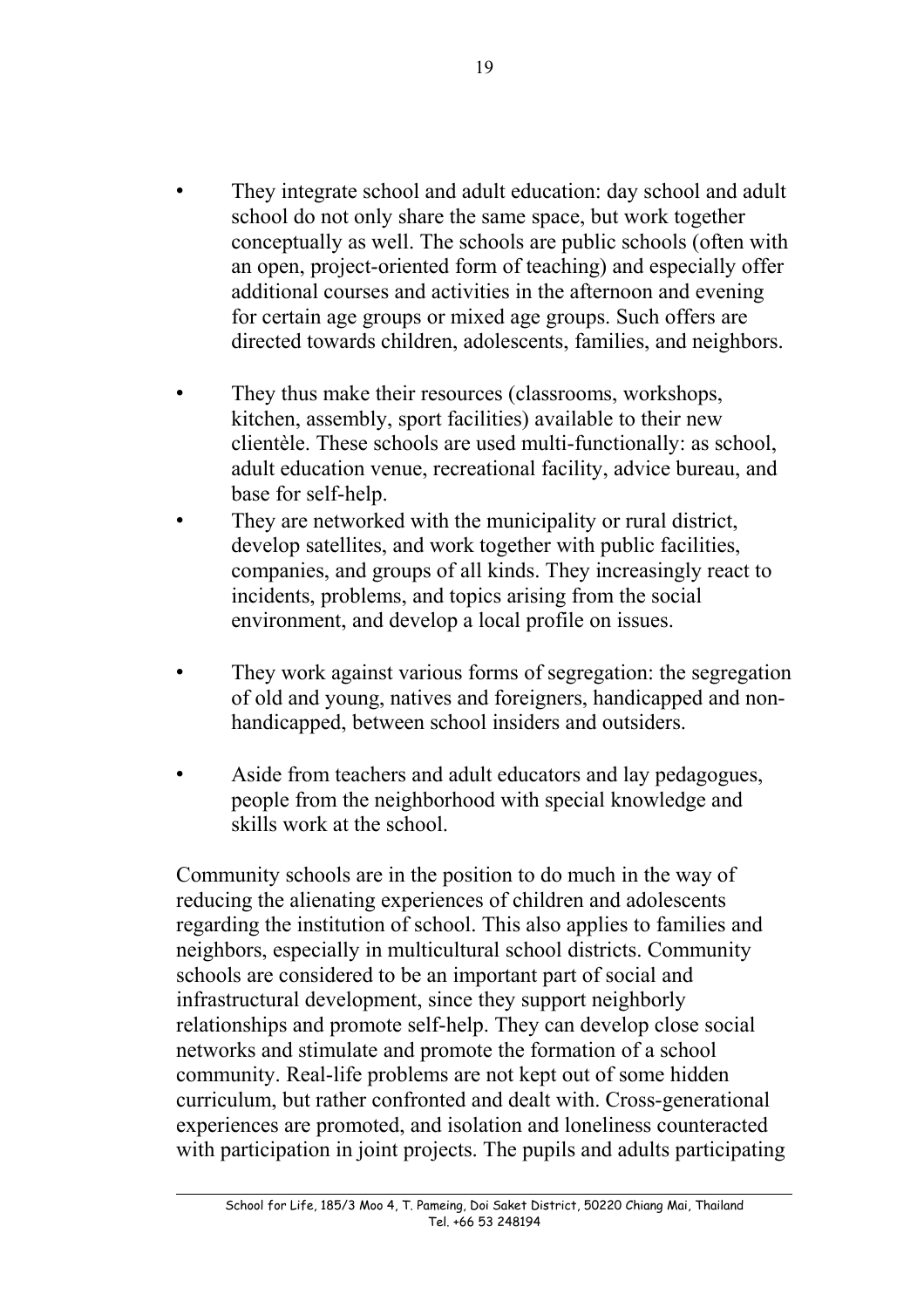in designing the program increasingly experience that the school and neighborhood are involved with *their* concerns.

The School for Life is by nature an Open Learning Village, consisting of an ensemble of different learning venues. Consider the relationship of the whole school, the Centers, and the communities involved in the network: they participate in projects with each other and their environments in a constant creative relationship.

## **3.6 Value education**

The School for Life assumes a consensus concerning basic values of a democratically organized community. Children and young people can claim the right to handle situations with increasing autonomy and competence; at the same time they are challenged to show solidarity with others or act with ecological responsibility.

The School for Life can be considered as a *polis* in the sense borrowed from ancient Greece: a small-scale model of a democratic state. The pupils increasingly take over functions and responsibilities and share these with the adults. Life in the Open Learning Community offers many chances of bringing a strong sense of self and an equally strong sense of community into a healthy relationship with each other, and preparing decisions by means of a democratic process of consensus building. Democracy does not exclude leadership - on the contrary, democracy depends on good leadership. Business enterprises also need strong leadership and the loyalty of their employees, but it is to the advantage of any business to keep up a meaningful dialog with its teams. The leading international boarding schools, founded by such personalities as Kurt Hahn, have long recognized the pedagogical opportunities offered by communal life. There are elected offices and duties, school parliaments and school speakers. Politics is learned by assuming responsibility in the community.

The pupils will live separately according to sex, but not according to ethnic or cultural heritage. Tolerance and respect is thus a highly valued virtue. Social responsibility is practiced, for instance, by work in some social or technical service such as a rescue service, the school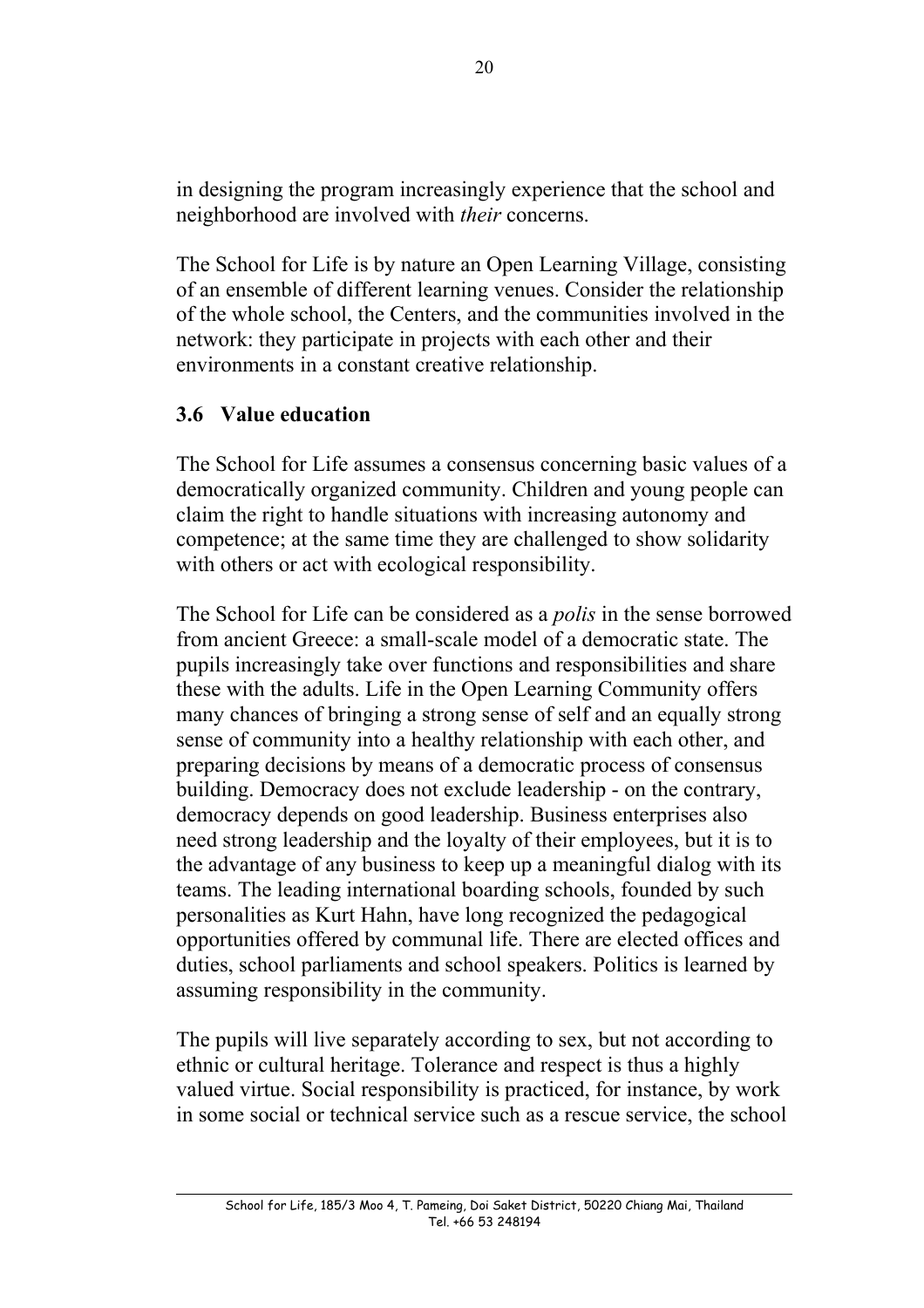fire department, technical relief organization, social services or environmental conservation service.

The members of the Open Learning Village will orient themselves on social virtues represented by universal ethics that can be understood by people of various social and cultural heritage. Among such universal truths are for instance values such as respect for others, the innate worth of every human being, truthfulness, respect for nature, fairness, the readiness and ability to help, consideration and attention of others, willingness to work and achieve, a modest bearing, the ability to abstain and aspire to a certain intelligent asceticism, peaceable behavior, solidarity with the weak, perseverance, and the ability, as Kurt Hahn puts it, to learn to assert yourself for something you think is right "in spite of discomforts, dangers, boredom, momentary impulses, or stress, in spite of the scorn from others, in spite of general skepticism."

The School for Life will support children, adolescents, and adults to practice their own religion and learn more about it in religious classes. The experience of one's own religion can lay the foundations for respect and tolerance of the religious convictions of others.

## **4. The Family Concept**

Serving in the fight against poverty, Schools for Life take on children from deprived backgrounds. This often means not only economic hardship, but also – to take Thailand as an example – stressful and often traumatic events: child labor, child prostitution, sexual abuse, the alcoholism or drug addiction of family members, violence. Particularly serious is the loss of parents through death due to disease, accidents, disasters or military conflict, or through inaccessibility - for example due to the long-term imprisonment of parents, rejection (such as when a second husband throws the children of the first husband out of the house) or despair, when a single mother with no social safety net or support just can't survive with children. The School for Life in Southern Thailand was set up in the aftermath of the tsunami disaster, many children having previously experienced burdans which the catastrophe of the tsunami exceeded to an extreme degree.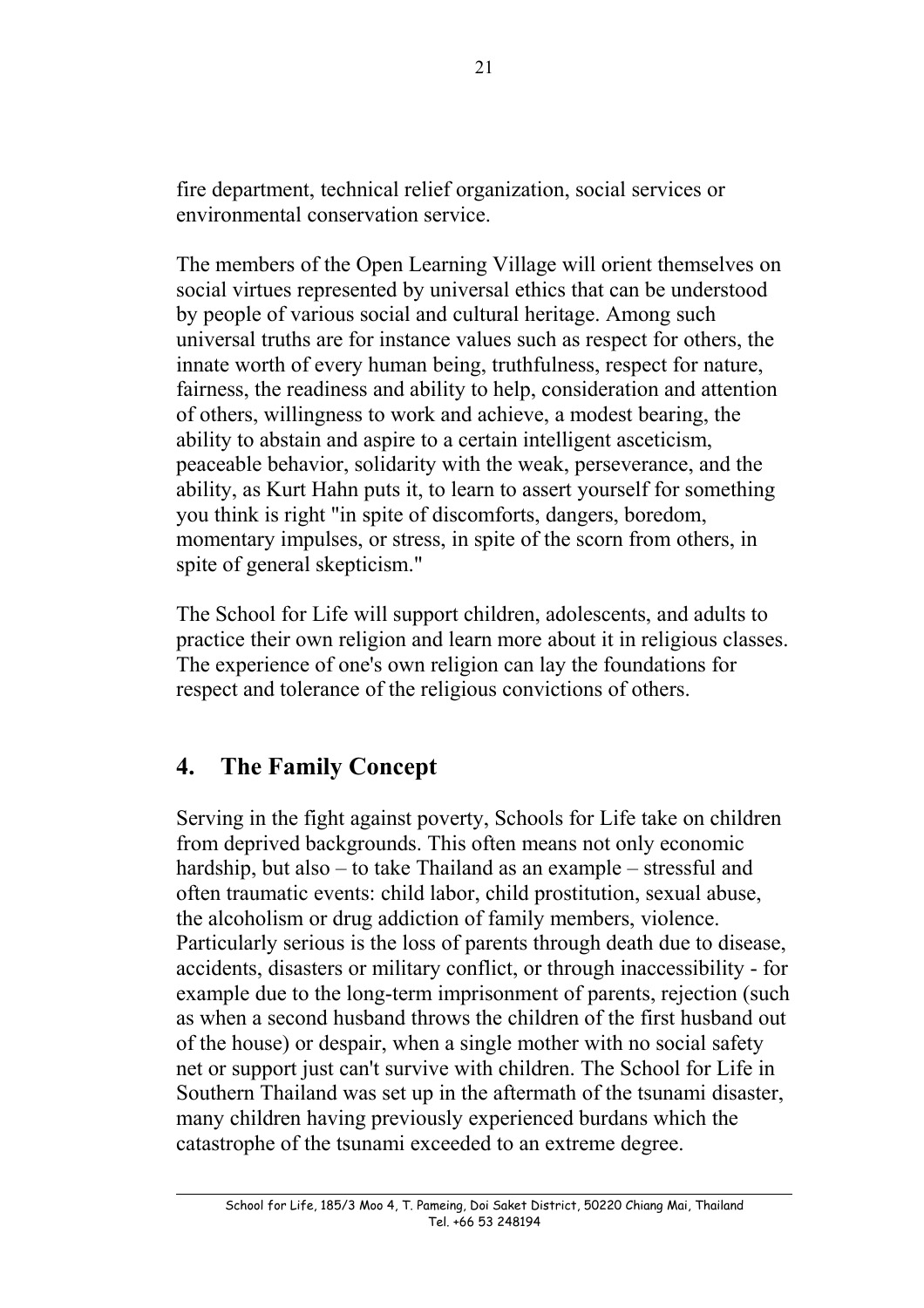Given this initial situation, three aims are of particular importance. Firstly, to recognize the children's rights to experience happiness and loving kindness, and to support them in developing new confidence and hope. Secondly, to provide a therapeutic framework that allows the gradual processing of the events of the past. And thirdly, to encourage the children not to bear the flag of trauma for the rest of their lives, but to turn their biographical scrapyards into gold, in the very broadest sense.

Children who attend the School for Life are offered a combination of "family building" and "peer education". The children live with families in houses on the campus, each with one or two mentors, in single-sex, mixed-age groups. The time between late afternoon (after lessons and projects are over) and early morning is spent in the families, who are also responsbile for activities for the weekend, especially on Sundays, as well as making plans for holiday periods.

This is supported by the promotion of "peer education", learning and living in mixed-age groups, and the concept of Guardian Angels. These are older children, chosen by younger ones, who look after a group of three to five small children, and who share in the responsibility for their welfare. The inspiration for this feature was the observation that older children, especially boys, began to form groups which lacked empathy and solidarity with the younger children. Guardian Angels need training and supervision, for example in training camps or Guardian Angel conferences, and can also be voted out of their posts.

With a Children's Parliament, a President and Cabinet Members, Class- and Project speakers, Guardian Angels and Mediators, the development of a Republic of Children depends on both the success of the balance between the acceptance of youth culture and the acceptance of the supporting role of adults, and the threshold at which each child can turn to a trusted person if something goes wrong and the rights of the child are in danger of being compromised.

Transparency, supervision and the principle of "many eyes" also apply with regard to the prevention of abuse, violence, discrimination or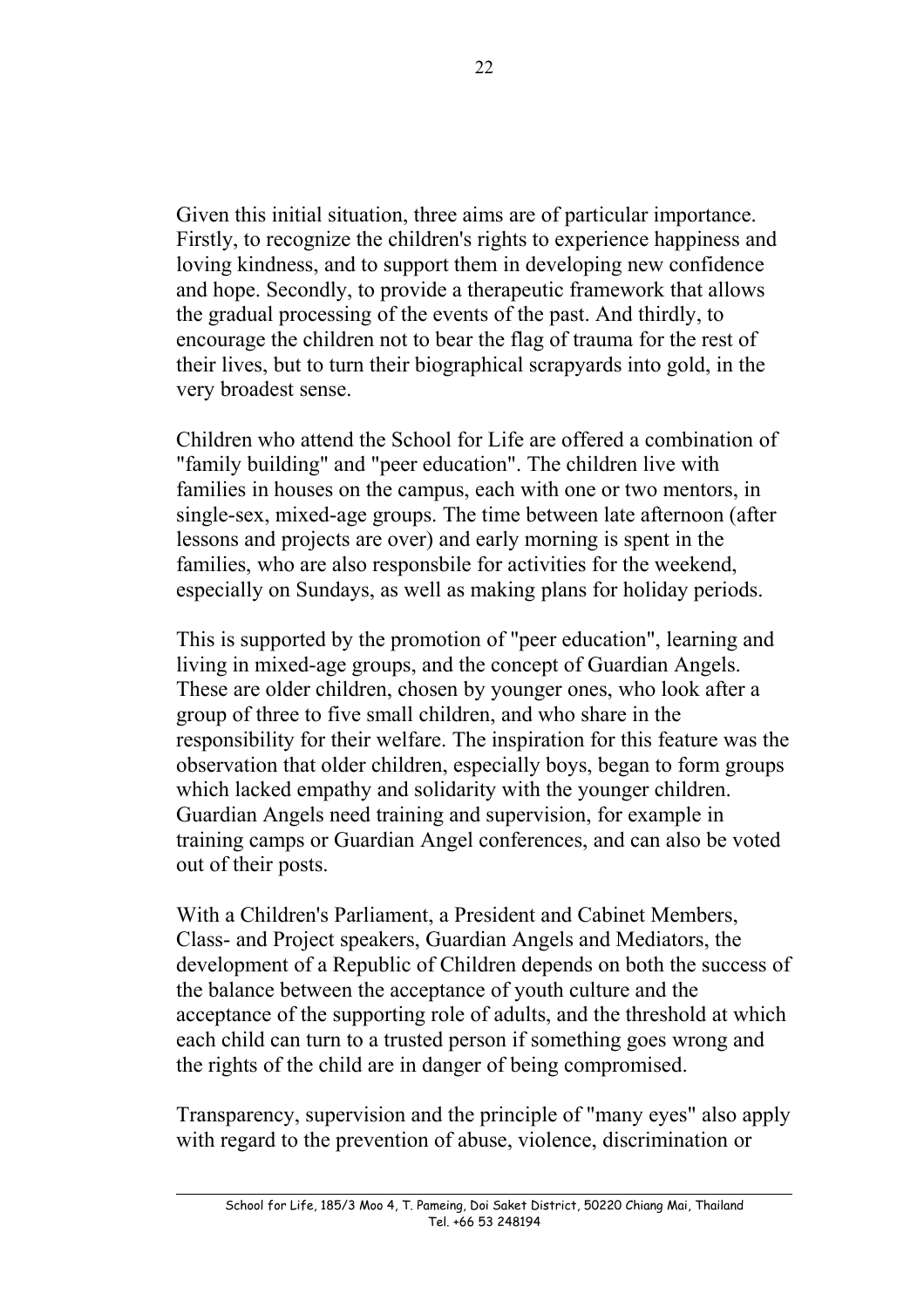racism. Children need loving attention. They need closeness without the transgression of boundaries.

A School for Life with children who are "at risk" combines the rebuilding of a reliable family life with "community building", with the development of a community of solidarity, one for living and learning, in which all children and adults are included. In UNESCO terms, each School for Life is an Open Learning Village.

## **5. Kindergarten**

200 years after Friedrich Froebel, the founder of the kindergarten idea, the Life-Situational Approach has developed a concept which combines positive elements of the traditional kindergarten with modern pedagogical and developmental-psychological insights. The kindergarten will emphasize and promote the creativity, curiosity, and motivation of the children. It will allow the children to be children without babying them. It will promote and encourage them, not through mechanical drills, but by helping them in their own discoveries of their inner and outer worlds. The following characteristics of its pedagogical concept are the most important:

- *Learning in real-life situations:* Children learn how to cope with situations here and now, not some hypothetical situation in the distant future, not adult situations. And coping does not only mean surviving in situations, but also being able to grasp them as alterable and oneself as effective.
- *The connection between social and factual learning:* this works against alienated learning. Away from separating initial mathematical operations from social contexts, away from promoting a kind of speech that has nothing to do with own experience, away from learning that is devoid of sense. The primacy of social learning applies. Factual learning is important, but is to be integrated into the process of social learning and whenever possible with reference to social contexts. The children acquire knowledge, skills, and abilities necessary to understand and create real-life situations.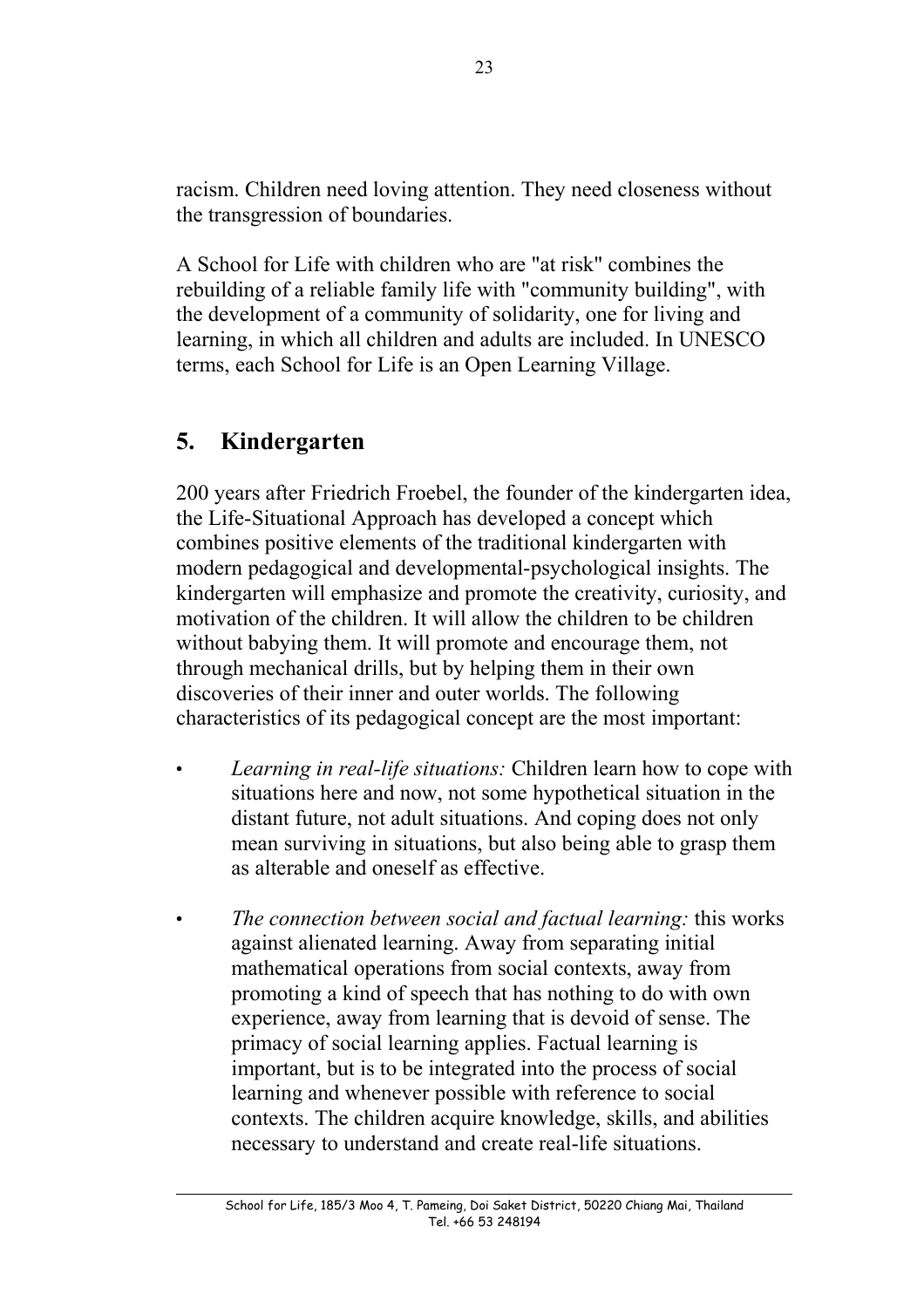Atomized, tailored learning which does not lead to comprehensible meaningful connections is avoided.

- *Children take part in creating situations in which they are involved, and in the life within and outside the kindergarten.* They cooperate in selecting and planning activities; not everything is simply arranged for them by the kindergarten teacher. They are encouraged to influence situations and change them. Self initiative and responsibility are promoted,
- *The children experience the sense of norms in real-life situations.* They do not receive lectures on norms, but are given the opportunity of making sense of them in context, and to negotiate their activity in them correspondingly.
- *The kindergarten teachers secure a promotion of basic qualifications appropriate to the stage of development*, taking into account the individual characteristics of each child and their different levels of development.
- *The kindergarten teachers promote the diversity of the children's' expressive possibilities.* They encourage activity involving all the senses, diverse forms of movement alternating with quiet and thoughtfulness, free play as well as creative and artistic activity, the expression of feelings and emotional intelligence.
- *Children have a right to increasingly understand the world,* themselves, and their social environment. They gradually become acquainted with their own culture and learn to respect the cultures of others, step by step they become more familiar with the world of the spirit, tradition, and religion.
- *The children live and learn in mixed age groups as much as possible.* Three-year-olds often accept more from five-year-olds than from adults, and older children can develop real empathy for the needs of younger children. Outside in real life, everything is learned among people of mixed ages. On the other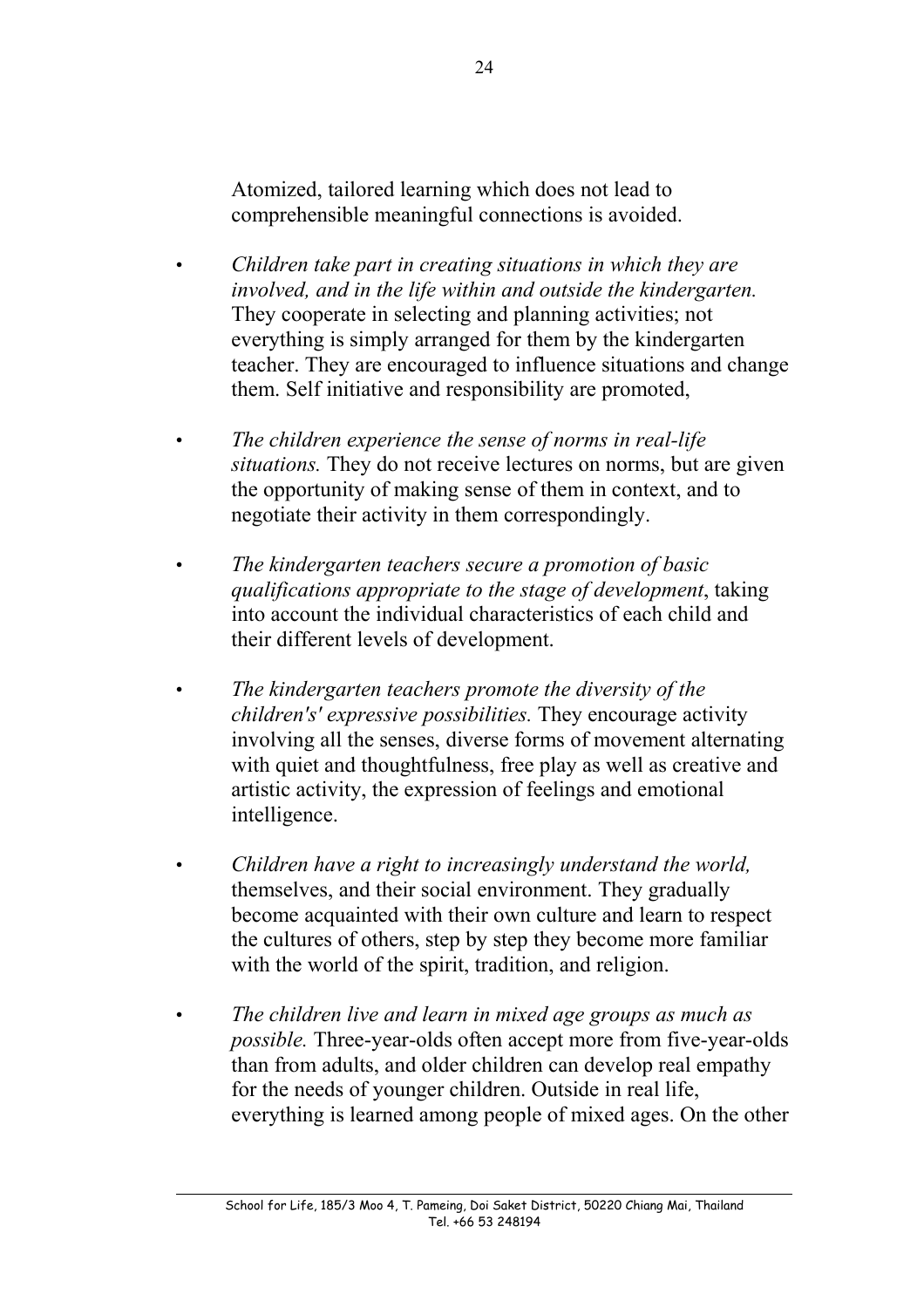hand the mixing of age groups is no dogma - there can also be situations in which peer groups want to be among themselves.

- *The kindergarten teacher assumes a partner-like, impulsegiving role with regard to the children.* She is curious and encourages curiosity, full of initiative and promotes the same in the children, and learns along with them. She plans the pedagogical events openly, with input from the children. There are no fixed planning models - a specific design of activities no longer acts as corset to the normal kindergarten day.
- *Learning for life situations also means learning in life situations.* Hence fields of activity outside of the kindergarten will be integrated, so that the kindergarten truly becomes a part of the social network.
- *The kindergarten teacher remains in close dialog with parents and families.* The parents are not just onlookers, but rather personal authorities on the situations of their children. They take part in the kindergarten whenever they want to. In order to do this, it is important that the kindergarten be flexible with parents with regard to time and organization.
- *Children of different ethnic background grow up together.* Integration does not mean giving up your own origins and culture. On the contrary, it means respect for each other as the key for international understanding and mutual cultural enrichment.

The Life-Situational Approach, internationally in demand because of its sensitivity to each culture, requires high pedagogical qualifications and a corresponding education and additional training of kindergarten teachers capable of working with the concept. The Institut für den Situationsansatz der Internationalen Akademie Berlin ("Institute for the Life-Situational Approach of the International Academy" in Berlin), which authentically advocates this approach, has offered to take over the supervision of such kindergartens, assure quality standards, and provide a certified training of the situation approach for interested institutions and persons in Asia.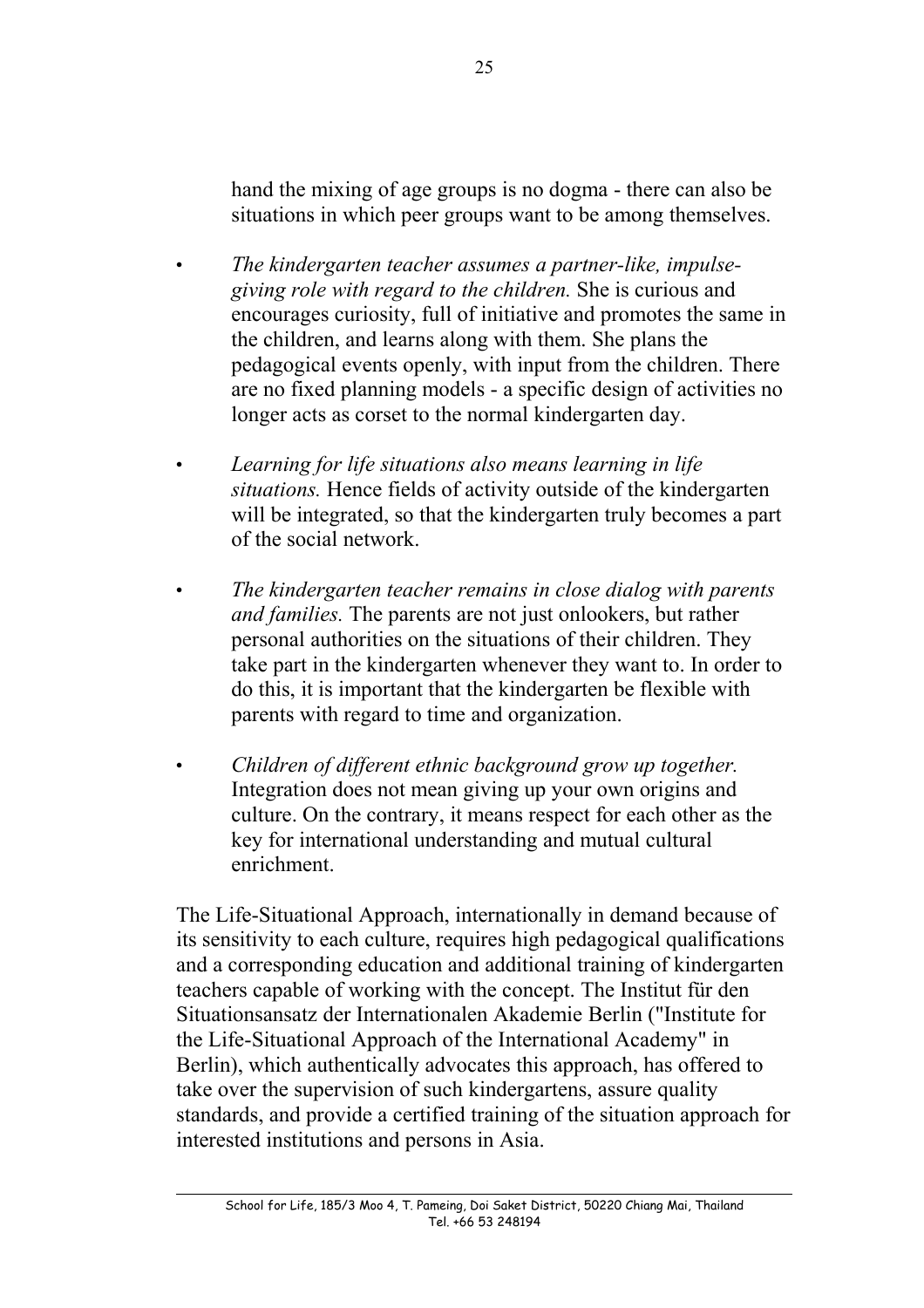## **6. Schooling and Deschooling**

The decision to found the School for Life as a "Private Social Welfare School" – and thus to define it as part of the formal education system – is primarily based on the wish to leave the road open to nationallyrecognized qualifications and further and higher education institutes. A radical alternative which would waive the possibility of recognized qualifications was out of the question because it would mean that the marginalization of the children and young people would become educationally set in stone. In principle, the long-term goal of making Schools for Life into elite institutions for the poor is to enable children of these origins a way into governments, successful entrepreneurship, science and research. Certainly not all of them, but the many talented and motivated ones. Using the image of a long-distance race, the children start the School for Life much further back, so they need to run a much longer distance and to be better than the children from more privileged families who start with social and economic benefits. In essence, this means academic excellence. But is that enough? Definitely not.

The old-style school which also dominates in Thailand requires paradoxical interventions that aim to deschool, to open up schools, to enable learning that engages with real life and situational challenges. Paulo Freire speaks of generative themes, of learning being guided by key situations, of supporting marginalized people to enter into history – this is impossible to do within an academic, subject-structured curriculum. One can and must teach the subjects whilst at the same time building bridges – again and again – to real-life problems and solutions.

## **6.1 The one curriculum or the other**

In terms of curriculum, there are two opposing systems of reference: one is a curriculum structured into subjects, the other a curriculum structured according to generative themes. In the case of the School for Life, the national curriculum represents the one side, while the other side is represented by a curriculum which is being developed on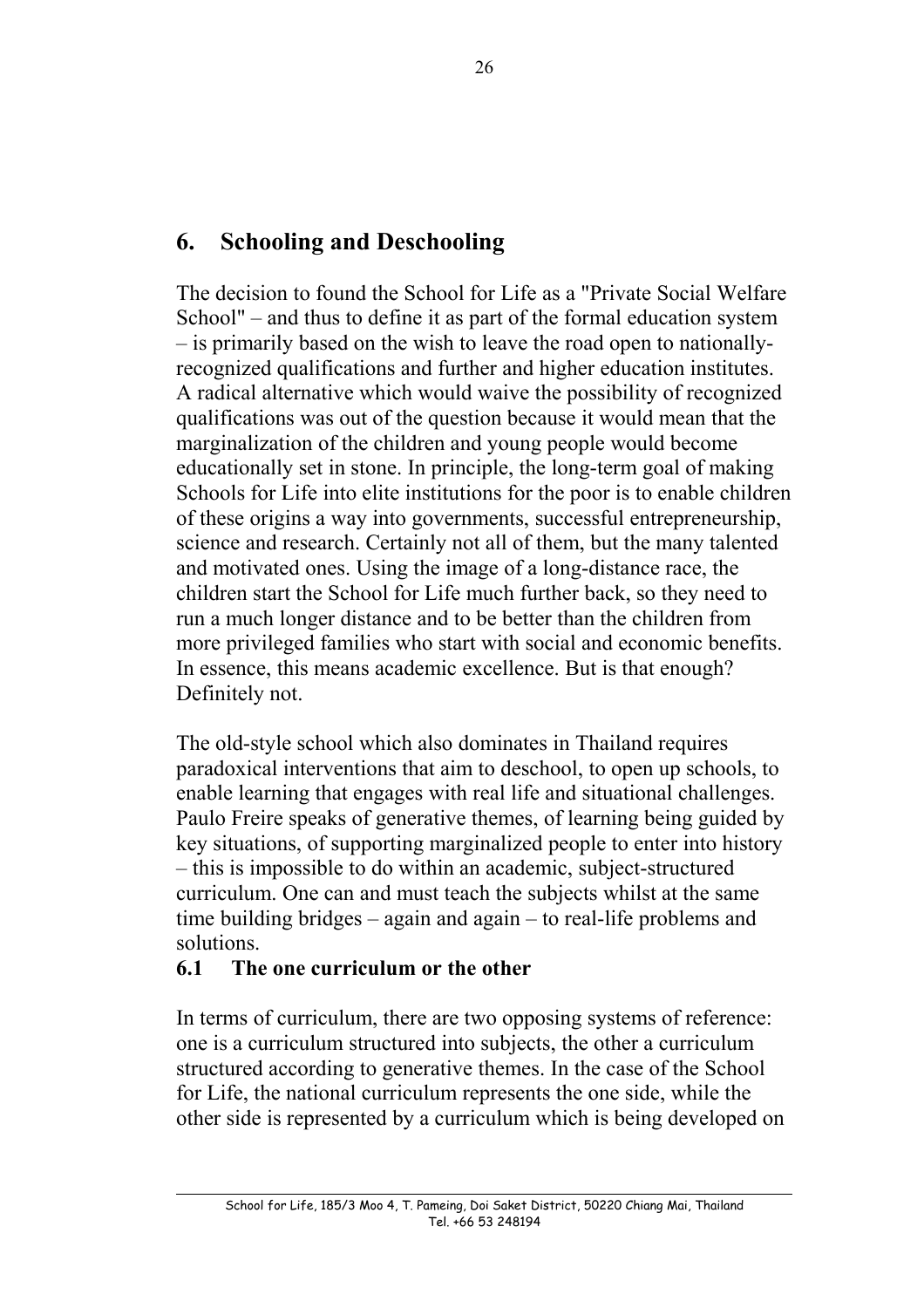location, based on key issues and contents defined by the generative themes of the Centers of Excellence.

Bridges between the subjects and real-life problems can be built more easily if the school develops a preference for discovery-based, actionoriented learning and the subjects are understood not only as stocks of systematically structured and arranged knowledge, but also as a kind of quarry. During a workshop on curriculum development, a Nicaraguan teacher developed a fitting image for this: all the knowledge is gathered up into a mountain. When she and her children need something, they knock at a large door that leads inside the mountain, wait until the door opens, take the knowledge they need and then quickly close the door again. In other words, if there is a problem connected to the Mekong River, this is a good reason to tap into the necessary knowledge, but there is no need to make the children learn all the tributaries of the Mekong by heart.

In contrast to purely academic schools, the School for Life is primarily concerned with the matter of learning in the classroom to cope with **real** problems rather than artificial problems. The trick is to create challenging realities, settings that are challenging and yet manageable, where there is no other option for the students than to learn – on their own accord – because the problem makes sense to them.

## **6.2 Learning in projects**

The project as a pedagogical method was developed by John Dewey and William Heard Kilpatrick and is still relevant today. Although there may be some doubt as to the historical accuracy of recounts of Kilpatrick's typhoid project, in its essence it is still an excellent example. It concerns an incident in a rural American school, from which two children from a farm were missing because of typhoid fever. The class wondered why diseases occurred so frequently on this farm, and sent the class representative to the farmers to ask if they could inspect the farm to find out the causes of the typhoid fever. The farmer agreed, and the class began to collect information on typhoid fever and its causes. Translation: they took pieces of knowledge from relevant subjects and, still dissatisfied, questioned those people from whom they hoped to gain useful information, wrote to a university in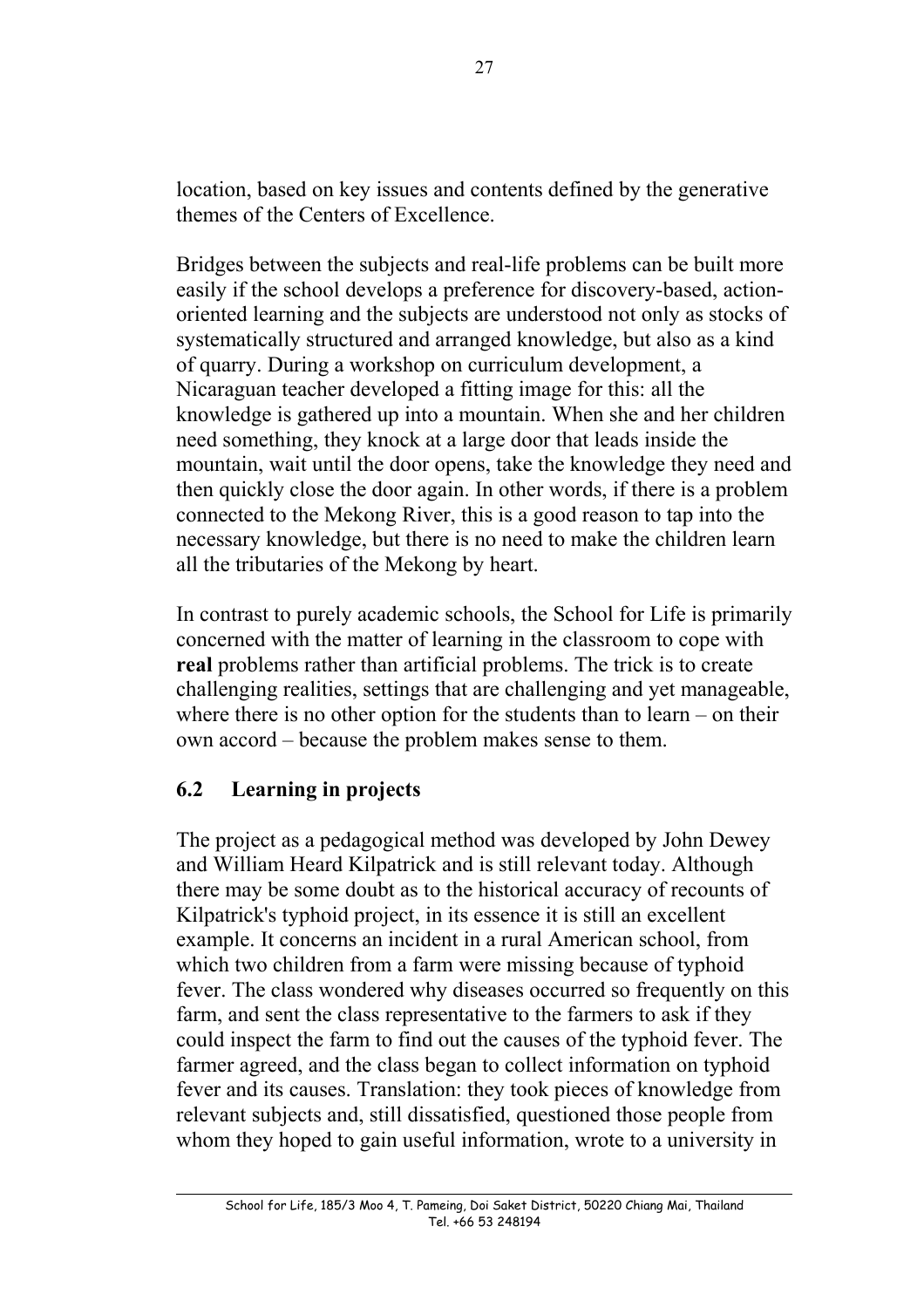the hope of finding out everything about flies (which transfer typhoid bacteria). They acted, over the course of the project, like the Nicaraguan teacher envisaged, and as a result of their research they were able to form hypotheses about the cause of typhoid fever on the farm: it could be polluted water, contaminated milk, or the flies.

Armed with these hypotheses, the class went to the farm and reviewed the conditions. It couldn't be the milk, because there weren't any cows. There was running water. But there was a lot of garbage lying around open, the windows to the kitchen were open and had no protection against flies, and there were clouds of flies traveling freely from garbage to food and back.

The knowledge as to the cause of typhoid on the farm was followed up by action: the students measured the window, asked the store about the price of wire mesh and calculated how much would be required. They built a model of a closed trash container and a fly trap for the window. They wrote a report for the farmer with detailed recommendations about what could be done in order to prevent typhoid fever in the future. They visited the farmer, presented their report and recommended him to act accordingly. The farmer thanked him and promised to implement all of the recommendations. Since then, no more cases of typhoid fever were reported on the farm.

In the Dewey / Kilpatrick sense, something becomes a project if it stems from a real problem and contributes to its solution. From the perspective of School for Life, a project is not something that is done solely for didactic purposes. A project is not designed just to illustrate the material of the curriculum.

With projects, we can run into surprises. Interventions in reality don't run in straight lines or according to plan from A to B. No, what happens is an almost never-ending story of learning, with surprising turns: in the School for Life there is a small swimming pool and the problem of keeping the water clean. In the first chapter of the story, filter pumps were used, but these gobbled so much electricity that they were removed again. In the second chapter, Günter Faltin's favorite theory – that of the "natural swimming pool" – was applied: a swarm of little black rice field fish and some water plants were put into the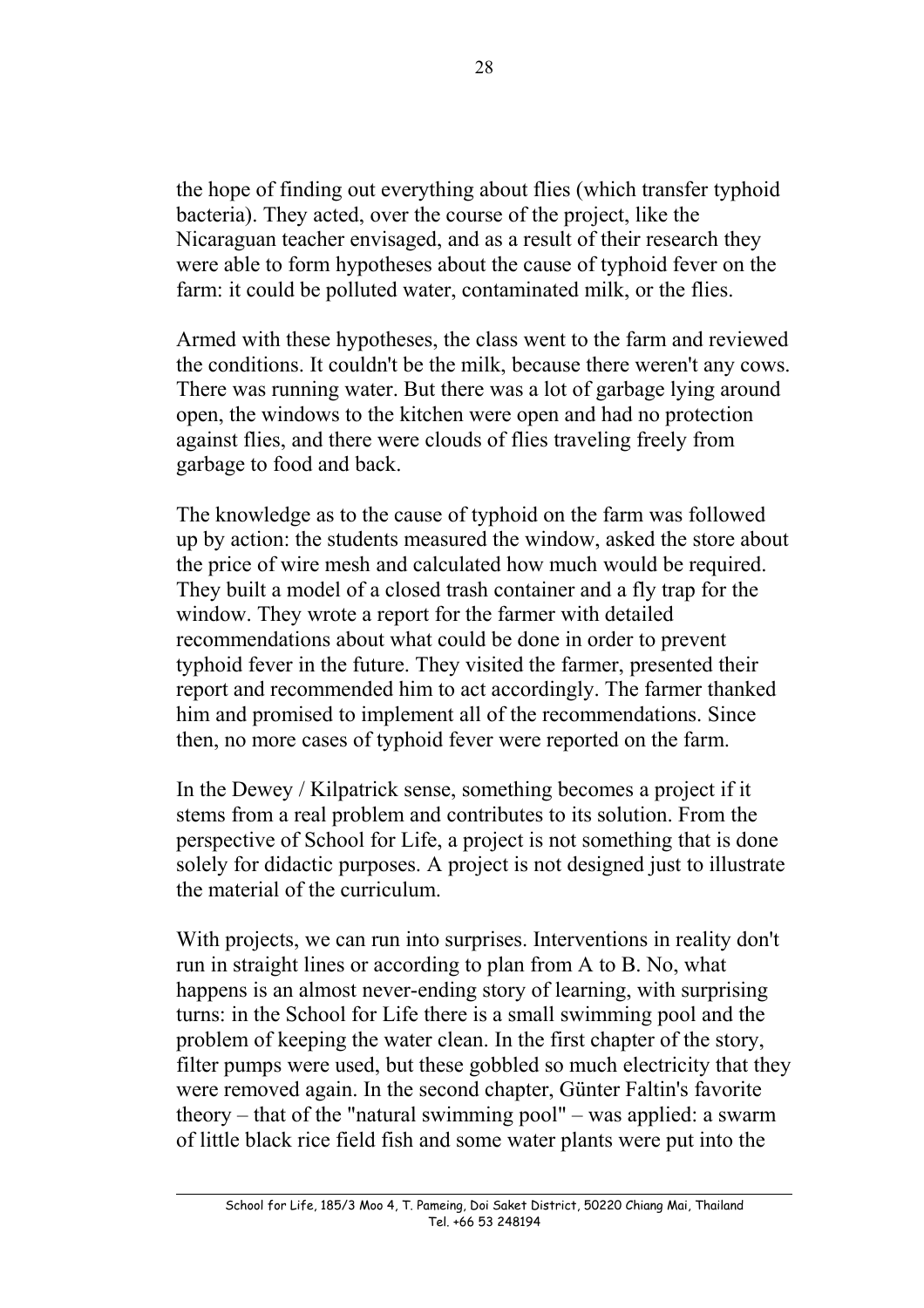pool and everyone stood back to watch what happened: the water became crystal clear, because unlike gold fish, the rice field fish don't make the water dirty, but rather eat the organic particles that are floating about. So that is what happened: the fish multiplied, the water was clean, and the children could bathe – in small numbers – in it.

In the third chapter of the story, the number of fish started to decrease. Little green water snakes could be observed, squirming around among the fish and eating them whenever hungry. In the fourth chapter, after many discussions with the children, larger fish were introduced into the pool, based on the philosophy of "rather cloudy water and fish to eat than a pool full of little green snakes."

In chapter five, a cobra family settled down near the edge of the pool, with a particularly aggressive Cobra mother. The number of fish decreased once again, and even approach the pool was risky. In the sixth chapter, a small earthquake caused cracks in the pool wall, the water ran out, and for a while the pool was empty and neither fish nor Cobras were to be seen.

In the seventh chapter – inspired by a biology lesson – the pool was repaired and an attempt was made to clean the water with microbiological agents. Fish were put in once again, in order to be introduced later in the canteen. The number of dogs on the farm had now increased so much that the snakes had decamped to further away, and fish could grow and multiply. It was then that the oxygen problems appeared: you could see them in the early morning with their mouths stuck half out of the water, gasping for air. So a sprinkler system was built, and the fish lived happily ever after - or rather the learning experience did, as most of the fish end up in the wok.

So the difference between the typhoid project and the project of how to clean the pool is that the prevailing circumstances are not always as expected, but that nevertheless – or perhaps even because of this  $-$  a lot can be learned. It may be that the objectives change over the course of the project - from swimming to rearing fish, for example - or that alternate routes need to be taken.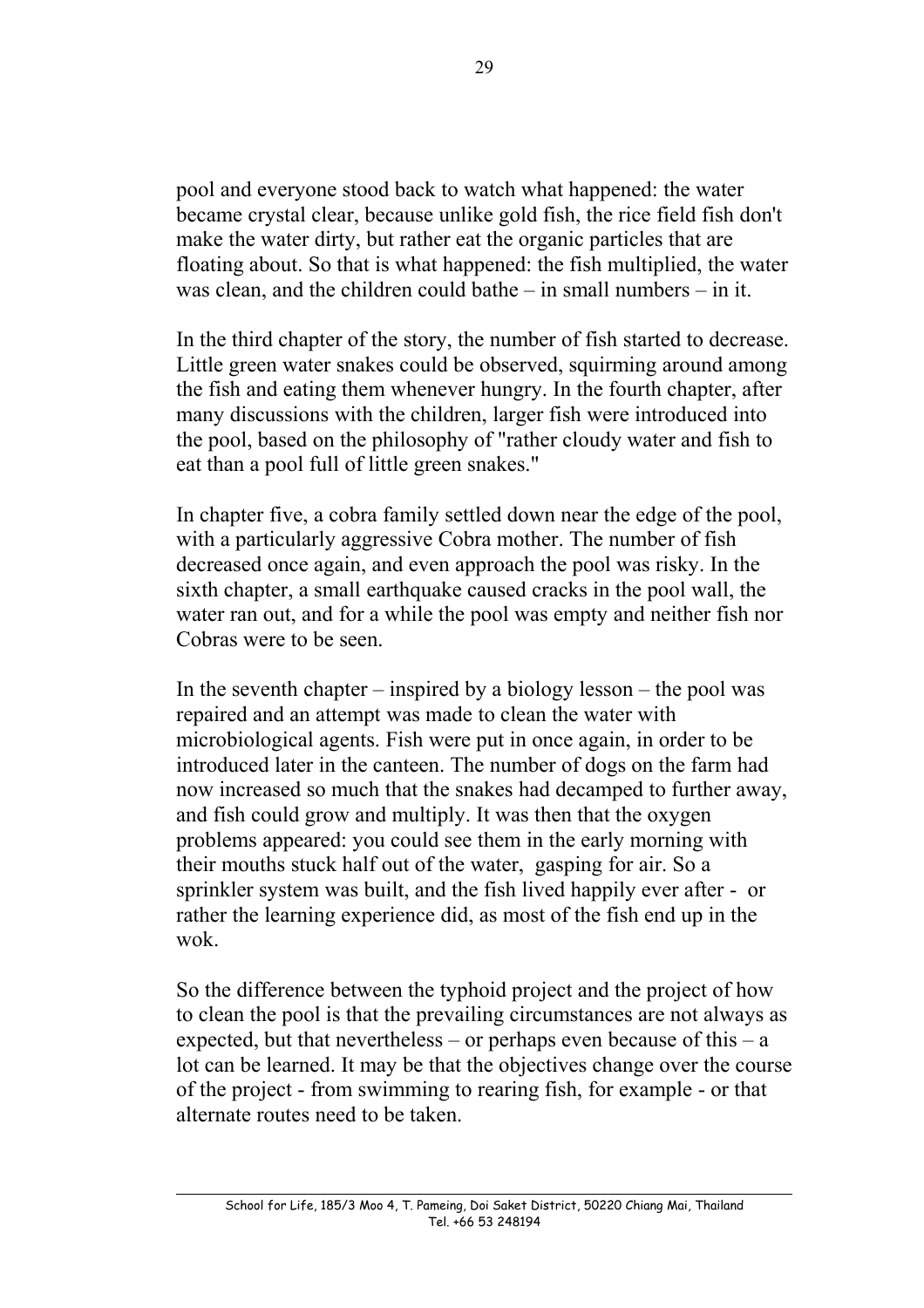## **6.3 When children do research - mind mapping**

These alternate routes shouldn't be understood as aberrations, but rather as opportunities. It is all about ensuring that the curiosity of the children does not meet with barricades. It is about the discovery, and in the Humboldtian sense – the assimilation of the world, about developing a curriculum with the children, so-called "Mind Mapping". Curricular maps are drawn up with stations for particular learning interests. Since the project "How can we clean the pool" doesn't take up eight hours a day, there are plenty of opportunities for this.

And thus, questions arise that ask to be addressed through research and experimentation, such as: can fish sleep? Why don't they sink? Don't they breathe? Why do fish float in water, but not stones or wood? Why does a stone sink more slowly in oil than in water? Why can birds and butterflies fly? Do they sometimes crash? Airplanes fly too - how? Why do they sometimes crash, why don't they glide down to the ground if they have wings? How do rockets fly? And when fish get hungry, what do they eat? How do they have babies? Do they lay eggs, like birds? Don't the eggs float away? Why don't people lay eggs? What is an egg, actually? If we don't eat the fish, but we sell them, where and for how much? Why only 20 Baht for a fish and not 200? Money is so easy to get, you just put a card into a machine and press a few buttons... And so on.

Mind mapping means agreeing with the children, based on the maps which represent the learning interests they expressed, on priorities and paths, because experimental investigation with an intimate relationship between theory and practice takes time and requires didactic imagination and preparation. When preschool children at the John F. Kennedy School in Berlin asked their teacher Nancy Hoenisch how rain is formed, she took a pot with water and put it on the stove; when the water boiled and steam rose, she took an aluminum tray, put on some ice cubes and held the tray over the steam. Now the children could see how droplets of water formed on the underneath of the tray and fell down, and Nancy could explain to them how rain occurs.

This brings with a problem into focus that requires much training to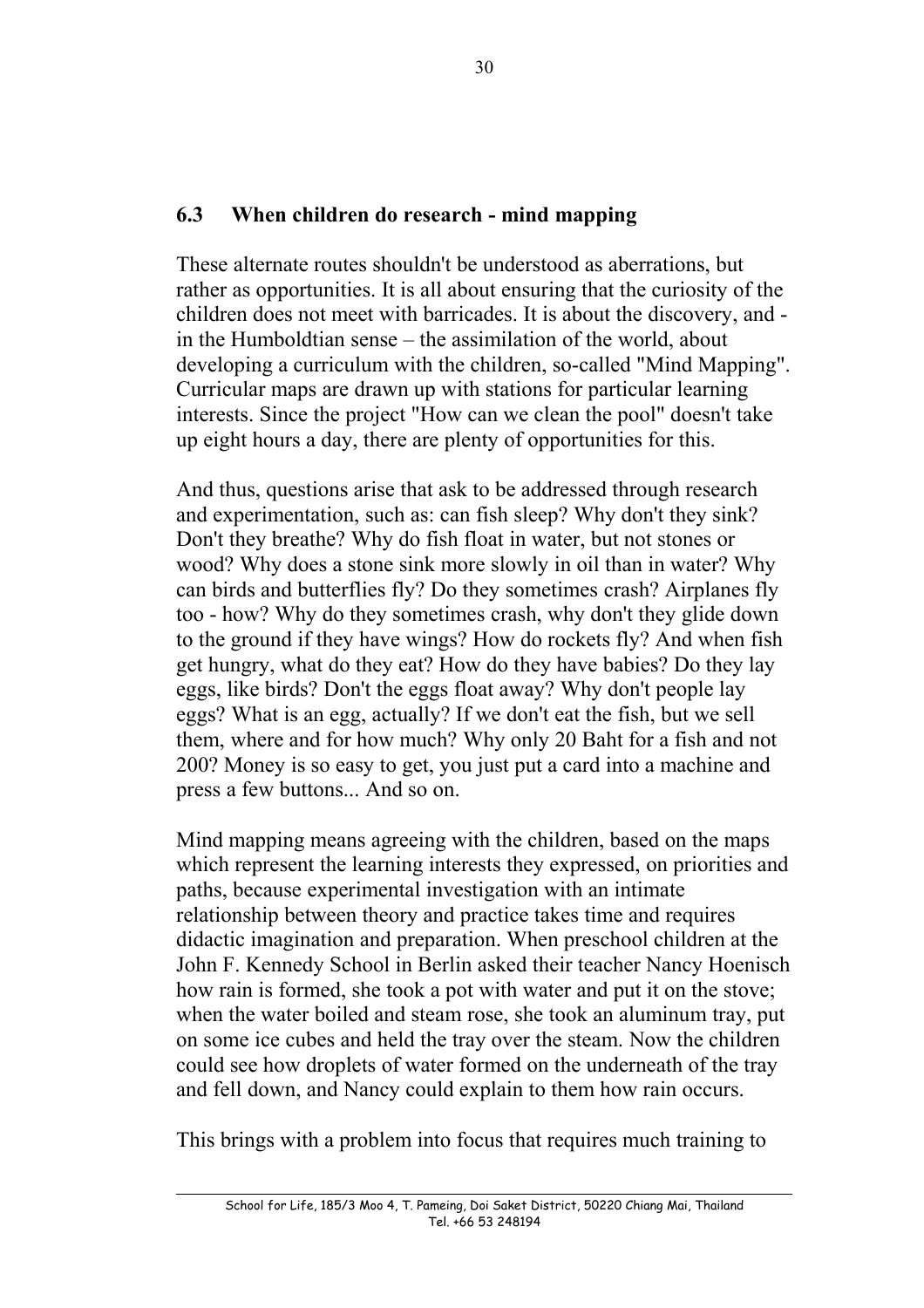resolve. There is talk of inadequately trained teachers in Thailand (and elsewhere), who are used to standing passively at the front of the class and lecturing rather than promoting exploratory, experimental learning. But you can't enable an understanding of a swim bladder and gills without dissecting a fish, and you can't explain the recoil principle of a rocket if you don't build one yourself. On the outskirts of Jakarta, there is a now-famous School of Nature, where the entire Indonesian curriculum is taught on a field with only a few shelters for rainy weather. To explain the reaction principle of a rocket to the children, the teacher took an air pump and jammed it into the opening of a plastic bottle. The kids then pumped until the bottle shot up dozens of meters into the sky with a loud bang. Or the example of floating and sinking: the children drew a measuring scale onto a small board, attached a rubber band to the top and lined it up with the zero line. Then they attached a stone to the end of the rubber band and lined up glasses full of various liquids. The children noticed that when the stone was dropped into the various liquids, it fell to different depths, which is strange and requires an explanation.

A teacher is a good teacher if he or she succeeds in enlivening even the national curriculum, constantly referring it to the children's explorations and expeditions, large and small, and using it like a quarry: a treasury of knowledge which, regardless of which subject it comes from, helps to enlighten and shape our environment.

## **6.4 Dynamizing the day**

With museum-like structures – lessons in 45- or 50-minute intervals. with fixed timetables, sitting quietly in the classroom – this is hard to do. There are other possible rhythms, ones that are stretched over the entire day. A pilot study led by Professors Dietrich Benner and Joerg Ramseger at the full-time elementary school in Munster-Gievenbeck, Germany, demonstrates how child-friendly rhythms can be combined with the school day and old patterns can be given up: the children can play in the morning as well, and systematic and situational learning can occur alternately.

In the case of the School for Life, a rhythm sometimes forms within the sequence of teaching and center-oriented project learning: lesson –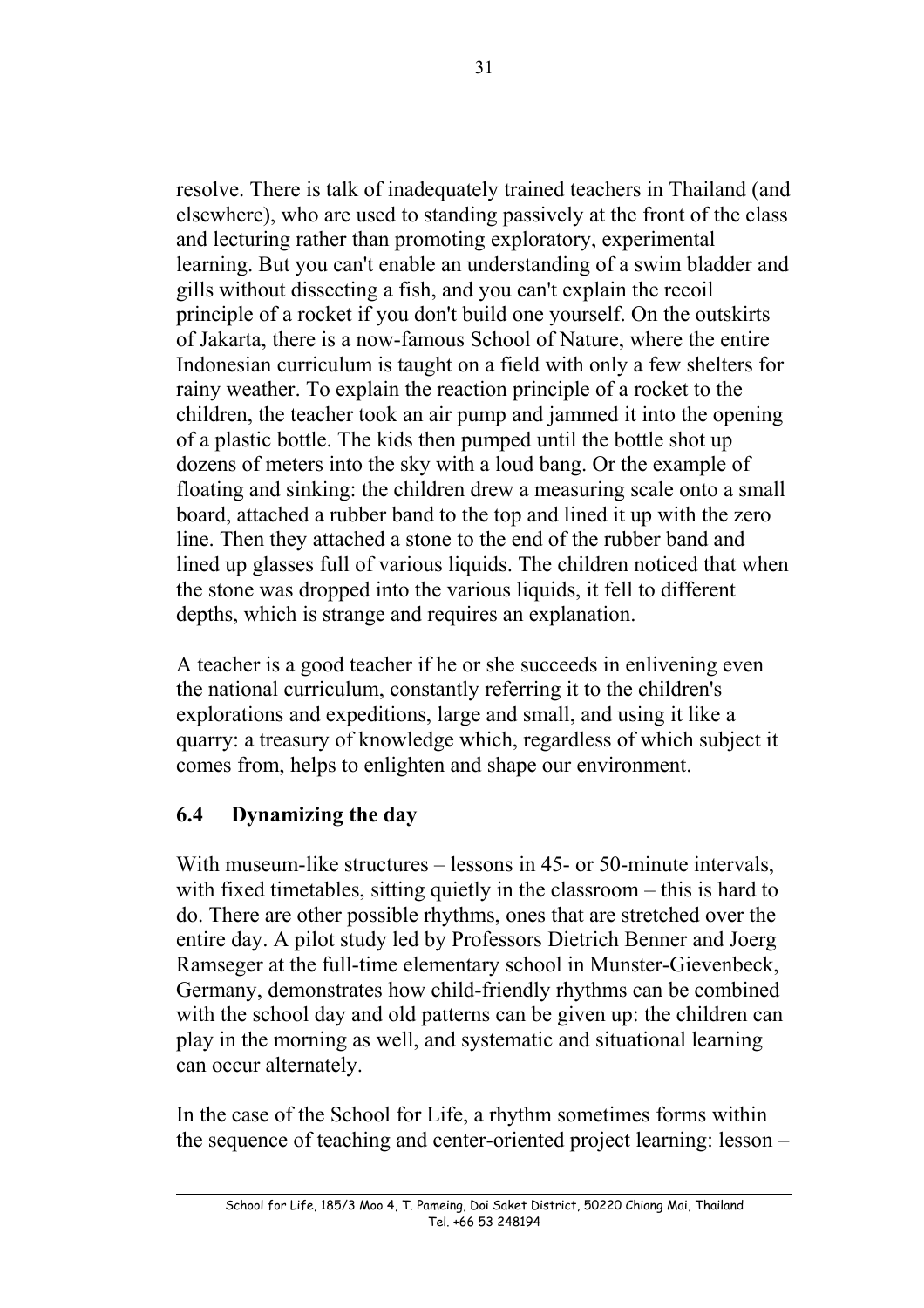project – lesson – project, for example, or a lesson unit in which theme-oriented, interdisciplinary learning takes place through team teaching, alternating with an intense phase of the project. Team teaching in block periods about, for example, "fire and fire prevention" or "over-fishing in the Andaman Sea" requires careful preparation and research, both of which children can already be involved in.

Basically, the whole day is there to be used. The rough division into morning classes and afternoon projects and mini-enterprises is no longer relevant, this is the most unimaginative way of shaping the school day. Even the old relict of same-age class groups can be replaced with theme- and project-based groupings which disregard age.

## **6.5 Getting out of the classroom**

Something else is important: the escape from the classroom, those good-for-nothing places where the frontal teaching situation is so tempting. In the School for Life, the Centers of Excellence are constantly changing, providing constant temptations to leave the school and the classroom and to make the entire campus into an arena of learning. Institutions such as the laundry, and its problem with organic detergent, or the campus as a territory for snakes, and how to drive them away. There can be wandering classrooms, or ones that pitch their tent at times in the theater, at other times under trees or on the beach. This mobility keeps everyone awake, but there is no rule that says that a class can't sometimes spend a day in a quiet corner of the campus for the purposes of pursuing matters of philosophical depth.

The concept of a School for Life is not dependent on the classroom, but rather on places for meeting, learning and living, like little home harbors for the members of a class who have something in common for some while. The Green School in Bali is one of Avant-garde here, and shows that the "classroom" doesn't need to look like a classroom, but can be an adventurous bamboo structure with cave-like depths.

When the School for Life began, there was a great deal of approval on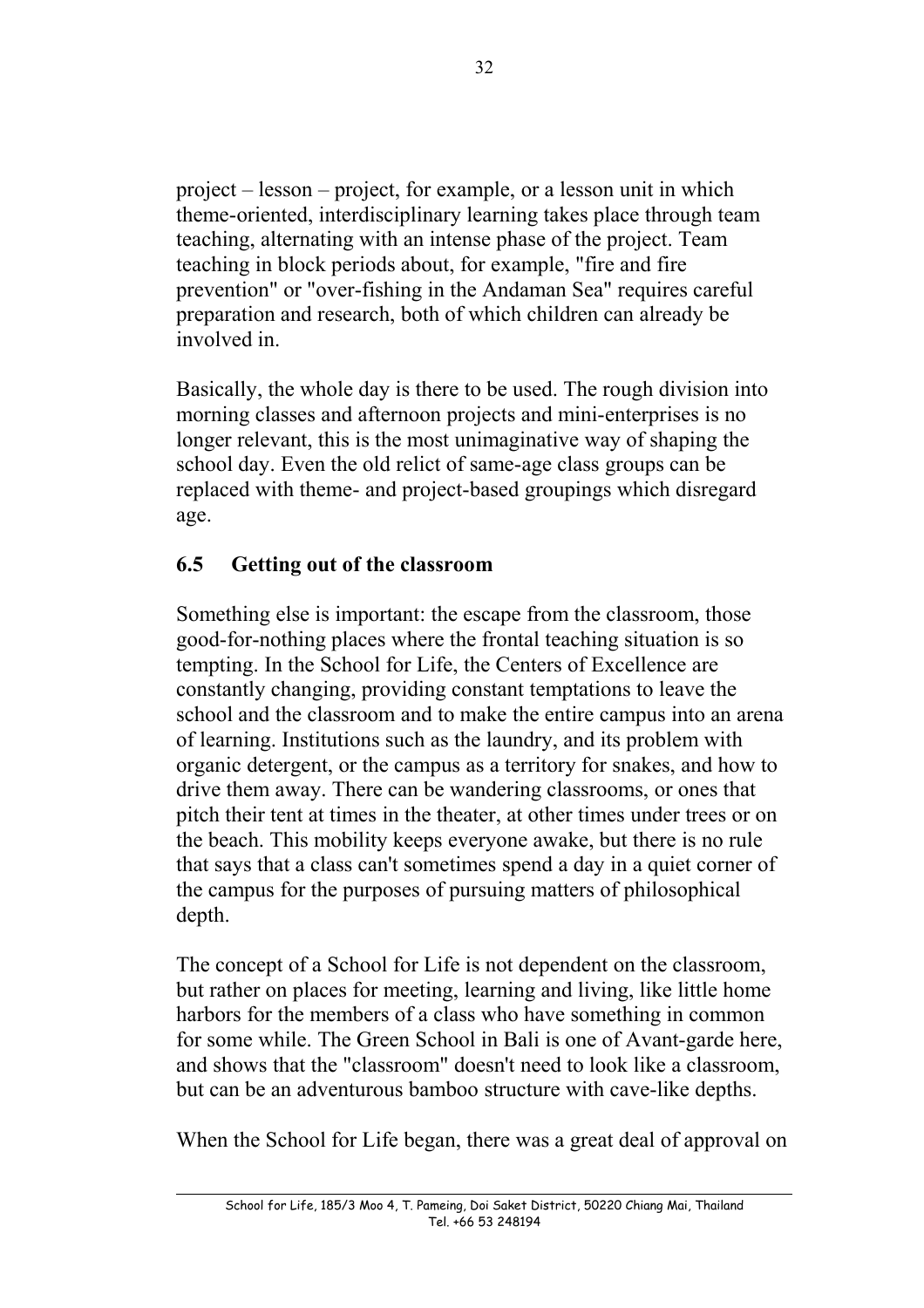the national level in Thailand, from the Education Commission to the Ministry of Education, of the concept to leave the classroom behind. This position was later contradicted by the provincial education administration, which insisted on the construction of classrooms, in line (as always) with the standard regulations. But the compulsion to follow convention acts as a reason for movement: even if there have to be classrooms, they will only be used when it really makes sense. The more productively the teachers use the situation approach, the more learning opportunities they will discover beyond the classroom.

#### **6.6 From kindergarten to university**

The School for Life has the chance to develop a unified educational approach from kindergarten to university, based on the principles of the situation approach and avoiding ruptures between the steps on the educational path.

The buildup is gradual, beginning with the kindergarten and primary school (grades 1-6), followed by the Junior High School (grades 7-9) and Senior High School (grades 10 - 12). The Ubon Ratchathanee University has developed a program of "Entrepreneurship" which allows a Bachelor and a Master's degree – the latter is possible if parallel to their studies, the student establishes a company that meets not only economic but also social and environmental criteria.

With the prerequisite of bilingualism (which in turn is only possible when the communication takes place bilingually from kindergarten onwards, and 'native speakers' assume a major role), it might be possible in the distant future to offer the alternative of a double qualification: the national exams after the  $12<sup>th</sup>$  grade and the International Baccalaureate. This qualification, nowadays recognized globally, would require the establishment of a two-year IB college. Thus, the graduates of the School for Life would be well-equipped not only nationally, but also as a 'global players'.

Another option is to expand vocational education for those who aren't interested in or suited to a high school degree on the basis of their learning history. Here, it is important not to simply borrow conventional models of vocational training, which would leave the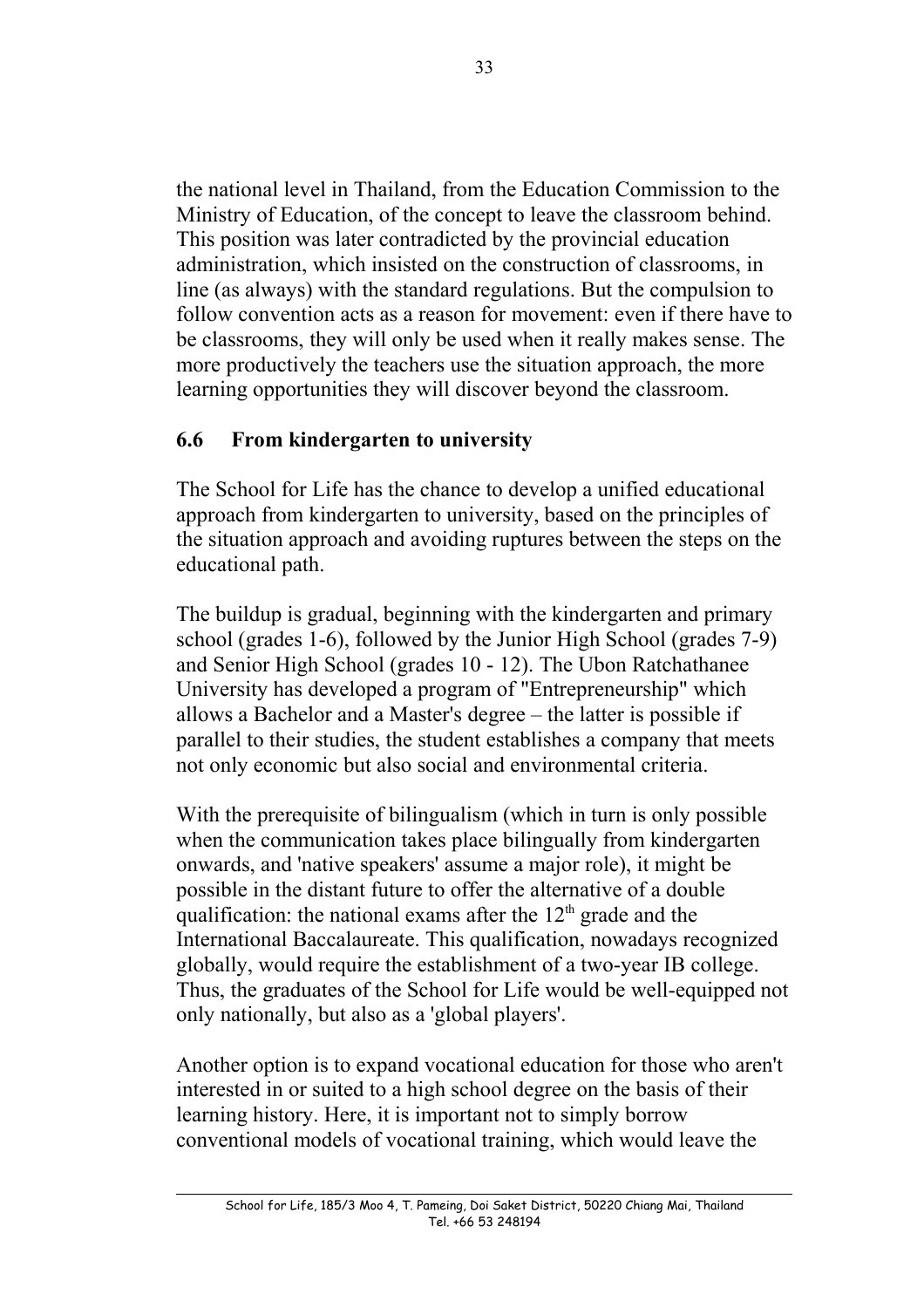students no better off than if they received the Thai vocational education – a rather weary enterprise marked more by poor quality than by innovation.

The alternative ideal route for innovative thinkers of any provenance, therefore, is the startup: the founding of ones own company with the School for Life as point of departure. If the idea is sophisticated, the "entrepreneurial design" carefully considered and the orchestration of the components right, this can represent the most sustainable way of breaking the cycle of poverty.

## **7. Learning Through Life**

## **7.1 Centers of Excellence**

The Centers of Excellence (see 8) are the decisive and unique answer to three problem areas in education: first, the rigidity of a subjectoriented curriculum with its lack of interdisciplinary connections and its insufficiently problem-related approach to the acquisition of knowledge; second, the weak connection between theory and practice found in many schools and universities; third, the resulting inability to transfer what has been learned to a changing and diverse reality.

Topographically, the Open Learning Village is clustered around the school and the Centers, which in fact are thematically oriented *resource centers* with special libraries, media, workshops, laboratories, work rooms, exhibition display cabinets - all material equipment which can serve a productive, entrepreneurial kind of learning and resulting practical activities.

Increasingly high demands will be made on the thoughtful powers of contemplation, creativity, incentive spirit, the ability to puzzle things out and experiment, as well as the overall perseverance of the students. The individual Centers are each dedicated to a specific curriculum, in which the necessary basic knowledge and methodical procedures are acquired; the "electives" are based on this "compulsory" foundation of the school.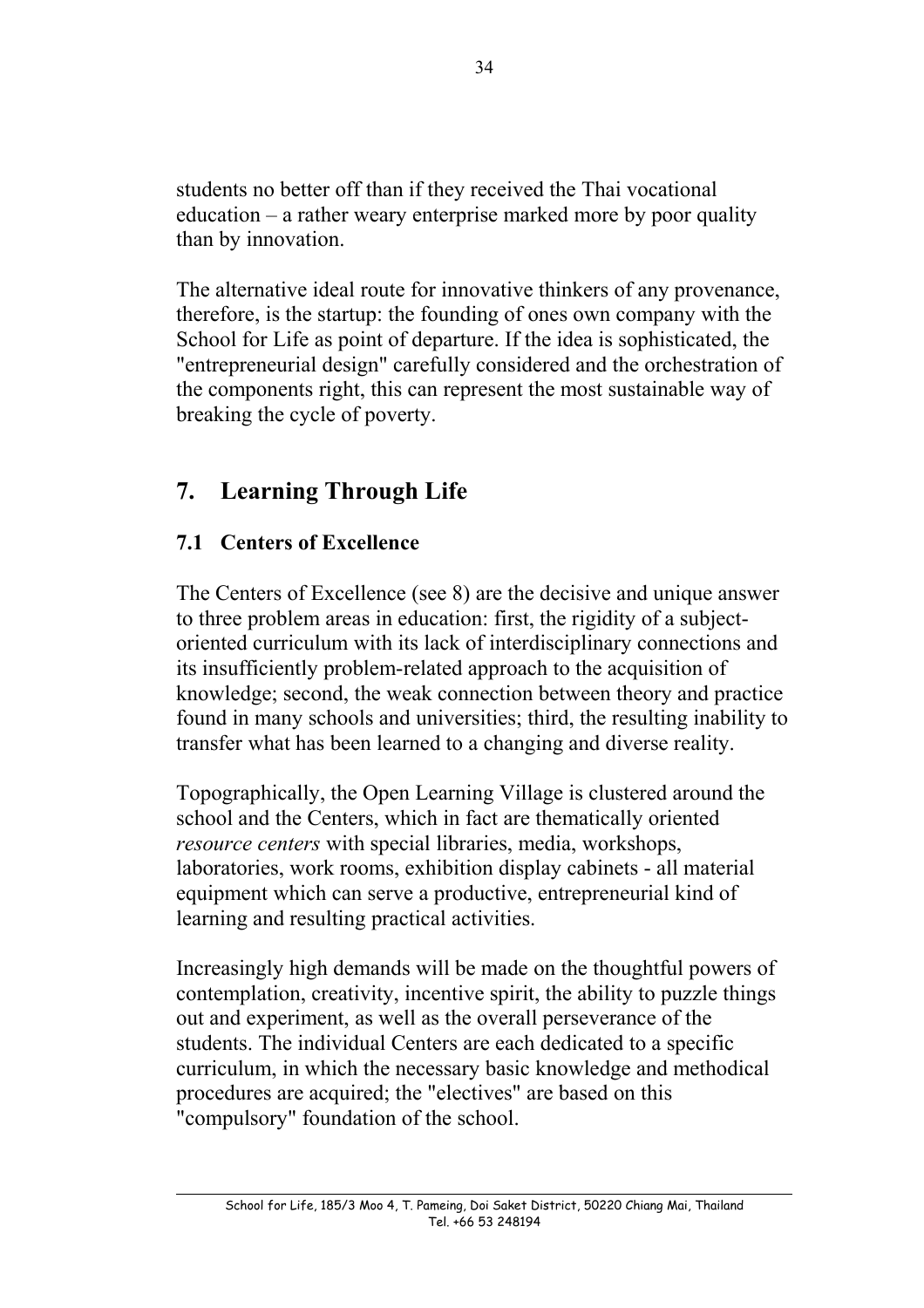Entrepreneurially skilled and pedagogically experienced adults will be available to assist and support the students in each Center. The teachers will disseminate their special knowledge in interdisciplinary contexts. One of the most important, impulse-giving roles will be played by the presence of national and international personalities masters of their field and guests, who will work with particularly gifted and highly motivated students in various workshops: such workshops can be considered as forges both for high quality and new ideas.

It is not a matter of course, but rather an honor, for a student to work in a Center of Excellence. Age will play only a secondary role - mixed age groups will certainly participate together on certain projects. Of primary importance is talent, knowledge, commitment, and the ability to accept a challenge and preserve it. This is education of the best, without regard to nationality, skin color, or social background.

## **7.2 Curriculum development**

The international discussion about school curriculum and its further development refers to, among other things, the following shortcomings and weaknesses:

- The curriculum is geared too one-sidedly to academic subjects and the scientific disciplines underlying them, risking a loss of connection with reality.
- The style of repetitive study and learning material by heart is not suited to promoting the transfer of knowledge or encouraging the skill of applying what has been learned to complex real situations. One studies for the next exam, not in order to act competently in a real-life situation.
- A networked, interdisciplinary mode of thought is hampered by the fixation on subjects with their own inherent logic. The segmentation of learning material into small units hinders the ability of recognizing interconnections and relationships. The sheer amount of subject matter makes concentration on fundamentals even harder.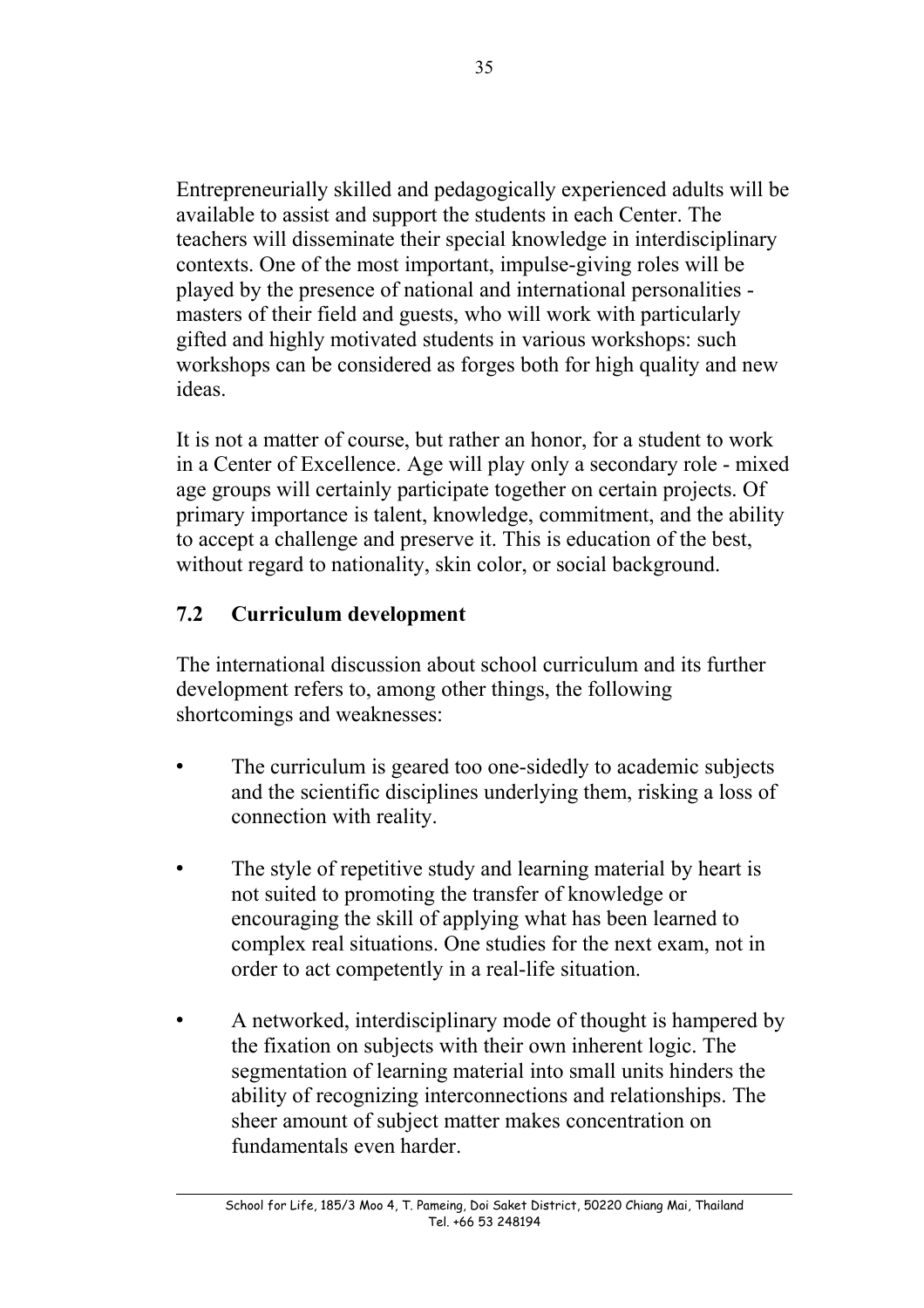The development of the school curriculum takes too little account of social developments and requirements; time is not taken to make well-researched situation analyses, and too few studies examine the kinds of situations in which graduates must later be qualified to work.

No one will deny that the history of the curriculum which has culminated in its present, internationally widespread structure contains a great deal which makes sense, and that a goodly amount of expertise has been gathered on the subject. Nevertheless the question remains how one can preserve some important advantages of current subject structure and yet considerably reduce the serious problems touched upon here.

In view of the solution of such questions, we should consider the internationally much discussed alternative draft proposal of Shaul B. Robinsohn on the structural concept of the curriculum and the resulting situational approach. The concept is based on a three-step program:

1) Identification and analysis of situations and situation areas in which school graduates can act in the future.

2) Determination of qualifications which enable persons to act in an autonomous, competent, socially and ecologically responsible manner in such situations.

3) Development of curriculum elements which promote such qualifications.

## **7.3 The Life-Situational Approach**

The Life-Situational Approach extends this concept by three important components:

Learning is oriented towards real-life situations. "Learning through life" means that learning processes should be encouraged in such real-life situations as much as possible. In this case, learning takes place not so much within parameters of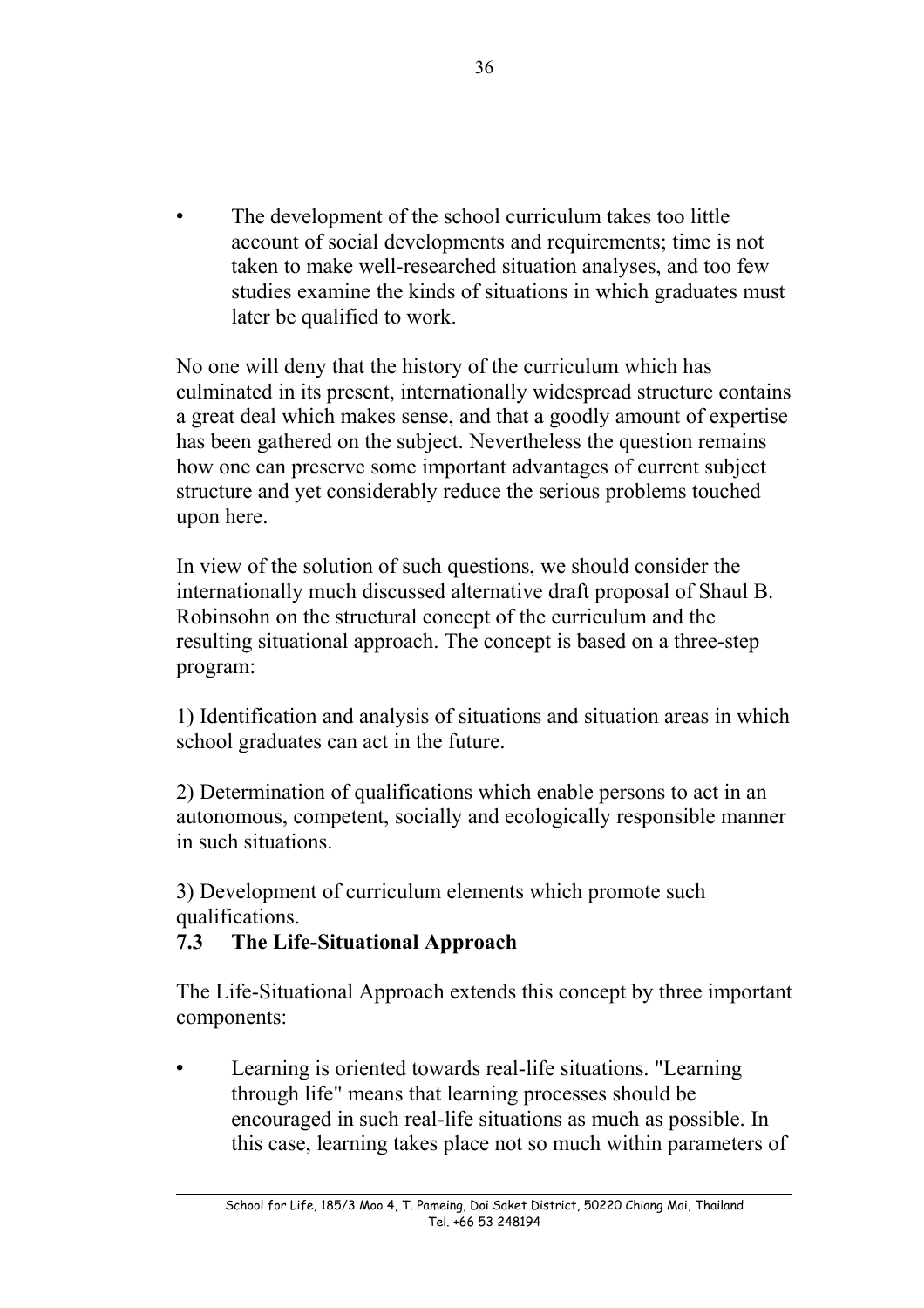a didactically arranged pretense of security (where problem presentation, solution route, and solution itself are already known beforehand), but rather in the openness of complex reality. It is an experience-oriented, inquisitive, experimenting, discovering type of learning in which theory and practice, reflection and action are all intimately interconnected with each other.

- Children have a right to learn material in context, to relate social with factual learning, and not be helplessly subjected to merely reduced and tailored forms of knowledge, but rather be encouraged to understand and explain the social contexts of meaningful activity. Paraphrasing an idea from the philosopher Gottfried Wilhelm Freiherr von Leibniz  $(17<sup>th</sup>$  century), this aims at dismantling the classical separation between the Humaniora and the Realia - between philosophical and scientific areas of knowledge - in order to increase a more holistic understanding of natural contexts.
- Children have a right to take part in designing situations in which they learn and act. They want to be challenged in their strengths, and not spoon-fed with pedagogical tranquilizers of occupational therapy. They have a right to be children and regarded as such (but not subjected to infantile treatment). Those who desire to help children on their way should do so with awareness of their individual development and chances of growth.
- To be empowered in real-life situations does not only mean possessing the necessary survival techniques, but also includes enhancing personal strength and the ability to entertain radical or different thoughts; it can also even mean the unhindered development of a craze or passion, the encouragement of wild play, or deep involvement in the arts, or expressions of feelings and bodily senses, movement and consciousness.
- Norms will not be mechanically deduced and taught, but dealt with in concrete situations and made more transparent. The context of normative behavior is to be explained over and over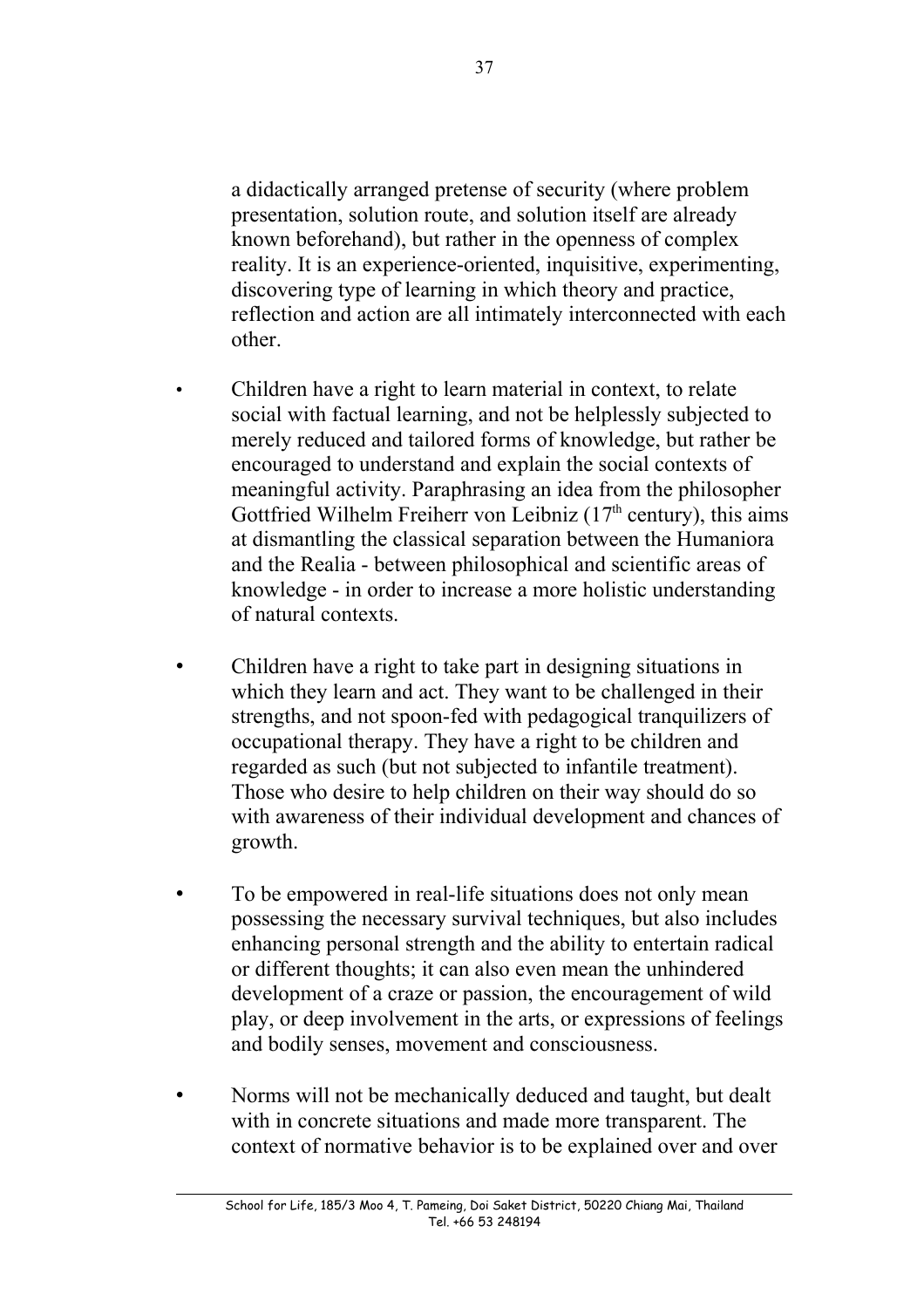again, to counteract the split between 'moral' and 'technically instrumental competence'.

- Educators and teachers do not behave as if giving orders from the command post, but rather as partners and impulse-givers: asking, curious, sensitive, also learning. An open, situationdependent planning replaces the usual rigid ritual.
- As with their children, the parents also take on a more central role in what is happening. To the extent that they can be present and want to be involved, they act as participants and active experts. Parents can offer a great variety of competent skills in key situations. They help build bridges to the community.
- The Life-Situational Approach reacts sensitively to minorities, opposes segregation, favors the integration of handicapped persons, invites interaction with other strangers, and values cultural variety in one world.
- The Life-Situational Approach is always a form of community education, aims to open up pedagogical institutions and remove walls that block our view. It counteracts the exclusion of childhood and youth from real-life activity, interprets learning as an integral part of community development, depends on the cooperation of professional pedagogues and competent members of the entire community, and taps learning venues within the community.

With the Life-Situational Approach and the structural concept of the curriculum, a decisive step is attempted to make reality (to the extent it contains facts relevant to the issue) the immediate reference point for the development of educational processes and subject matter. This approach draws on sources of knowledge - academic as well as experience-based - and focuses them on real-life situations with their concomitant problem areas. The curriculum is hence organized according to key topics, problems, and situations and not according to subjects or departments. It does not follow the structure of any academic discipline, but rather instrumentalizes relevant methods and subject matters in order to explain and manage the situation. The life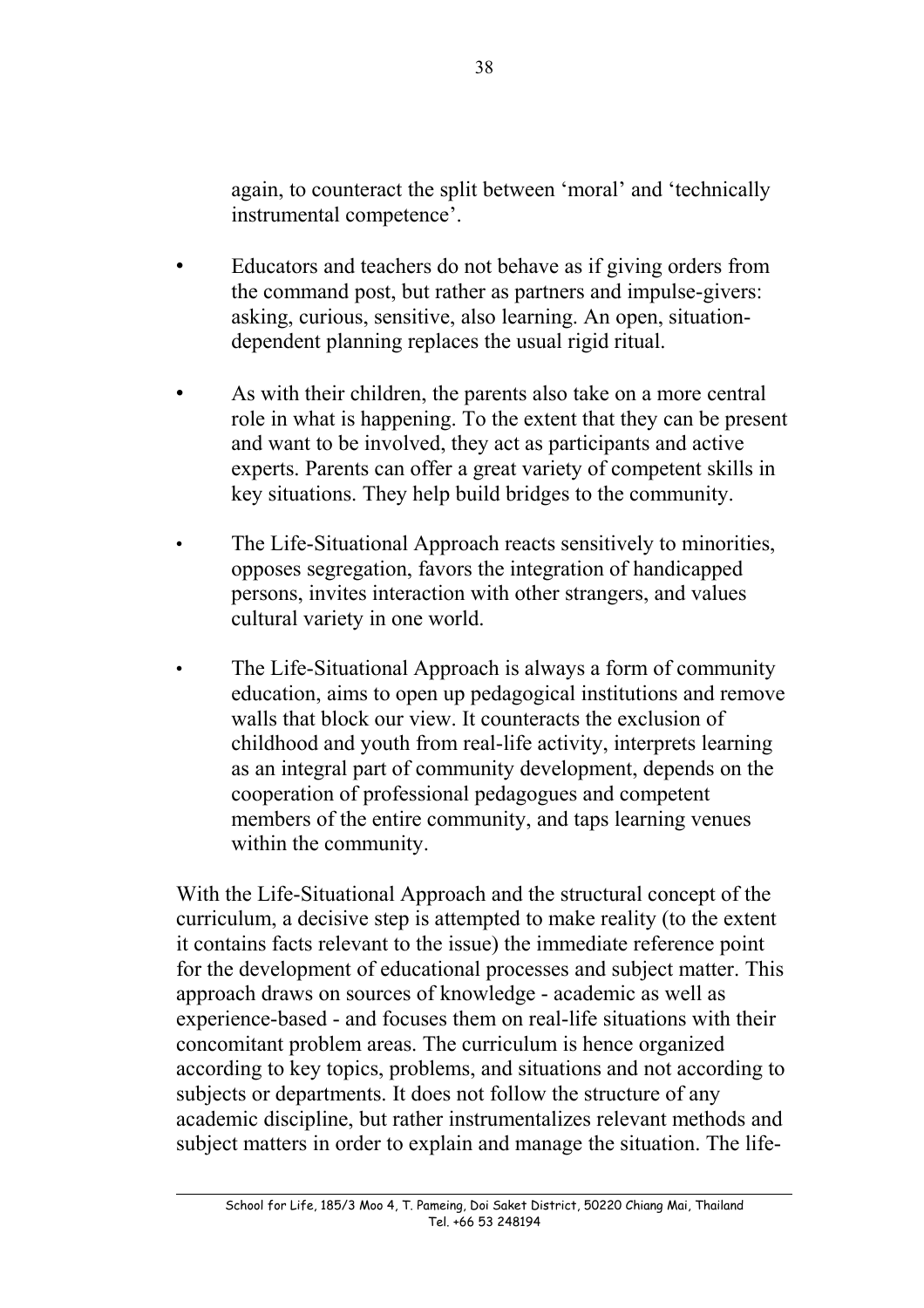situation approach corresponds here with forms of learning which are, for instance, common in modern enterprises for obvious reasons.

The *Development Forum* of the United Nations has published a report on the life-situation approach with the title "For Third World countries, Life-Situational Approach makes more sense" (Vol. XVI, No.6). The paper reports on kindergartens and schools in European, Asian and Latin American countries which work with this approach. In this report we find: "Probably the greatest difference between academic schools and community schools (kindergarten or productive) is that the first is an institution and the second a dynamic process. The gathering together of concerned groups, learning about experience, finding resources and sometimes a little seed money, the participation of parents, students and community at all stages, identifying life-situations and turning them into curriculum-elements, dealing with the situations, recording and evaluating the work undertaken, planning further projects for production and development, the growing solidarity of the community as people find they can act effectively together - all these are part of the community learning process. One cannot overestimate the importance of this work. These kindergartens and schools have shown that education can encourage creativity, self-reliance and constructive community action - that through an imaginative and practical combination of life-situations and fact-based learning the three R's can be taught without drilling, stress or overtaxing the students. This is only the beginning. What these groups have done should inspire changes in static, irrelevant and beleaguered systems of formal academic schooling, wherever they are."

How does the School for Life plan to deal productively with the tension between organizing one curriculum according to subjects and another by key topics? How should the transfer of knowledge gained be best promoted, and the relationship between theory and practice made dynamically effective?

The main venues of these transfers will be the Centers of Excellence, where information is gathered from the store of subject knowledge and put into an interdisciplinary, comprehensive context. The subject material itself is not invalidated - only its elements put together in a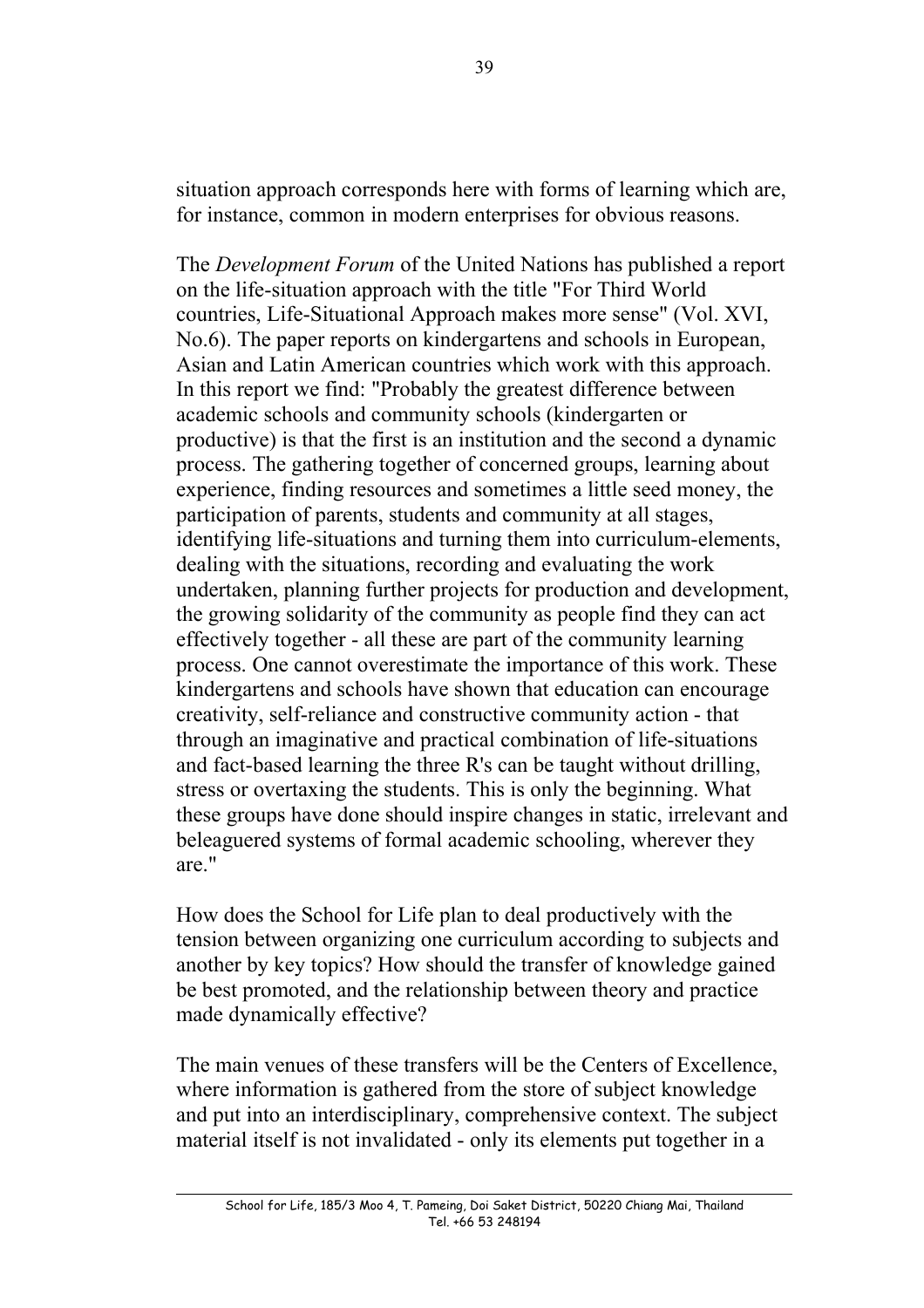more effective manner, with reference to questions which can be solved in real life. One can picture the relationship between subject or topic versus problem-oriented curricula like this: information or bits of knowledge are taken from the store of subject material and transferred to a curriculum that is designed in an applicable manner according to the theme of the respective Center of Excellence. The Centers will not be limited to stocking knowledge of the purely academic sort, but must also be able to have access to experiencebased wisdom of the people, for instance the Thai cultural tradition.

The topical or situation/problem oriented curricula of the Centers of Excellence consequently are fed with information from appropriate parts of the subject-oriented curriculum. The actual realization of this important transfer belongs to the prerequisites of professionally implementing real projects.

## **8. The Seven Centers of Excellence**

## **8.1 Center for Body & Soul**

There is no question that people who desire to contribute to world change and let specific utopias become reality must be persons possessing both leadership qualities and team spirit, who live authentically and are able to anticipate and help create change, and who clearly demonstrate a high regard for quality and effectiveness. Building one's personality means empowerment, a strong sense of self identity, the ability to engage in balanced communication, to forego role-playing, to remain tolerant of ambiguity, while being capable of empathy and solidarity.

Body and soul belong together. Viewed in cultural anthropology terms, the body's entire range of expression has a great deal to do with cultural discourse, as well as with the person's emotional state. The body and the soul are continually interacting, and due to this fact the Center for Body & Soul attempts to take a holistic approach. Psychology, medicine, and physical education intermix here. It is a health center for the body and soul, and its program benefits not only students and teaching staff, but can also serve to act as a form of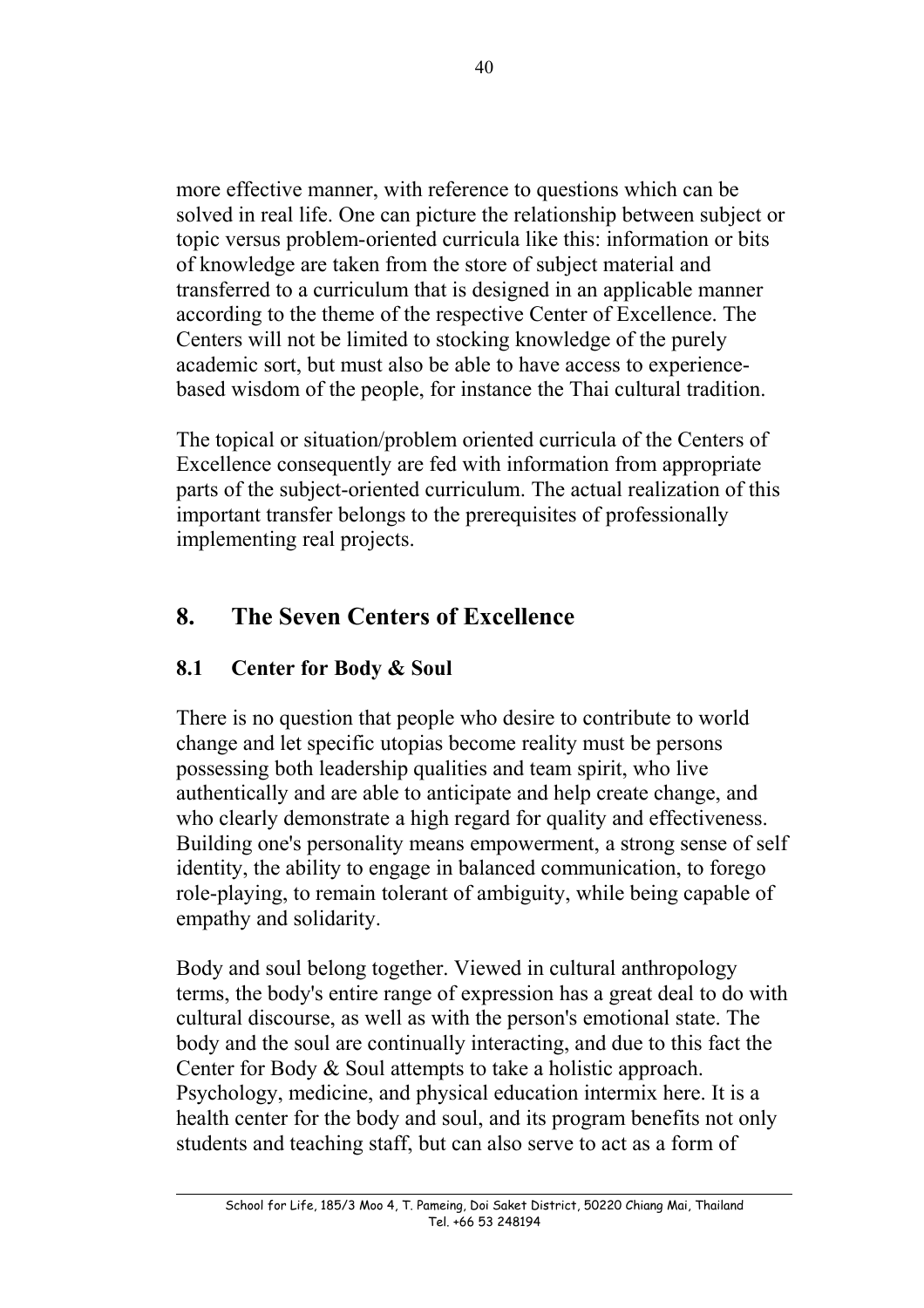training module for educating other groups of people as well. This Center emphasizes the human factor, demonstrates that people can discover their own potential and make valuable contributions. The Center is meant to help make new opportunities available, and means education for self-reliance and hence the overcoming of psychological blocks which obstruct the natural realization of one's own creativity and initiative.

As part of sport didactics offered at the Center, one has the chance of especially learning Asian sports, as well as engaging in sport activities which take advantage of the geographical possibilities - Outward Bound activities and being exposed to the natural elements of the seashore with wind, waves, and the entire underwater world. The medical part of the Center emphasizes the body, its nutrition and health. The psychological part will concentrate on promoting the personality and personal psychological hygiene and prophylactics, on developing the ability to both avoid and dissolve negative stress, on achieving a balance between strain and meditation, between activity and reflection. Human nature is indivisible, and the program to promote body and soul in an integrated manner is a natural response to this insight.

## **8.2 Center for Cultural Heritage and Development**

The prospect of being able to travel only with suitcases from Louis Vuitton, to wear Lacoste shirts or Benetton sweaters, a Rolex on the arm, using perfumes from Lagerfeld or Joop, of having our CD software from Philips and the hardware from Sony, many children growing up, convinced that Rambo is better than the Ramayana and mango juice worse than Sprite - the whole prospect of the world's glorious diversity shrinking down to the dullness of some insipid idea cooked up in the brains of a few managers of vast corporations, and this insipidness then puffed up to huge proportions by slick advertising the world over, is a gloomy prospect indeed.

The opposing thesis, which underlies the concept of this Center as well, is that difference is beautiful. The more contrast there is, the more pointedly cultural heritage and economic activity are brought into relation with each other, the richer the chances for both. The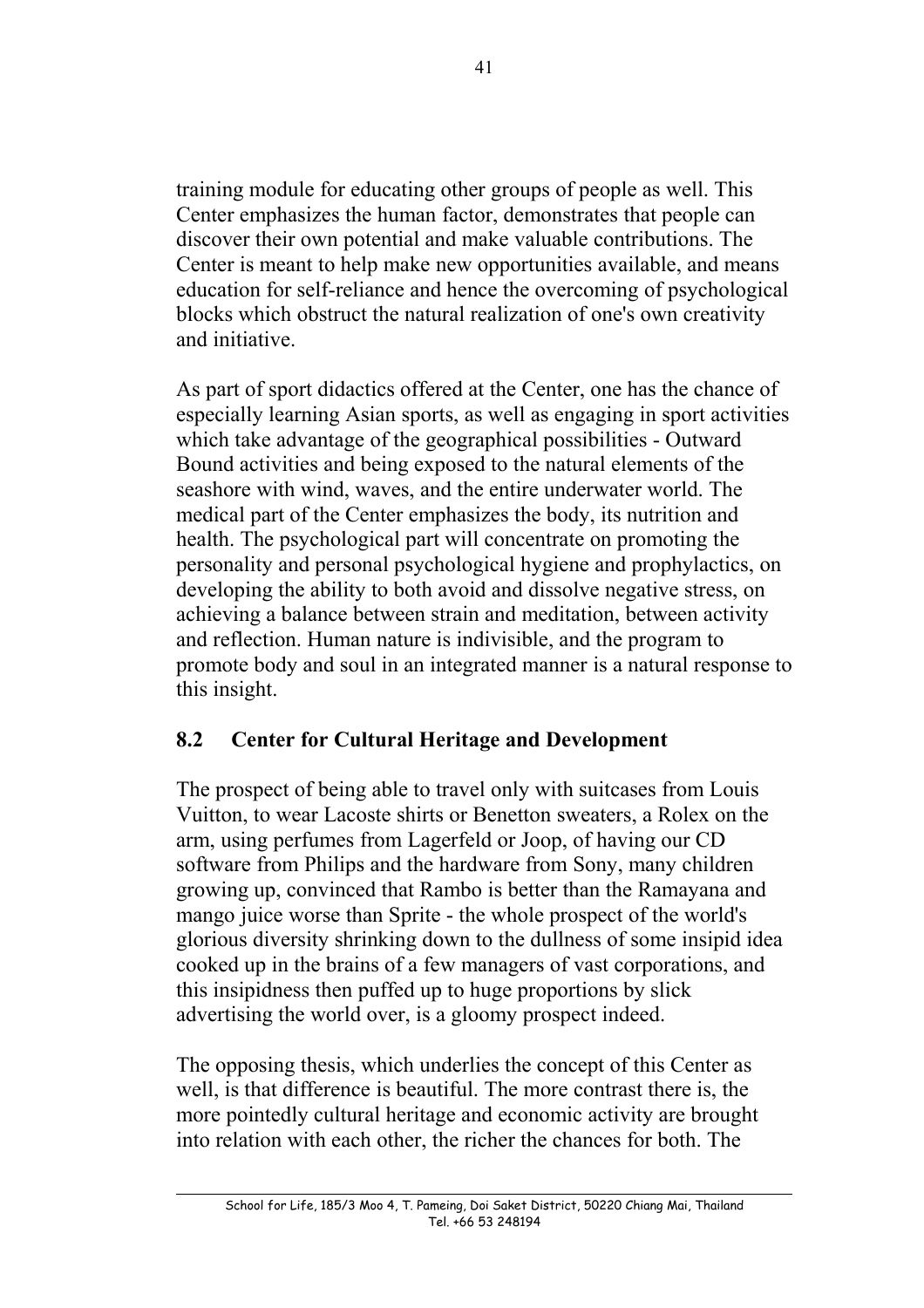Afro-Brazilians in and around Salvador Bahia, with groups like *Olodum*, are currently developing one of the most interesting alternatives to the worldwide production of dull and stupidly repetitive Rockpop music, since their art is an expression of an independent social-cultural movement, just like the music of Puerto Rico in the 60's or of the South African Townships today.

Markets can be diverse, and they will diversify all the more, the more cultures continue to develop along their own contours, and not just ride the dead-end train to folklore or "tourist art". Developing the differences can open new markets, deviating from the unimaginative "me too" response can bring about an economic upswing, cultural contrast and economy can augment each other as long as one works under the assumption that every culture contains elements which are felt to be enriching to members of another culture.

The Center for Cultural Heritage and Development ascribes to a dynamic concept of culture. It draws considerably from the Thai cultural heritage, searching for deeper understanding and access; it aims to convey impulses and work together with Thai and international artists, with the collaboration of students who learn through participation to release their own creative powers in stimulating further development.

The intention is to work on productions in the fields of music, dance, theater, painting, fine arts, and fashion, in which tradition and avantgarde, the culture of Thailand and other cultures of the world can meet and find a new kind of artistic expression. The school pupils are integrated in a plan involving all age groups, and have the opportunity to learn from true masters of the art or trade, not only abstractly and generally, but in specific artistic projects.

#### **8.3 Center for Technology & Ecology**

Both the standards and resource consumption of industrialized countries are far too high: the age of modesty is called for now. The fresh wind of the world market will do the job. But the developing countries also cannot afford to simply go along with the misuse and wasteful destruction of our planet's resources.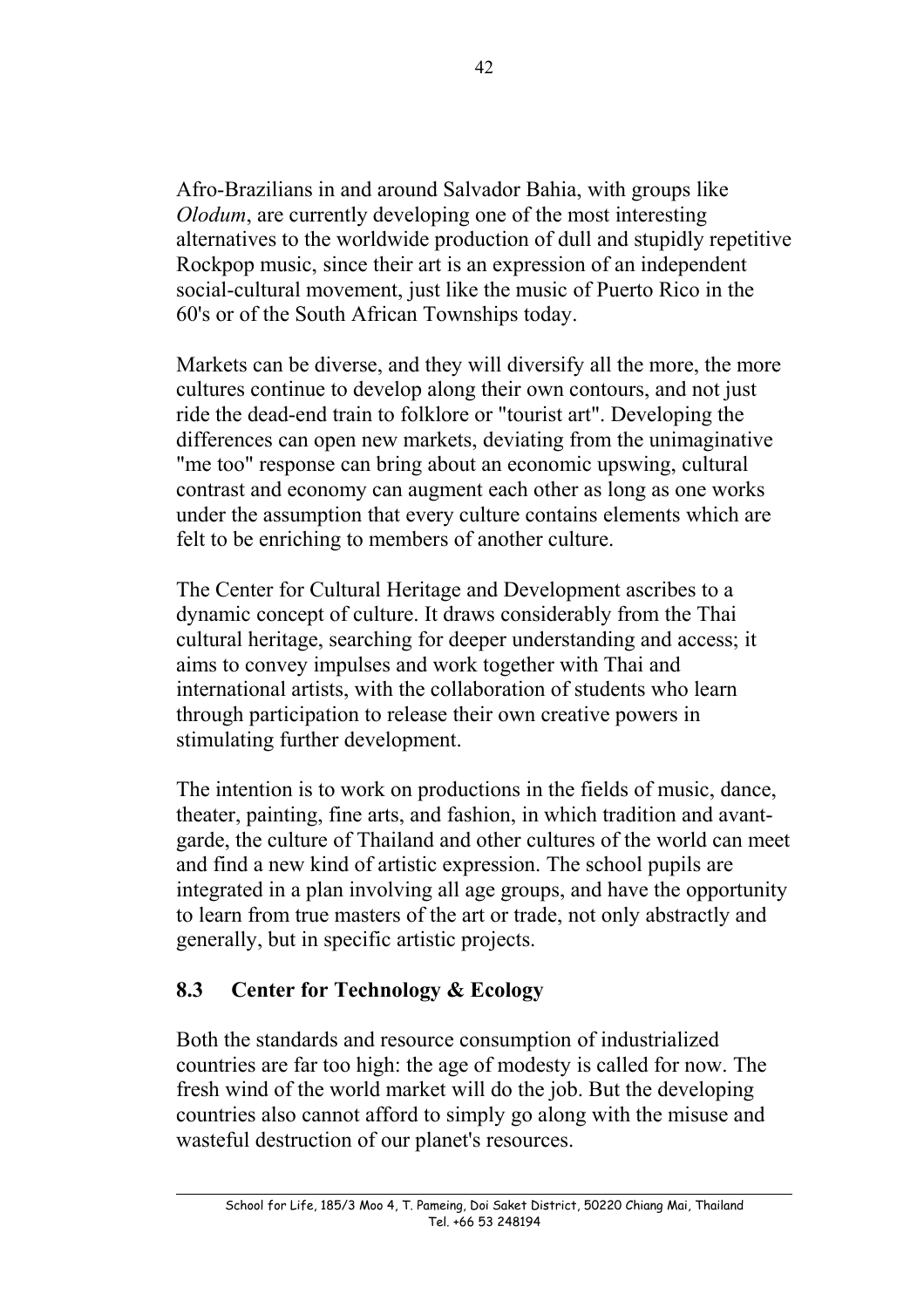It is necessary to discover the quality of intelligent modesty. The days of uncontrolled wastefulness of our natural resources are counted. The market concept does not necessarily mean that ever new needs must be enticed from us, making us slaves to an increasingly rapid-spinning spiral of consumption. The market also holds the chance of an enlightened and economical handling of scarce resources.

High-quality, simple, mature, durable products are needed. What is wanted is the maximum quality for *the* pair of pants, *the* washing machine, *the* light bulb, *the* television set. The most modern knowledge is necessary to find the simplest solution, not to promote the constant production of high-tech garbage. It is not the changing outer appearance, but the core of the product that is important. The accumulation of high-tech isn't what feeds our quality of life, but high quality itself. We need equipment of highly developed simplicity, which lasts a long time - preferably a lifetime - equipment built to be inexpensively maintained and easily repaired. Whoever buys less, can also do with less income. Intelligent modesty means preferring to purchase one high-class product rather than numerous second-class products right after another, to be free of craving for something "new" at ever shorter intervals, only because the product's facade is "out" and a new one has been deemed "in". An example would be the car, simple and yet highly developed in its basic conception, which could run without fossil energy fuel, and have spare parts designed for reuse, parts which could easily be replaced and overhauled at long intervals. Without the consumer insistence on continually new car models with slightly modified marginal extras, the horrific vision of great auto graveyards of scrap metal would finally fade.

Future entrepreneurs, whose education School for Life will promote, could be active on the market of diversity and good sense as role models. On the way towards a leaner economy, they could draw from their individual cultures to discover, invent, and promote those products and services which counteract overproduction and the unnecessary consumption of resources, so that the quality of life as a whole is not reduced but rather improved.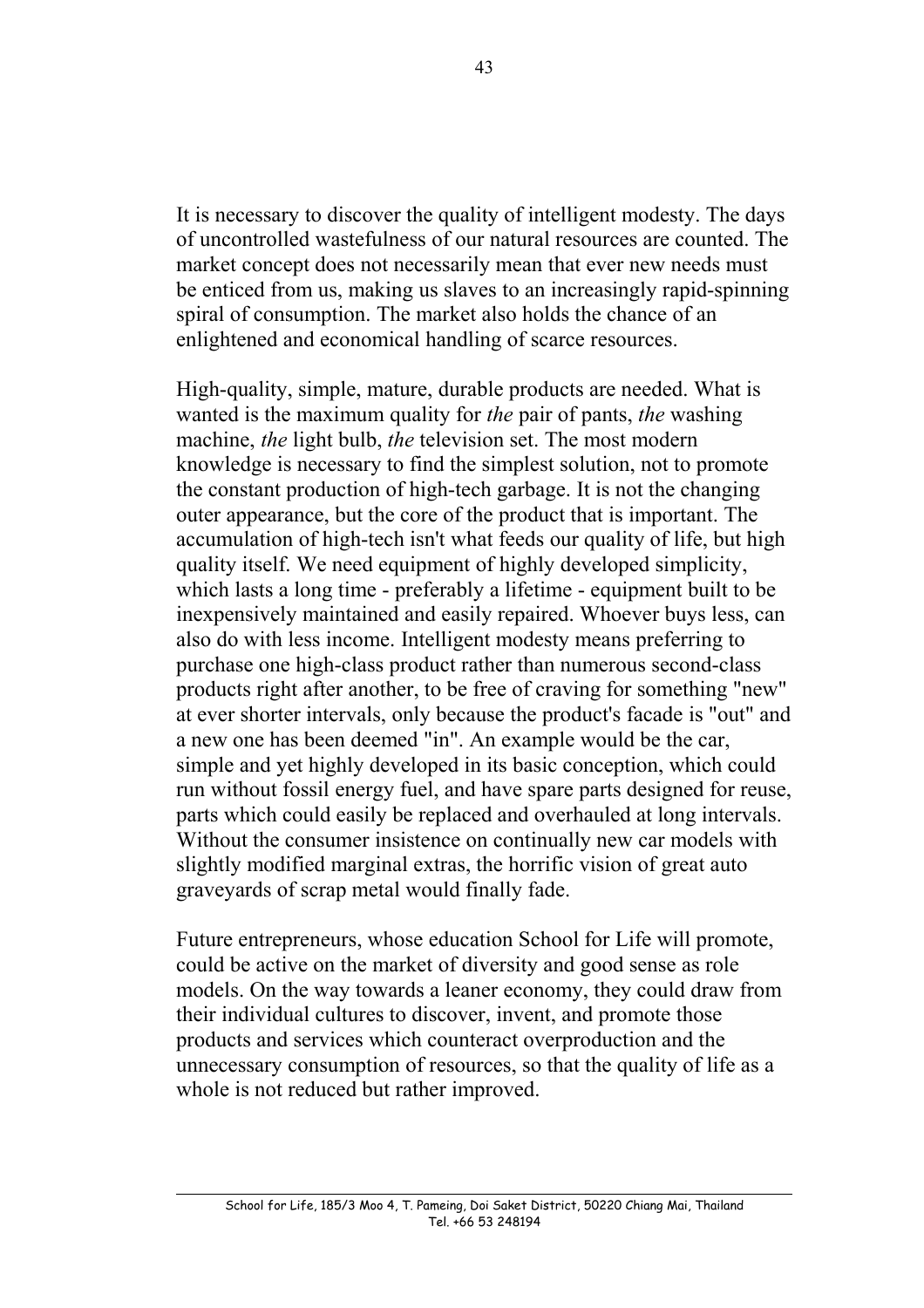If the activity of future entrepreneurs is characterized more strongly by this sort of astuteness, the people of developing countries, still marked by the after-effects of colonialism, could more easily shrug off the rest of that inferiority complex which drives them into the consumption spiral and sometimes into a regular fixation about imitating western style. The non-Western cultures contain enough potential to develop their own kind of attractive life style, so that future entrepreneurial initiative could draw on and serve the third sector as well as the fourth (think only of philosophy and religion). New perspectives then emerge which could be a good deal more fascinating than former guiding principles such as "mine is bigger than yours" or "I want one too". Intelligent modesty requires education, a comprehensive understanding of the world, the aim of taking life in one's own hands, to find oneself, and to journey with curiosity towards the center of one's own soul.

Entrepreneurs who accept that our planet's natural resources are limited are not out of the market, but ahead of the market, if they concentrate on the development of high quality in the above sense. They can count on the growing uneasiness of customers who still believe that products need to be replaced, but at least are interested in recycling the packaging and can and want to be both informed about where they can acquire the best product and be satisfied with it a life long if possible.

We know the dead-end we are in, and know we have to find a way out of it: despite ever increasing consumption, there will be fewer and fewer jobs, since improved machines continue to take over former human tasks. There is demand for entrepreneurial initiatives in other areas, initiatives on the part of artists, imaginative scientists, philosophers and maverick thinkers. Such people will have to replace managers who not only avoid competition, but also can only provide mousy-gray visions of how the world might function so as not to end up as a civilized junkyard. There is a demand for the *citoyen* as entrepreneur and artist.

The Center for Technology & Ecology subscribes to the thesis that technology and ecology can be effectively combined. The Center concerns itself with ideas and first steps, considers small-scale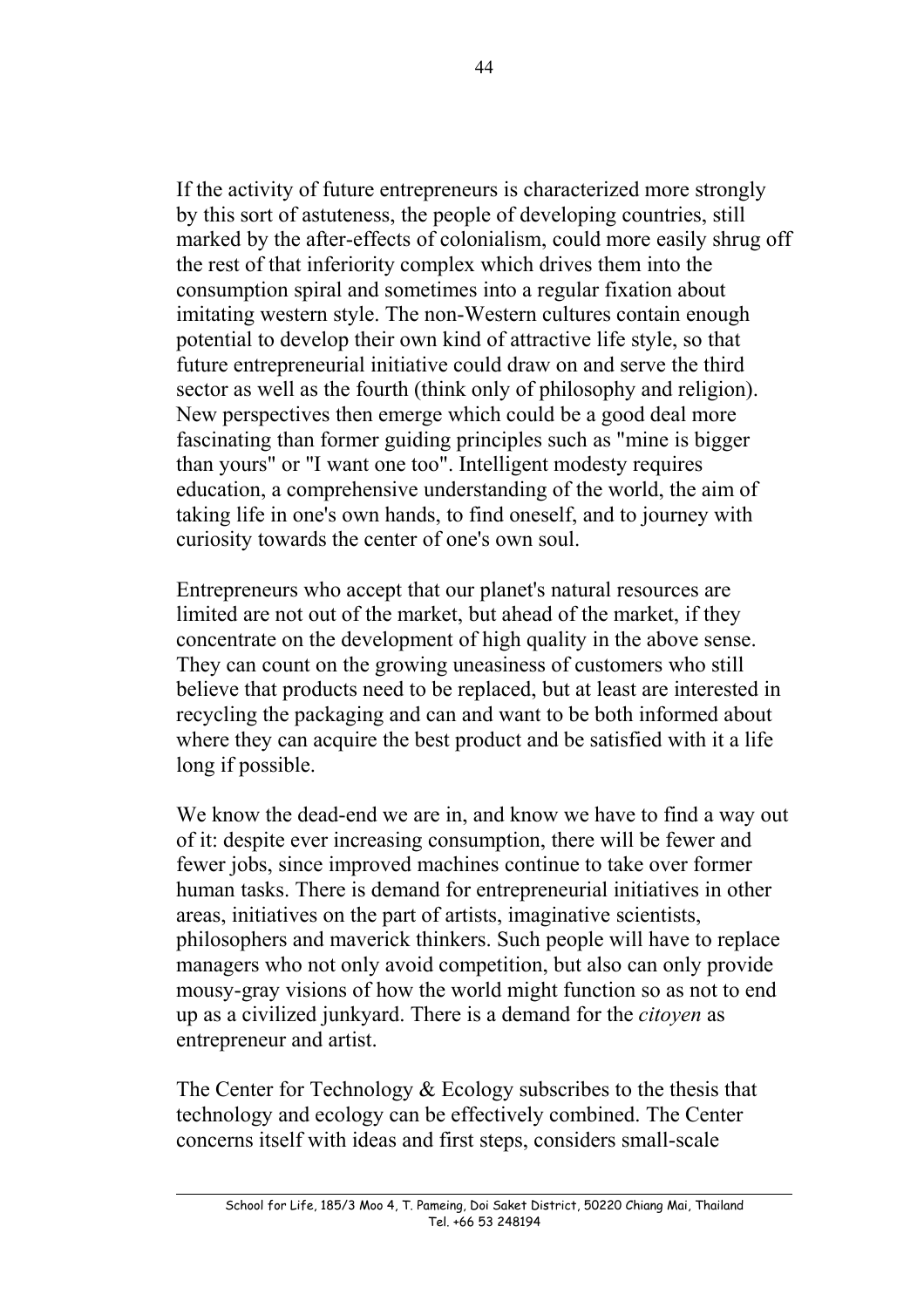examples, attempts to provide students with possibilities regarding the direction in which thought and action can take. The Center does not want to be Silicon Valley, but perhaps a kind of playground, in which occasional surprising designs and ideas might emerge. Competitions similar to the German program "*Jugend forscht*" (Youth Does Research) - illustrate that young people are capable of astonishingly original and marketable technological solutions of ecological problems when one takes them seriously as researchers and challenges them accordingly.

## **8.4 Center for Culture Sensitive Tourism**

Diversity is beautiful, uniform homogeneity is not. The world is still rich in regional cultures; people travel to different countries not because they are looking for the same thing all the time, but exactly because they want to see and experience something completely different.

But they are increasingly disappointed. Instead of authentic encounters, happenings, and adventures they more often experience artificially staged productions, are kept prisoners of their hotel, participate in carefully shielded outings, are exposed to touristoriented marketplaces and stores, feel themselves surrounded by money-hungry barracudas, and generally experience the human qualities of hospitality and cordiality, attention and friendship only in brief happy moments off the trodden path.

The ethnic touch of hotels often begins and ends with the "native design" of the hotel entrance and lobby. The hotel management considers uncontrolled excursions, which could interrupt the boredom of the swimming pool and fitness rooms, rather economically risky. Group tourism has to face the undeniable reality that individual encounters are problematic to organize, special wishes of curious travelers do not fit into the plan, and that travel organizations often simply lack imagination. Tourism is frequently staged far away from the truly interesting situations and opportunities of the country.

Tourism *can* contribute to the destruction of regional cultures. We maintain, however, that properly handled tourism can support and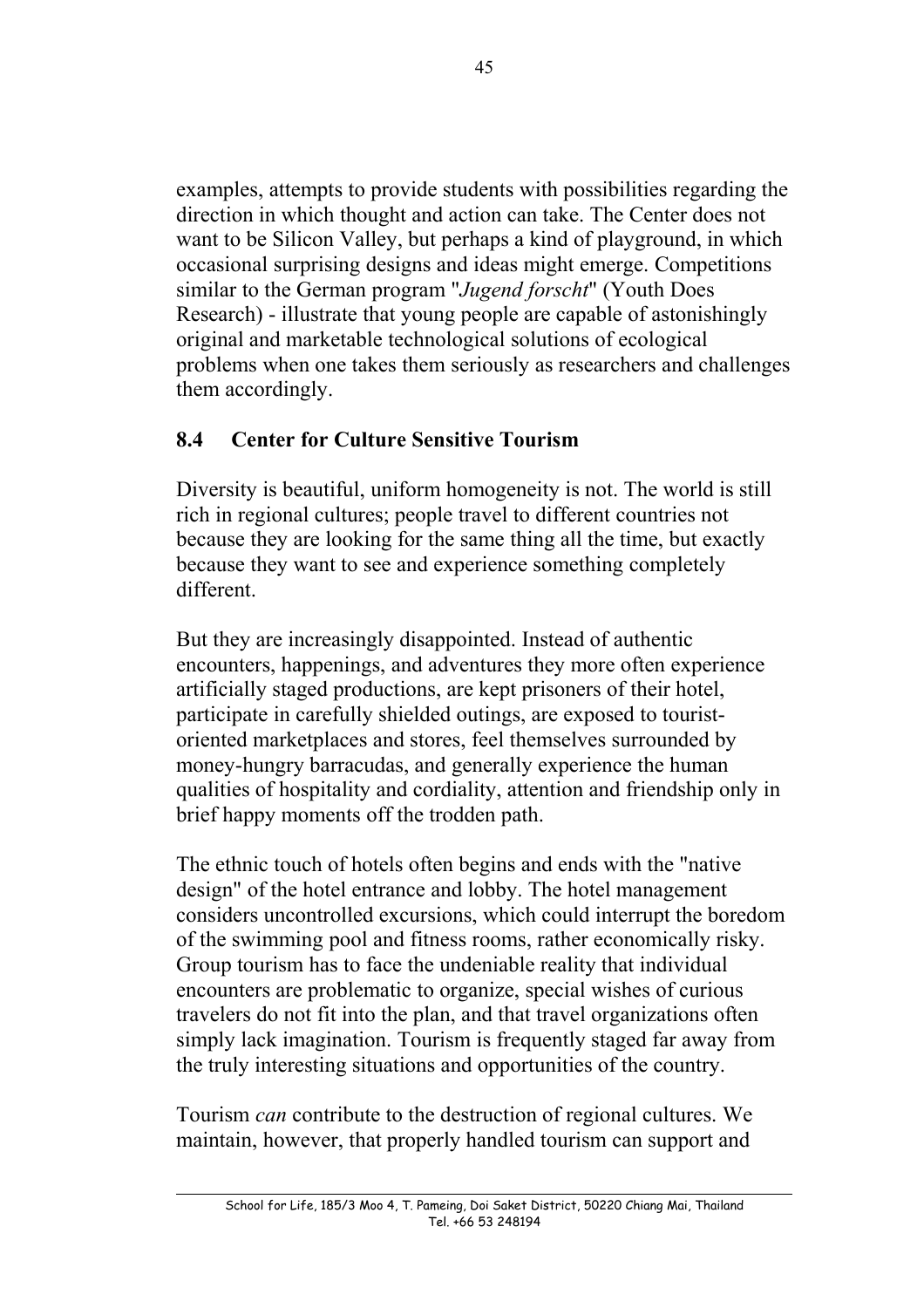promote regional cultures and contribute to their development, that an individualized, authentic tourism can act as culturally enriching and serve ethnic understanding, that it can provide great pleasure as well as be the economically better concept to make intelligent friends and partners out of the previous opposing "dumb tourist" and broad mass of "natives".

The Center teaches students how to organize culture sensitive tourism, while simultaneously taking care of guests. It shows the way into a most interesting reality. It allows its guests to do their own research which can lead to unexpected discoveries and experiences.

On the one hand the Center is a program which brings guests together with people of the local and regional area, and allows them to personally enjoy their hospitality. On the other hand it provides guests who are looking for social and cultural contrasts with expeditions and projects concerning various regional realities.

What are the common characteristics of such plans, and what are the attendant circumstances? All the projects have a playful and enjoyable character. The 'scholarly concept' of the Center is founded on elements of action research, discovery learning, and sensual experience. It does not assume expert knowledge, but only a healthy common sense, curiosity, and the joy of discovery. The research carried out by the guests makes sense, and is not intended as occupational therapy, and most of the projects are result-oriented for both the guests and the children. No guest must have the feeling of only standing around in the role of the goose who lays the golden eggs. The projects are variable in length. They can be long-term (in which case individual guests participate for a while, then leave) or as short-term as a single day.

These projects are dramatically designed according to a varied scheme, with climax, action, and relaxation phases. One of its essential aspects is that native people and guests get to know each other, and that guests make contacts among each other as well.

The guests can document the results of these activities themselves if they so desire. A guest library will be set up. so that the progress of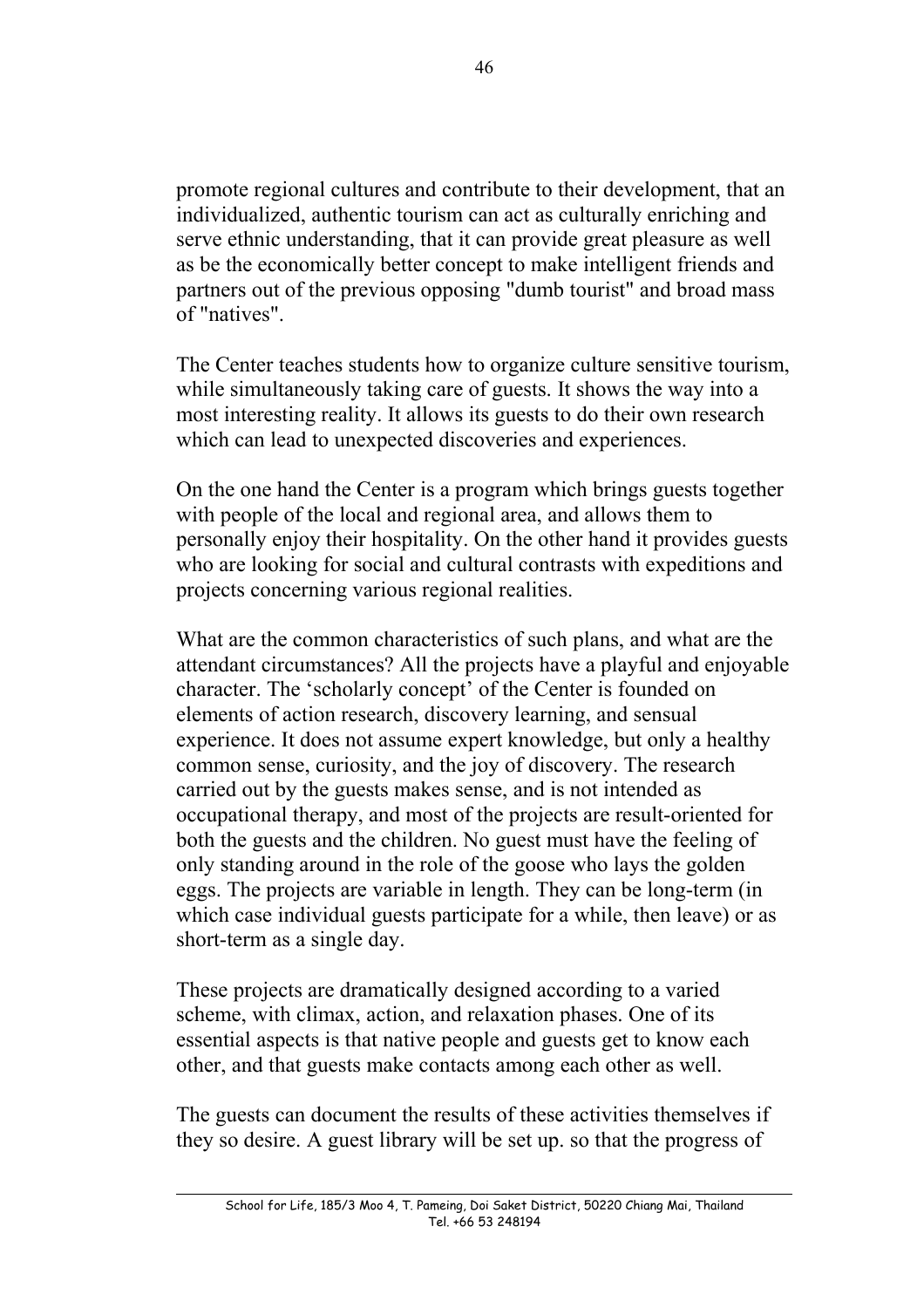the various projects can be followed and reconstructed for new guests who join in later, or for those guests who might return and who want to check up on what has been done in their absence. The activities will be reported on locally and internationally: on the local level, the native people experience the results of the projects (which could act as stimulus in the relationship between cultural heritage and modernization).

The students act as trace-seekers, the developer of paths into an interesting reality. They take care of the guests during their research activities and learn by direct participation. In doing so they also learn how to work with the guests in an articulate, culturally competent and imaginative manner.

The curriculum of this Center deals with general knowledge concerning tourism and management, as well as specific historical, religious, cultural, artistic, architectural, geographical, biological, and ecological knowledge of the region. Culturally authentic tourism as practiced here in a small-scale model also makes good sense. Tourists are no dumb animals in this model, but intelligent partners.

## **8.5 Center for International Communication**

This Center deals with printed and audio-visual media. The goal is to avoid having students slip into a passive role as media consumers, but rather to allow them to work with the media in an increasingly active, creative, and professional manner. On the one hand the Center will deal with the development and sale of printed materials, for instance a journal which for the most part is to be researched, written, edited, and marketed by students. The models here are journalist schools which professionalize their students not only by imparting theory, but also by participating in the daily practice of real-life journalism.

Another emphasis will be the mastery of communication within worldwide data networks, the ability to access a vast store of information via modern communication means, and then to evaluate them, design interactions, and contribute own messages into the information flow.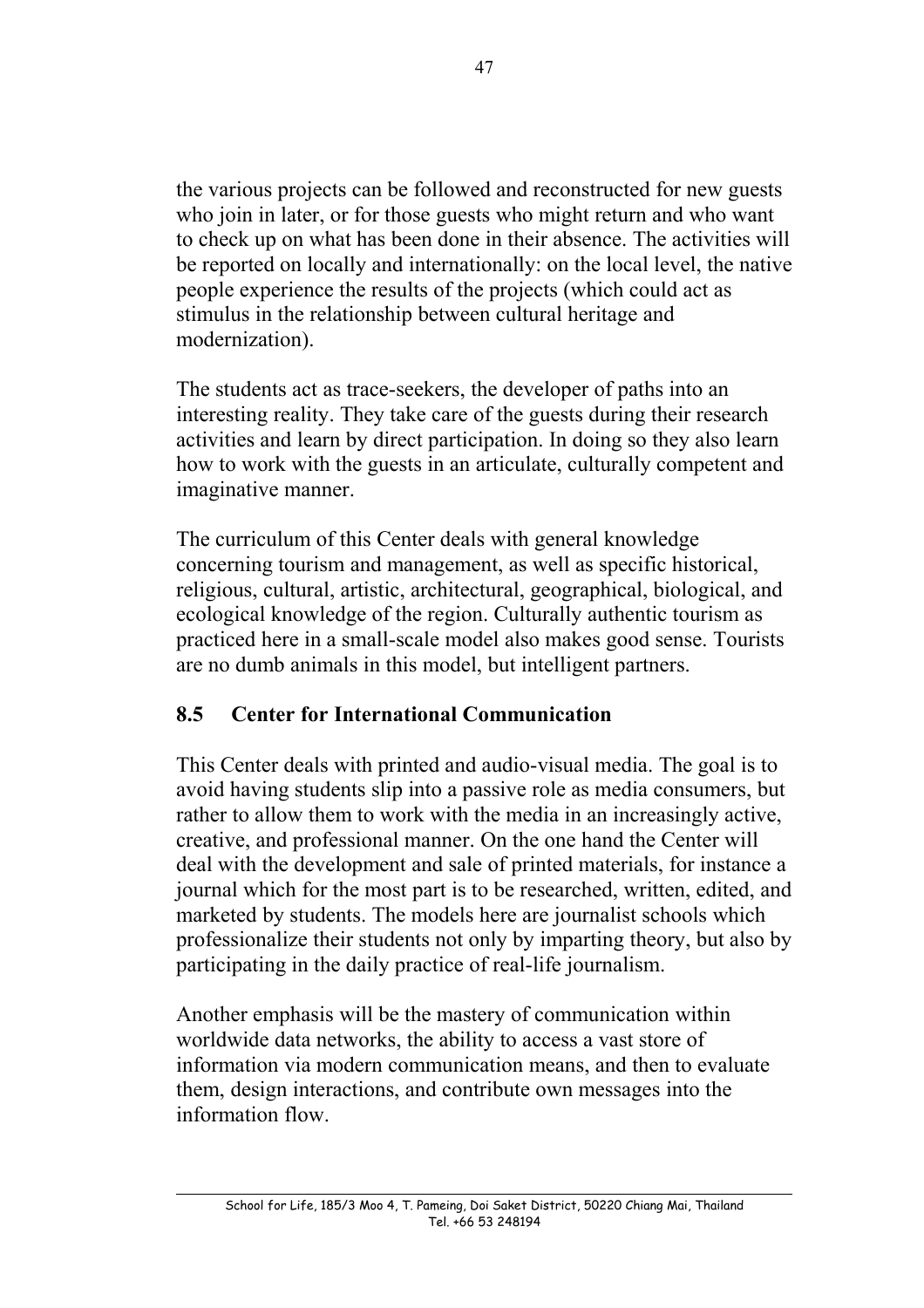A third emphasis will concern film and television, and the acquisition of skills in producing small and larger video productions, and the development of features which, if good enough, might even by marketed. How does one make a good documentary, or a lively video clip, what must be especially attended to in casting, how does one make a treatment or a screen play? In the best of cases such topics correspond with key topics in the curriculum, so that recourse can be taken to curricular knowledge and transfer processes thus promoted. One could interpret these Centers (as well as the others) as dramaturgical figures, which provide connections and personify and enliven the often somewhat dryer school subject matter.

## **8.6 Center for Nutrition & Health**

This learning area includes a restaurant, a bakery and facilities for food processing. The center works closed with the Center for Organic Farming. The children learn to produce healthy food for reasonable prices and to prepare them so tastefully that Junk Food won't have a chance. The practice will be enriched with theory. Knowledge of food science will be as important for intelligent cooks as biological or biochemical knowledge is. Good knowledge of chemistry is required in order to decrypt the content of "Ingredients" on the backside of the packaging of food. And mathematical knowledge is necessary to reveal the swindle for customers, e.g. when a fully blown up sealed package contains more air than chips.

The center works as an invisible restaurant management school. The students learn to cook very well Thai and international dishes, to provide friendly service, to calculate, to advertise, and to maintain standards of quality. How do they prepare a multi-course meal successfully? How can the students communicate with guests from abroad? Guests are invited from time to time to participate and get to know the richness of Indonesian cuisine.

There are already pre-experiences: In the eighties, "Hapag Kalinga" was founded in Manila, a restaurant in the upper middle class with dishes from different regions in the Philippines. Under assistance from adults children were managing the "Hapag Kalinga". The schooling was about learning what to buy on the produce market in order to get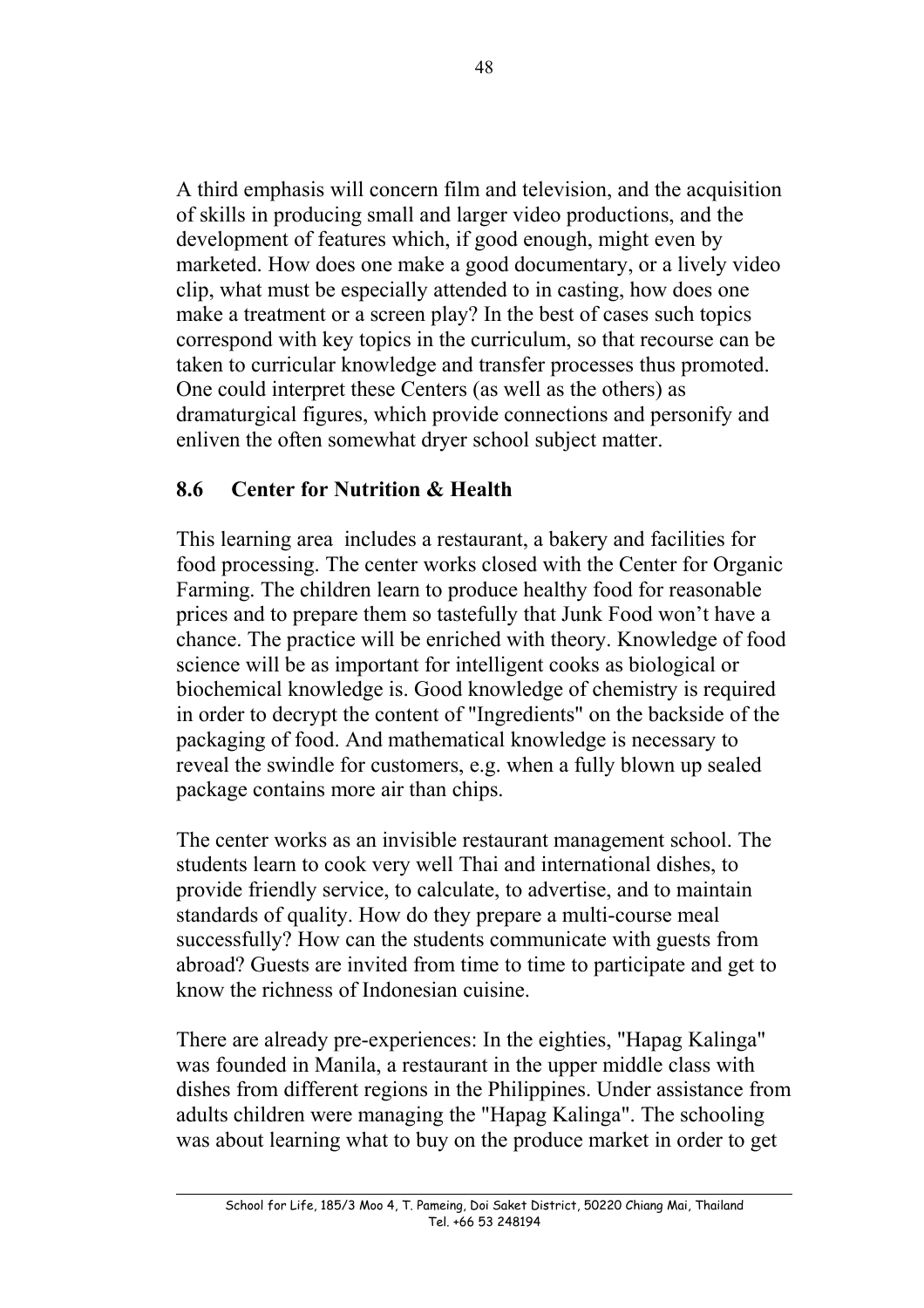good products for reasonable prices, to cook very tasty food, to serve friendly, to calculate, to advertise and to keep the quality. The guests – from President Aquino to the walk-ins – admired the professionalism and the charm of the children. In the restaurant in the School for Life guests can not only observe the cooking of the children but also contribute with recipes from their home countries.

#### **8.7 Center for Organic Farming**

In East Thailand, in the province of Isan, there is a well known village with the name "Asoke". A highly developed Buddhist community lives there following His Majesty the King's concept for organic farming and successfully practices "sufficiency economy" almost without needing any additional funds. When visiting the village the particular aesthetic is striking. Around the houses only growing vegetables can be seen, dense, healthy looking and penetrated with flowers. The flowers are special: with their scent they keep away insects which would be feeding off the vegetables otherwise. The ground is particularly good as the villagers are experts in decomposing. The area which is used for decomposing doesn't smell and is free of flies.

Recently those villagers were asked to reform a large compound close to Ubon Ratchathanee University which was an area covered with short grass. Within a few weeks they managed to produce so much organic vegetables that the students and staff are now supplied with it in the canteen.

The motto is: Away from ornamental grass, flowers and bushes to the utilization of every free area for organic farming! "Sufficiency Economy" means to practice farming for self-production following the motto of John Button: "Healing the earth with ecological solutions".

The Center will serve experimental research in possibilities for organic farming. Studies on growing agricultural products without using chemicals can be conducted here. Useful and damaging insects in agriculture can be a topic, or the process of reintroducing threatened types of butterflies and birds back into the area can be covered. The campus and its surrounding farmland is a learning-intensive setting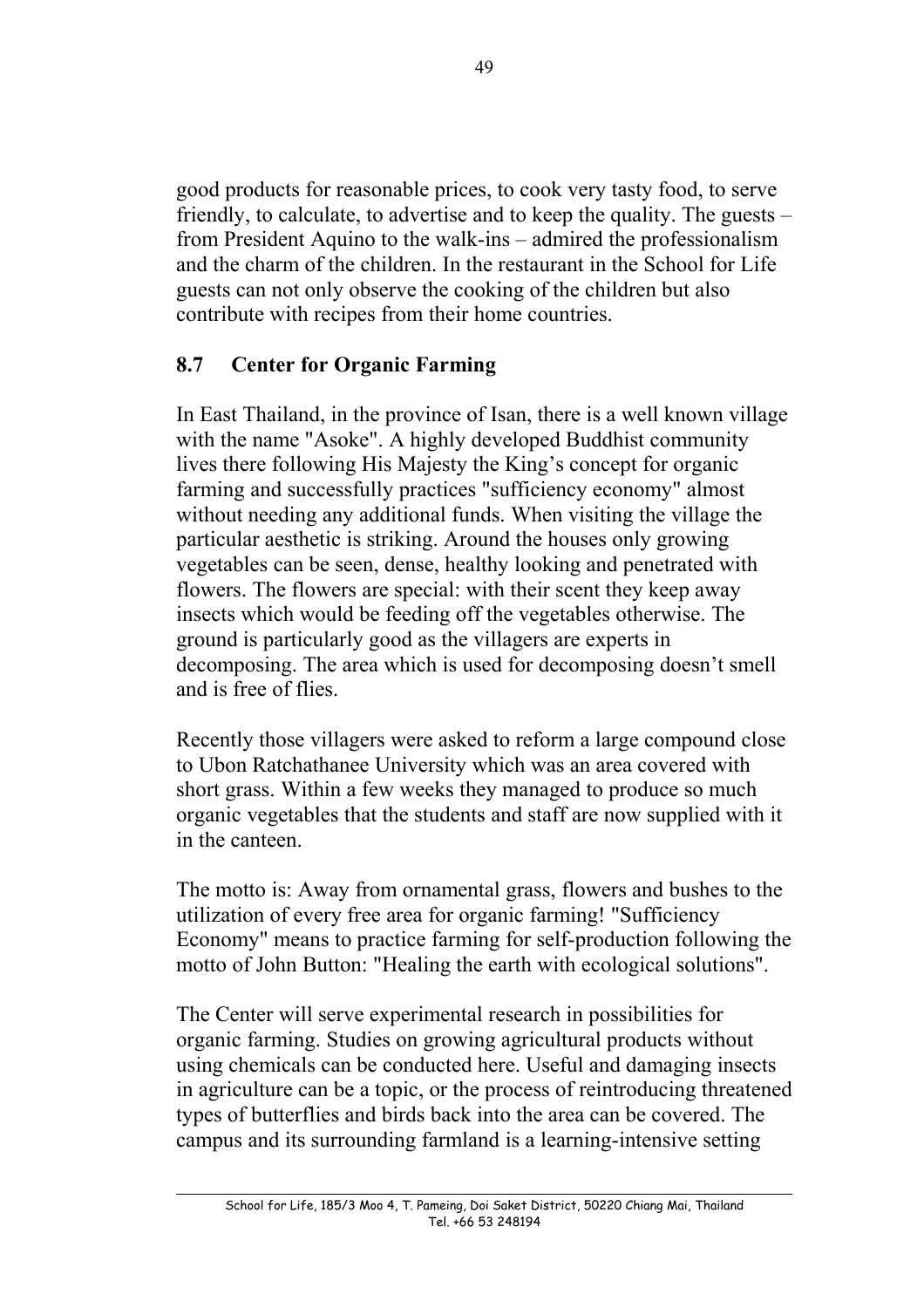that combines ecology and economy – besides creating consuming products, the goal is also to sell the products, to find niches in the marketplace in an environmental still dominated by chemicallydependant agricultural businesses.

## **9. Think Tank and Master Workshops**

From time to time the School for Life will organize a Think Tank, a place for the development of unusual approaches and ideas, a place for nurturing sudden impulses and contemplating their possibilities, a place for inventive dialog between scientists, artists, entrepreneurs, and maverick thinkers. Internationally known personalities, leaders in their fields, will be invited here - to forge ideas together. The discourse serves to transmit and analyze key regional and global questions and invent future solutions.

The members of the Think Tank will be invited to give Master Workshops to particularly gifted and motivated students, working together with the Centers. This could involve, for instance, the composition of music for a CD, or working up ethical standards for genetic technology, meditation or philosophical studies, insights into the research of biospheres, drawing up architectural drafts for building with bamboo or handling problems in processing pineapple stalks to textile products. The experts can suggest a topic to which they themselves are eager to devote their attention, and which incites student interest, challenging them without overtaxing their capabilities, and which can correspond in some way to the curricula of the Centers or at least create a productive dialectic with them.

## **10. The Setting**

When the concept of a School for Life was to be realized for the first time in Bali in the second half of the nineties, at that time under the name of "National and International School Bali – NISBA", and in partnership with Bradley Gardner ("Begawan Giri") the commissioned architect Kwan Yew was urged to refrain from building anything that might look like a school, but rather to build an Open Learning Village.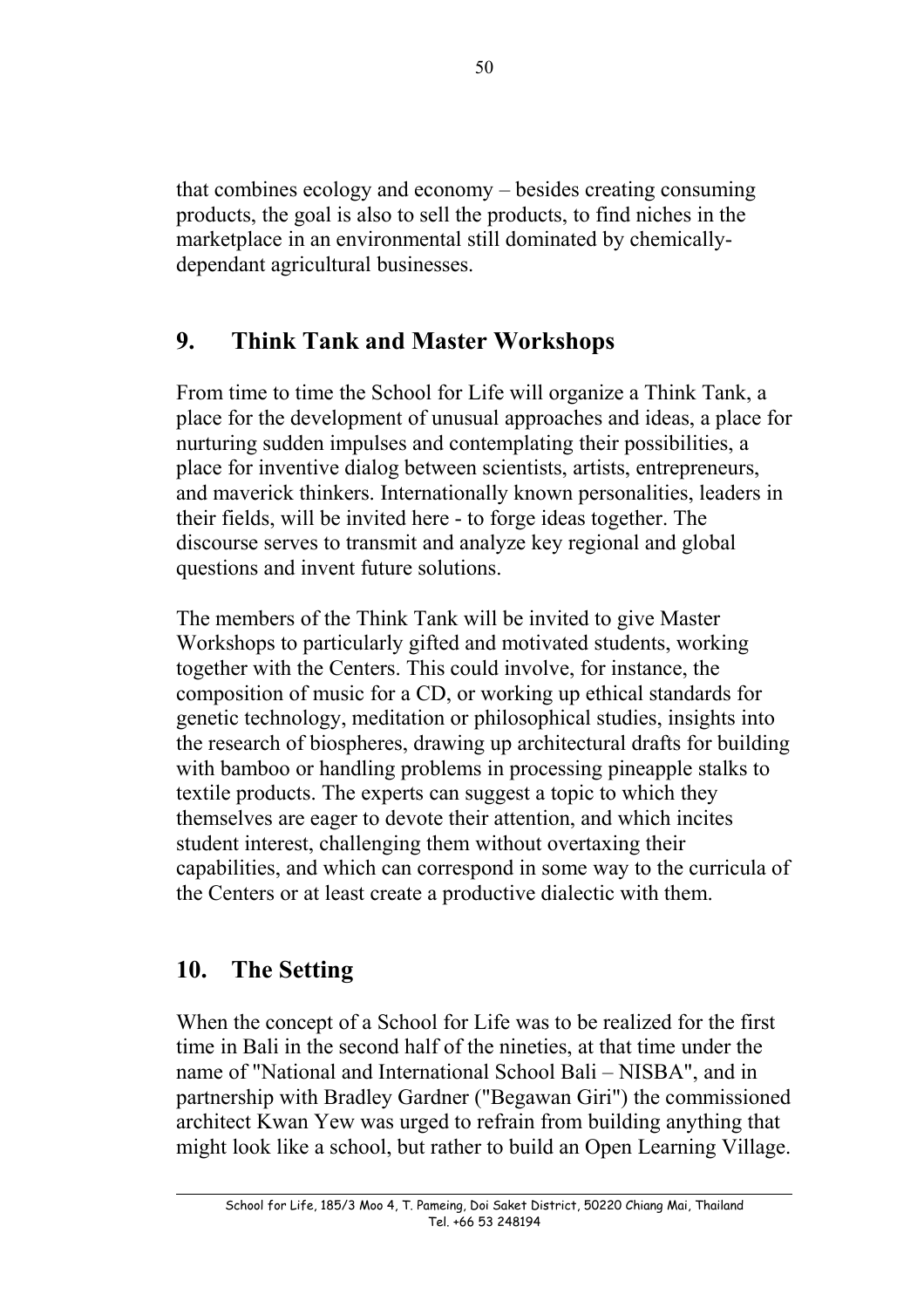The realization of the project on 16 acres of land was slowed down by the Asian financial crisis in 1997, but the ideas of the Open Learning Village remained and became the basis of the master plan for the School for Life.

#### **10.1 Open Learning Village**

If you didn't see the sign at the entrance of the campus in Southern Thailand which says "School for Life", it wouldn't be obvious that it is (amongst other things) a school. It is a village with a number of areas: family houses, dormitories, Centers of Excellence, accommodation for guests, a restaurant, cafeteria, theater, sports facilities, the pavilion of religions, a school wing hidden behind the theater, but not one of the box-shaped conventional school buildings, and behind a plantation of rubber trees, the houses of the community, mainly those adults who survived the tsunami and moved onto the campus.

Many of the organizations are like optical illusions: the canteen is a canteen, the bakery is a bakery, but both are also places where learning takes place in the Center for Health & Nutrition. The guest bungalows, restaurant and reception area serve the guests and at the same time are the learning site of the Center for Culture Sensitive Tourism. With its theater, the Center for Cultural Heritage has a particularly dramatic character, as do all the Centers of Excellence. It would be foolish to design the Centers as classroom-like spaces. For teachers of the School for Life, the composition of the Open Learning Village acts as a daily invitation to free themselves from bondage to the curriculum and to use the learning opportunities of the village.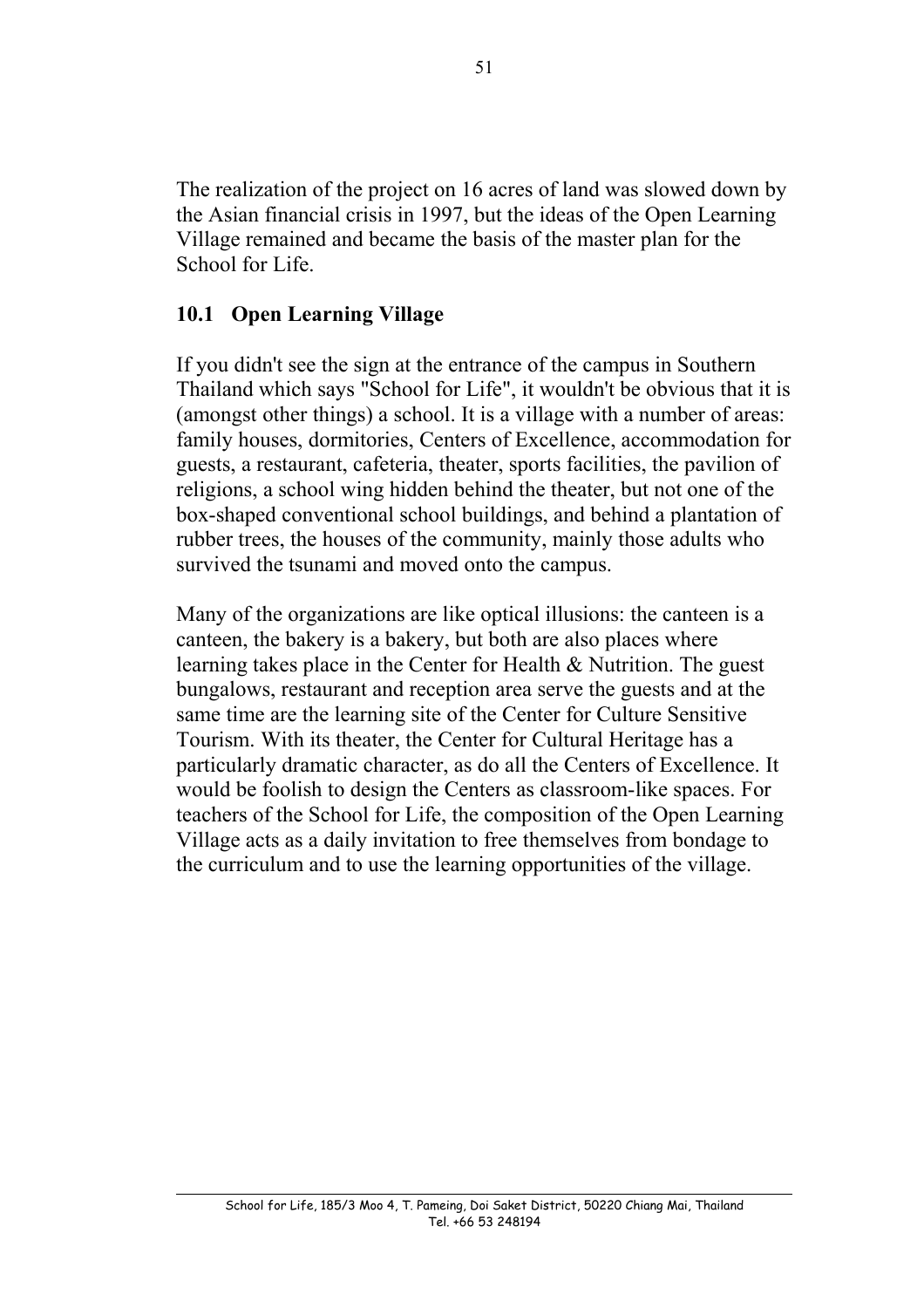

## **10.2 The Masterplan of the village**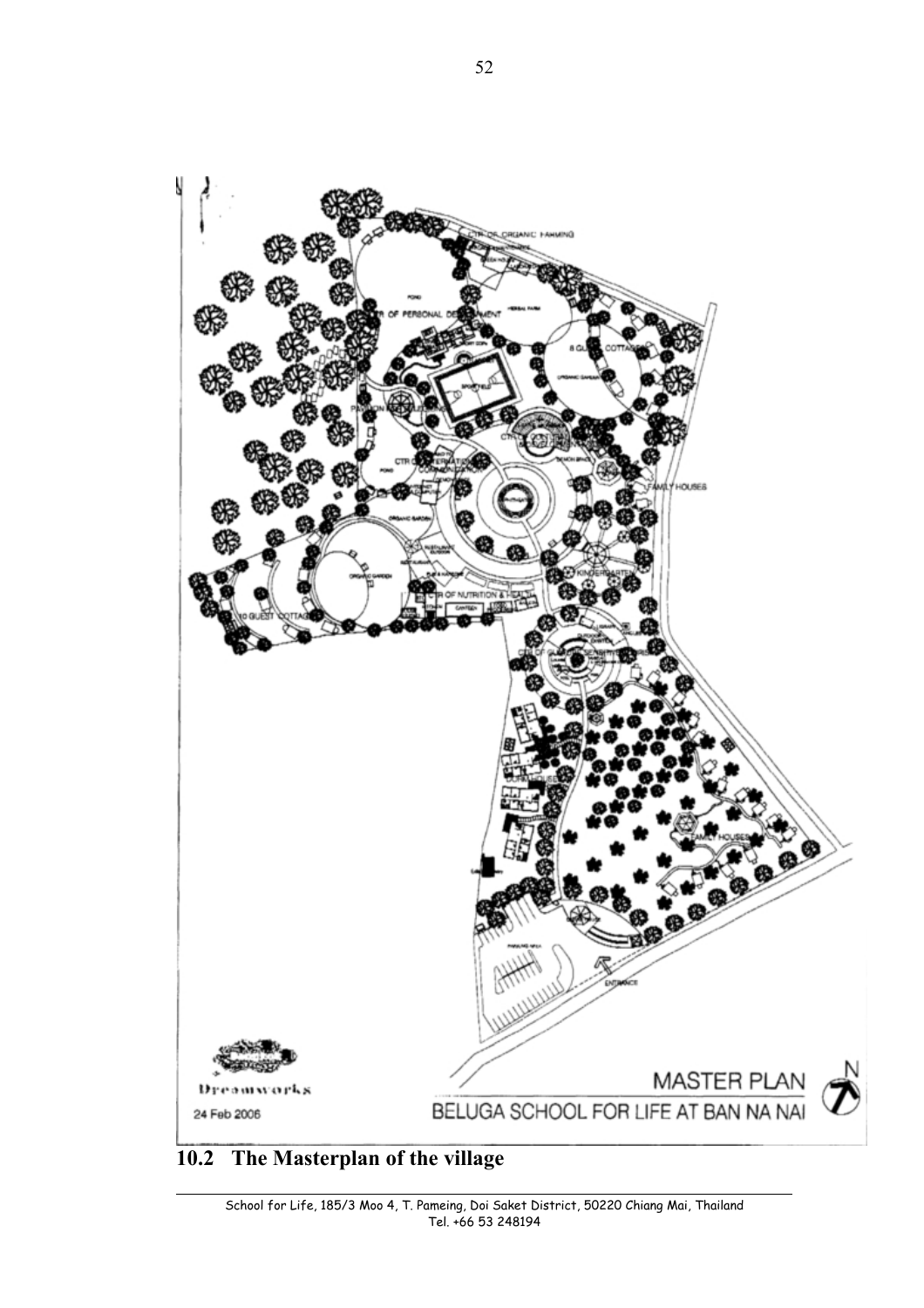## **11. Teachers**

## **11.1 Teachers & community development**

One of the most decisive teacher training reforms of recent history took place in Turkey during the 40's, with the setting up of village institutes. At that time the illiteracy rate in Turkey figured around 85%, agriculture was very backward and produced only poor harvests. The village institutes were facilities for community development and training centers, whose students came from the surrounding villages and also returned there after their studies. They became teachers and community developers in the course of a spartan, strenuous, but highly productive training program which gave them an abundance of agricultural and craft trade skills, and technical and medical knowledge in both theory and practice. Every village institute functioned as a company and was self-supporting. The teachers trained there moved to the villages, founded schools according to the same model, and sparked regional development. Many of them became pedagogical reformers of top quality. Even though the movement was broken off as a result of a change in government, it has left many cultural traces of good work.

The village institute movement can be understood as a logical answer to the *déformation professionelle* of the teaching profession; instead of the teacher with white collar consciousness, now a teacher who can combine reflection with action: instead of teachers fleeing the land for the cities (a problem in postcolonial developing countries) a teacher who considers teaching in the rural community to mean participation in the development process; instead of a subject-bound lecturing teacher, one who works on projects with pupils and employs different kinds of knowledge in the process.

For the pedagogues Ismail Hakki Tonguç and Education Minister Hasan Ali Yüce, the initiators of the village institute movement, teachers are community developers; for Shaul B. Robinsohn teachers are teachers. "All teachers are teachers" means that there is a common basis in all teaching professions, recommending an integration of teacher training in which educational theory and curricular as well as pedagogically relevant social aspects join with a more "clinical"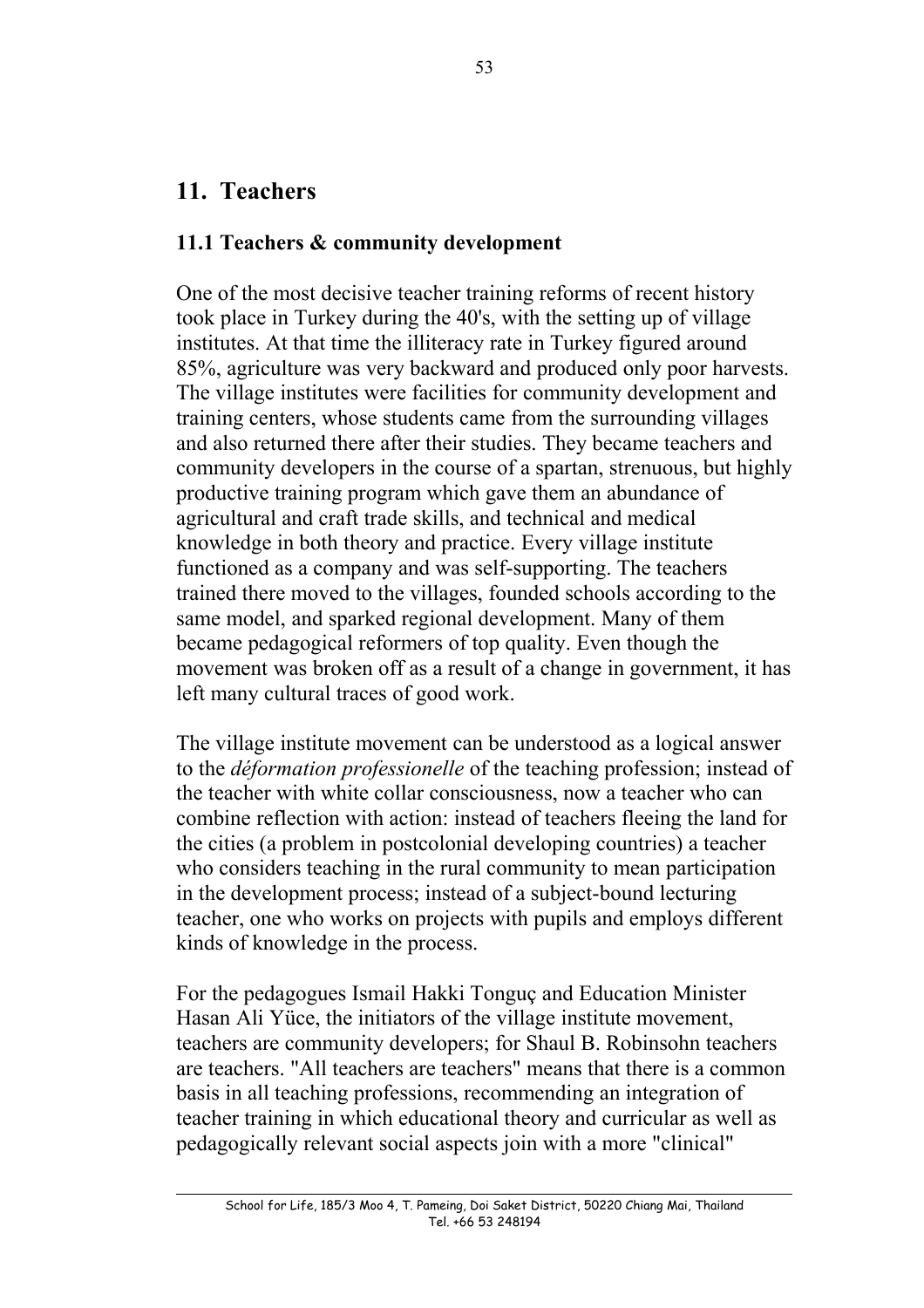training (in the sense of a theoretical reflected practice and practiceoriented theory).

Professional biographies show that teachers are generally characterized by a more defensive than offensive personal history, and only in exceptional cases could be called risk-takers. Their consciousness of being *employees* of the state is rather a counterproductive model for students who want to grow up within a culture of entrepreneurship.

You can lead a horse to water but you cannot make him drink. For the school, what is important is selecting outstanding Thai and international teachers, highly qualified with regard to both expertise and pedagogical skills, who are eager to fully dedicate themselves to the whole project and in fact to no small degree bring along the basic qualifications for entrepreneurial behavior to the job themselves. These teachers do not only participate in an ongoing service training the project itself is already continual advanced training. Whoever takes part here and contributes to developments, gains additional skills which cannot be acquired at any other teacher training facility.

## **11.2 Masters as teachers**

Personalities and masters of their fields - the conductor, composer, choreographer, architect, writer, painter, sculptor, dancer, physicist, philosopher, engineer, chemist, politician, economist, psychologist, athlete, journalist, entrepreneur - all of them are important teachers from life off campus, who can offer unique stimuli and greatly supplement the work of the permanent teaching staff.

These professionals are guests of the School for Life, who take pleasure in working together with talented young people of the school in special workshops with the goal of creating some common work or product, in short to leave their mark. The wide world comes to Thailand, taking something from the area and leaving something of value in return. The gift consists of knowledge and experience gained in other venues of the Global Village, and which can be of use here.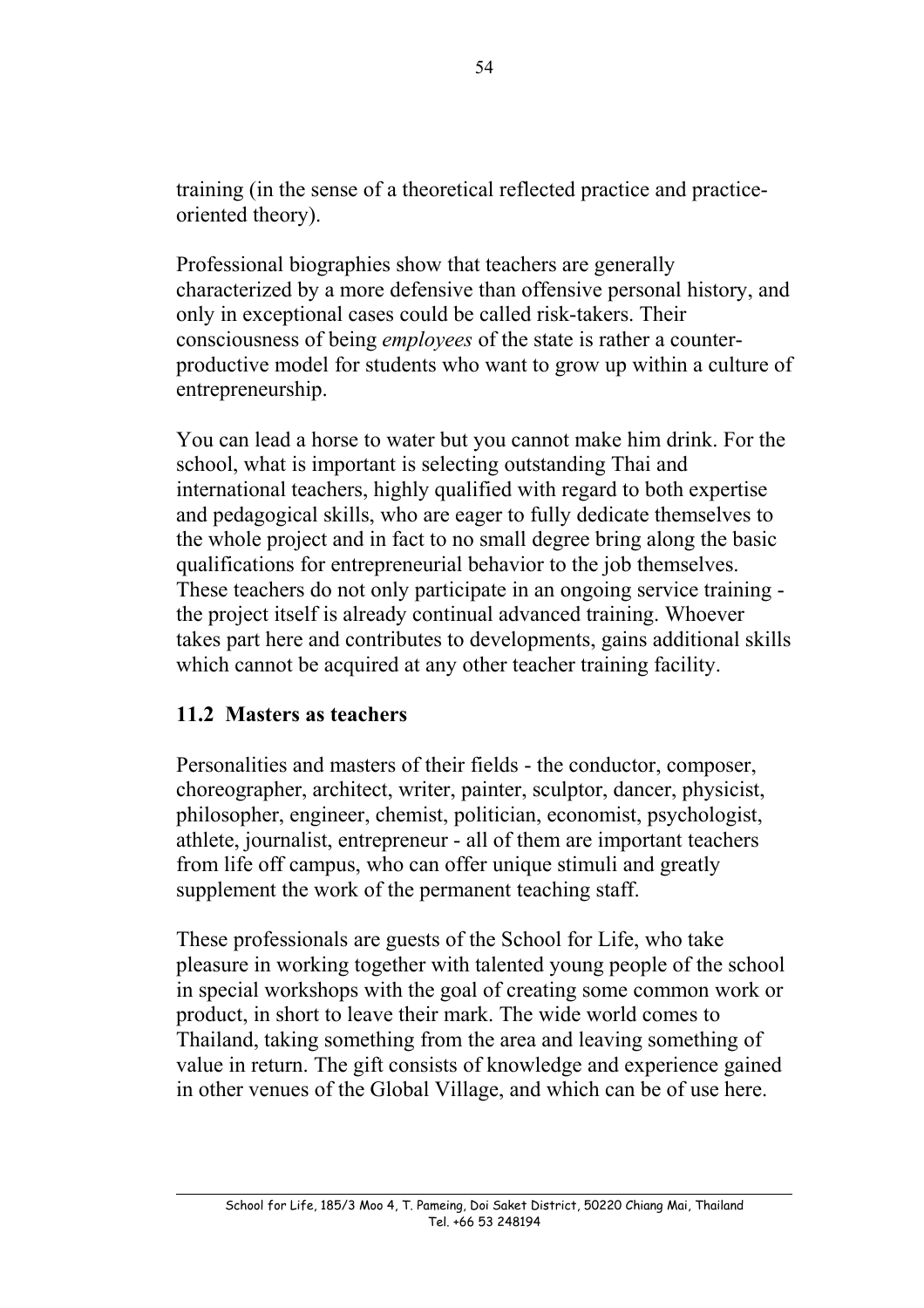## **12. Guests**

The role of guests has already been outlined in section 8.4. Not all, but a certain number of guests contribute to the important experience of receiving guests. This experience is reminiscent of one of the famous sentences attributed to Martin Luther: "If the world would end tomorrow, I still want to pay my debts today and plant an apple tree." In the early days of the School for Life in Chiang Mai,  $Jim - a$ member of the U.S. Navy – appeared, sad-faced because his Japanese girlfriend had run away from him. On a walk through one of the Akha villages, he saw a little boy with a bloated belly and in bad shape. It had recently become known that the boy suffered from Hirschsprung's disease, a terminal illness: a part of the bowel was no longer working and would lead to a process of self-poisoning if no operation was performed. Jim offered to lead a "rescue team" and take the child to the hospital, where Jim would finance the operation. The real difficulty was not in the operation, complicated enough though that is, but rather to overcome the bureaucracy involved due to the fact that the child had neither Thai citizenship nor could show any other identification documents such as a birth certificate. In the end though, the child was rescued, and Jim forgot his grief over the lost girlfriend.

The manager of a chocolate factory from Switzerland outed himself as a compost specialist who, along with the children, set to work on the difficult task of composting teak leaves. A young theatre director from Bavaria who had studied "Cats" in her native village, put on parts of the musical with the children. A retired English teacher fascinated the children with a dramatic and theatrical English lesson. A dentist and his wife carry out screenings with the children and want to come back next year.

Guests who plant apple trees and come back to see whether they have grown are very welcome in a School for Life.

Last and not least, they also help the School for Life to be able to generate revenue of an increasingly significant scale – on the road to a "self-sufficiency economy", as favored by Thailand's King.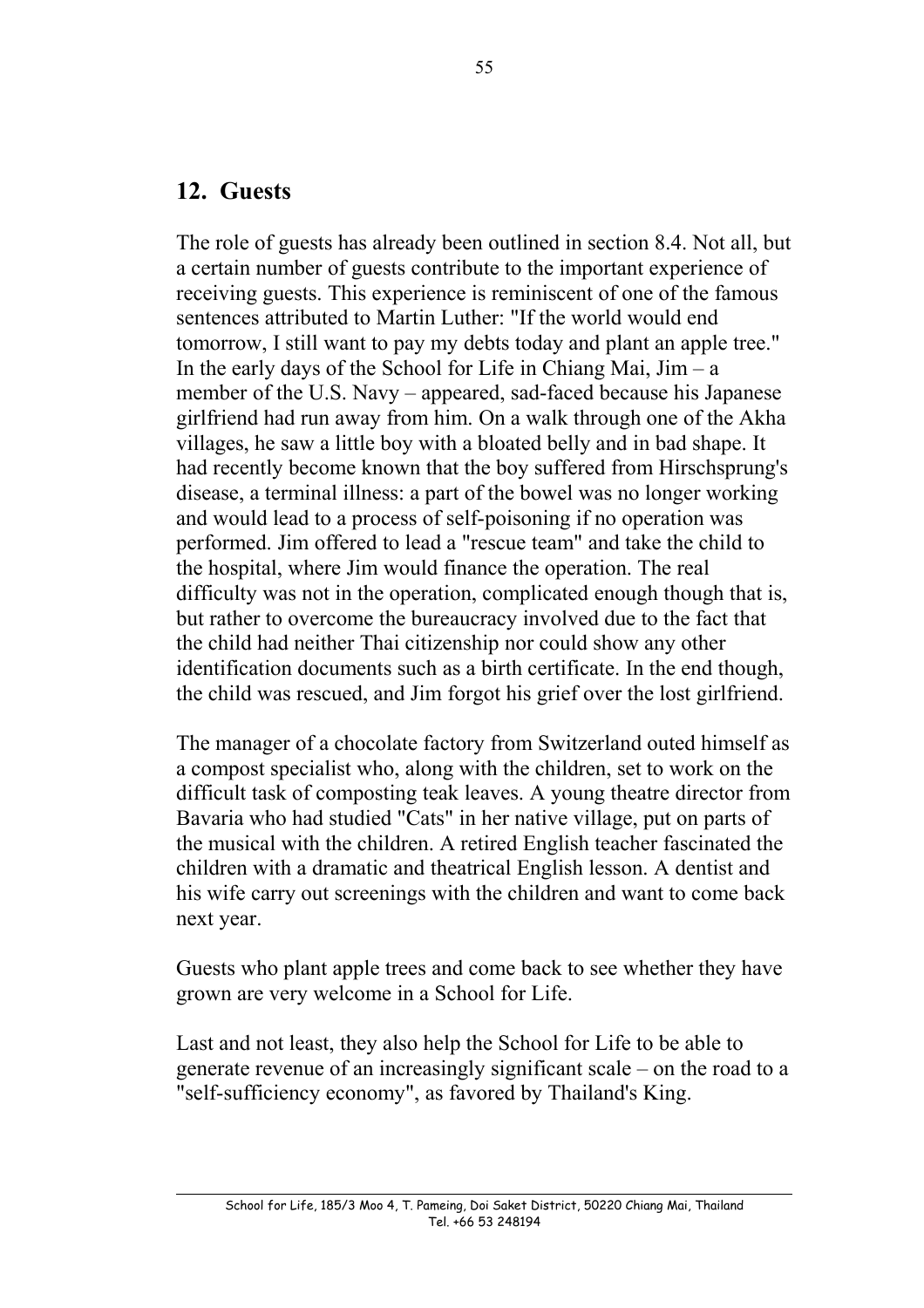Culture sensitive tourism and the School for Life are not at odds with one another, but rather form a synergy.

## **13. Partners**

The School for Life depends on national and international cooperation. This will consist of a process of mutual give and take. The school will function as a model, whose individual elements are transferable elsewhere. At the same time the school needs expert knowledge of other institutions and the knowledgeable support of responsible political government departments of the country.

## **13.1 Thai communities**

The villages around are an important integral part of the Open Learning Village. The connection can grow out of working together on a specific project, through outsourcing or cooperation in taking care of guests. The goal of working together in this way is community development, all within a framework of awareness, respect, and creative promotion of the Thai cultural heritage as well as everyday customs. This is not a one-sided relationship. Just as the schools can convey important impulses with their Centers of Excellence, the members of the villages can also function as masters and teachers.

When selecting Community related project topics, the school depends on the participation of representatives from Thai society: they are the experts for priority question complexes, and are co-responsible as experts in evaluating and implementing project results.

The School for Life deals with local and regional key problems, and these are largely related to the tourist industry. This predominantly effects the regions of Phuket and Phang Nga, and is changing the area from day to day, exposing a long cultural tradition to an outright cultural invasion. One cannot simply define away the strained relationship between indigenous cultural heritage and modernization which can include cultural self-destruction. One *can* take up the idea and deal with it offensively, and work on reasonable solutions. The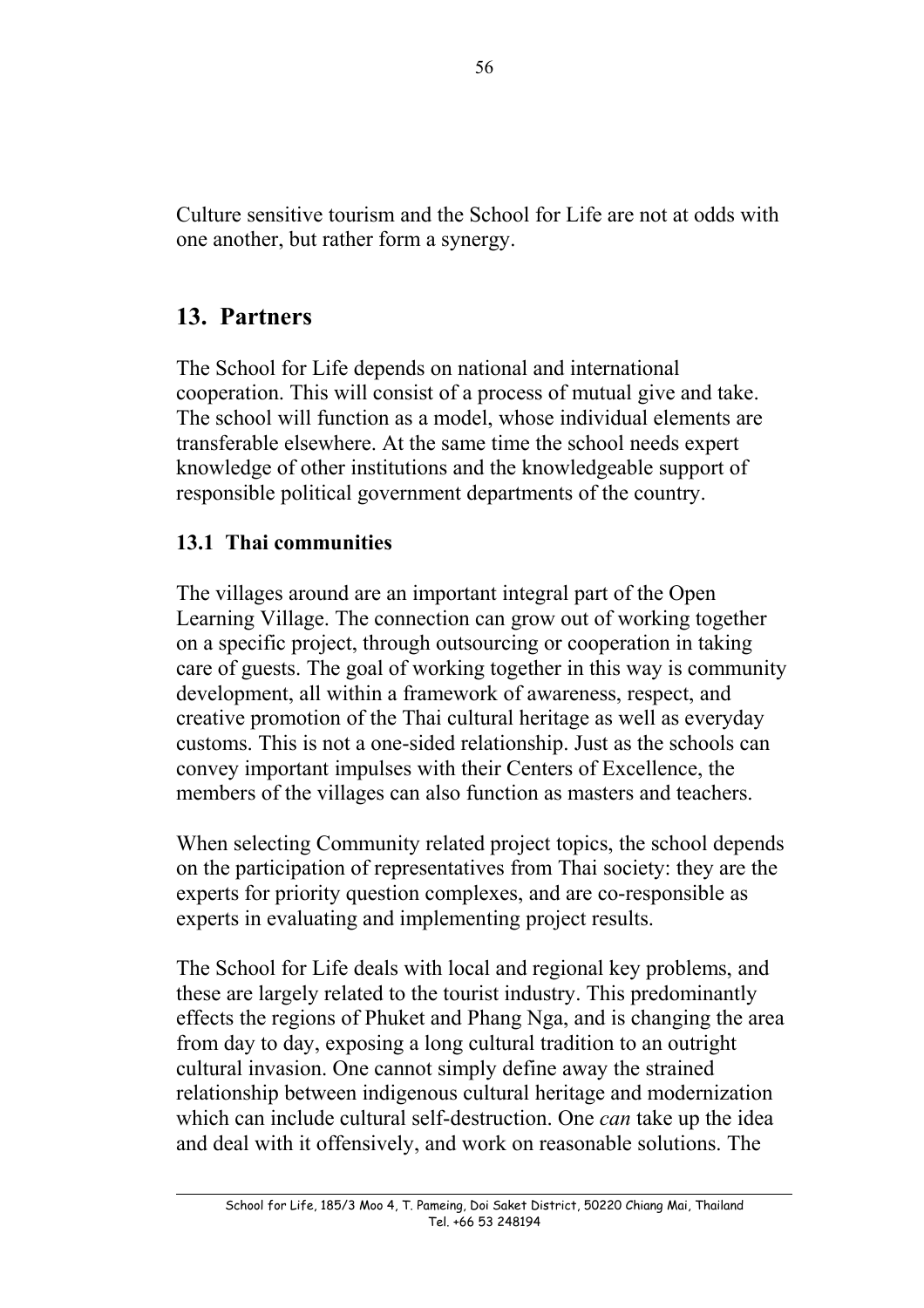School for Life will become more and more rooted in the region as an institution which will contribute to the further development of the region's cultural heritage and thus, in a liberal-minded spirit of tolerance, contribute to its cultural identity.

## **13.2 Thai authorities and advisors**

The Thai government, represented by its responsible ministries, especially by the Ministry of Education is a particularly important partner for the development and design of the school. The government will be requested to grant the school the necessary freedom for development, and at the same time is invited to stand by as consultant and promoter and, to the extent it seems sensible, to take up positive experiences of the school as models and be supportive in transferring these concepts to other pedagogical institutions.

Leading personalities of Thailand and the international world are invited to participate as consultants and active guests in the development of the school.

## **13.3 International partners**

The School for Life is a practicing prototype of international understanding and peaceful cooperation. At the same time it will be an example for educational reform, especially with regard to making the learning process dynamic and promoting a culture of entrepreneurship. The model can be of special interest to countries whose educational system encourages too little in the way of entrepreneurial skills. The question arises how conventional schools and even universities can make training in entrepreneurship, and the setting (the institution itself as entrepreneurial model) mutually compatible. The promotion of entrepreneurship by pedagogical institutions could become one of the most relevant themes in future developments of educational systems in many countries. Schools and universities help decide on the entrepreneurial potential of coming generations, by either promotion or neglect.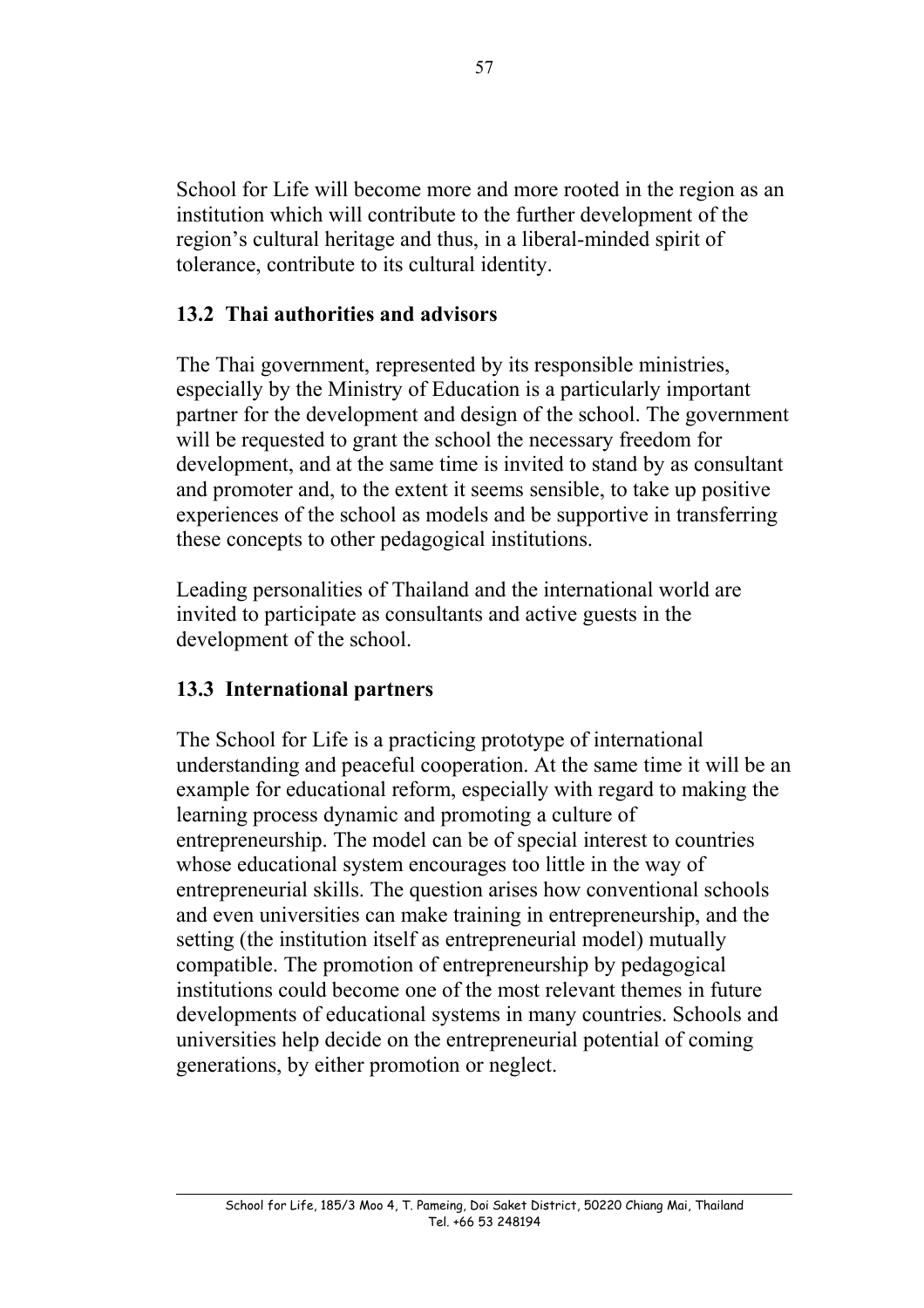The services will include advice for the adaption of the modul under local circumstances, curriculum development, teacher training, and the guarantee of quality performance standards.

## **14. Transfer of innovation**

The School for Life will be a development workshop and the results can be fed nationally also into the international transfer of Innovation

## **14.1 Basic problems of school and three answers**

The School for Life can answer to three basic problems of the school.

#### *First Problem: Distance to Life*

A centralized curriculum development with a rigid orientation towards subjects and a standardization through quizzes and exams leads to the fact that students are increasingly unable to apply academic knowledge to problems in real situations and solve those problems.

#### *First answer: The Situational Approach*

The curriculum is oriented towards key situations and problems.

Scientific and empiric knowledge is focused on those problems in order to contribute to solutions.

This way, students learn to meet challenges of reality, solve real problems in a competent manner, and transfer the experiences that they gained in the process. Situations are understood as something that can be influenced and shaped. Learners become constructors of reality.

## *Second Problem: Museum-like Setting*

The scholastic setting mainly dates back to the  $19<sup>th</sup>$  century. Learning in today's reality is different.

School, in its organization and learning methods, trails about 200 years behind modern developments of the learning environment.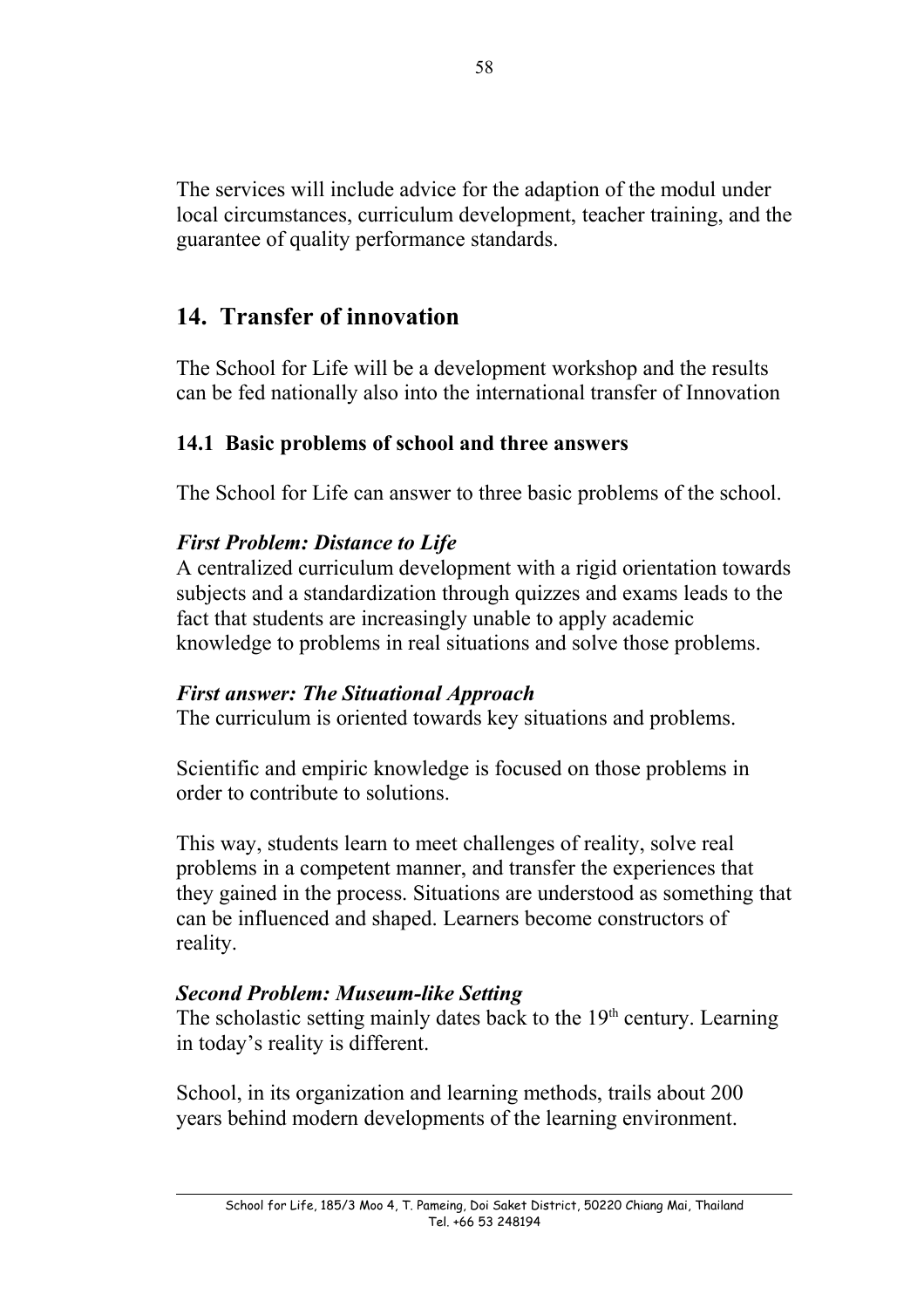UNESCO's 1990 call for 'Education fro All' has lead to quantitative spread of the 'museum of school', not to its reform.

## *Second Answer: Centers of Excellence*

The setting of the School for Life is designed in a way that supports learning that is exploring, researching, problem-solving, and relates to reality.

Centers of Excellence that are oriented towards key topics become bases from where students can research, explore, develop, and act in a way that closely relates theory and practice.

School is no more ghetto, but an institution that combines learning and community development.

## *Third Problem: Misjudgement of the Labour Market*

Most school- and university-graduates hope for the provision of jobs in the labour market.

They often chase jobs in vain instead of creating some themselves.

They are not equipped with entrepreneurial qualifications.

Many of their teachers are in fact economically incompetent and have anti-economic emotions.

## *Third Answer: Entrepreneurship Education*

The goal: Educate pupils to develop their entrepreneurial spirit.

An innovative entrepreneur is a person without particular resources who develops and refines an entrepreneurial idea and carries it out on the marketplace.

His best capital is a good idea.

This entrepreneur acts socially and ecologically responsible.